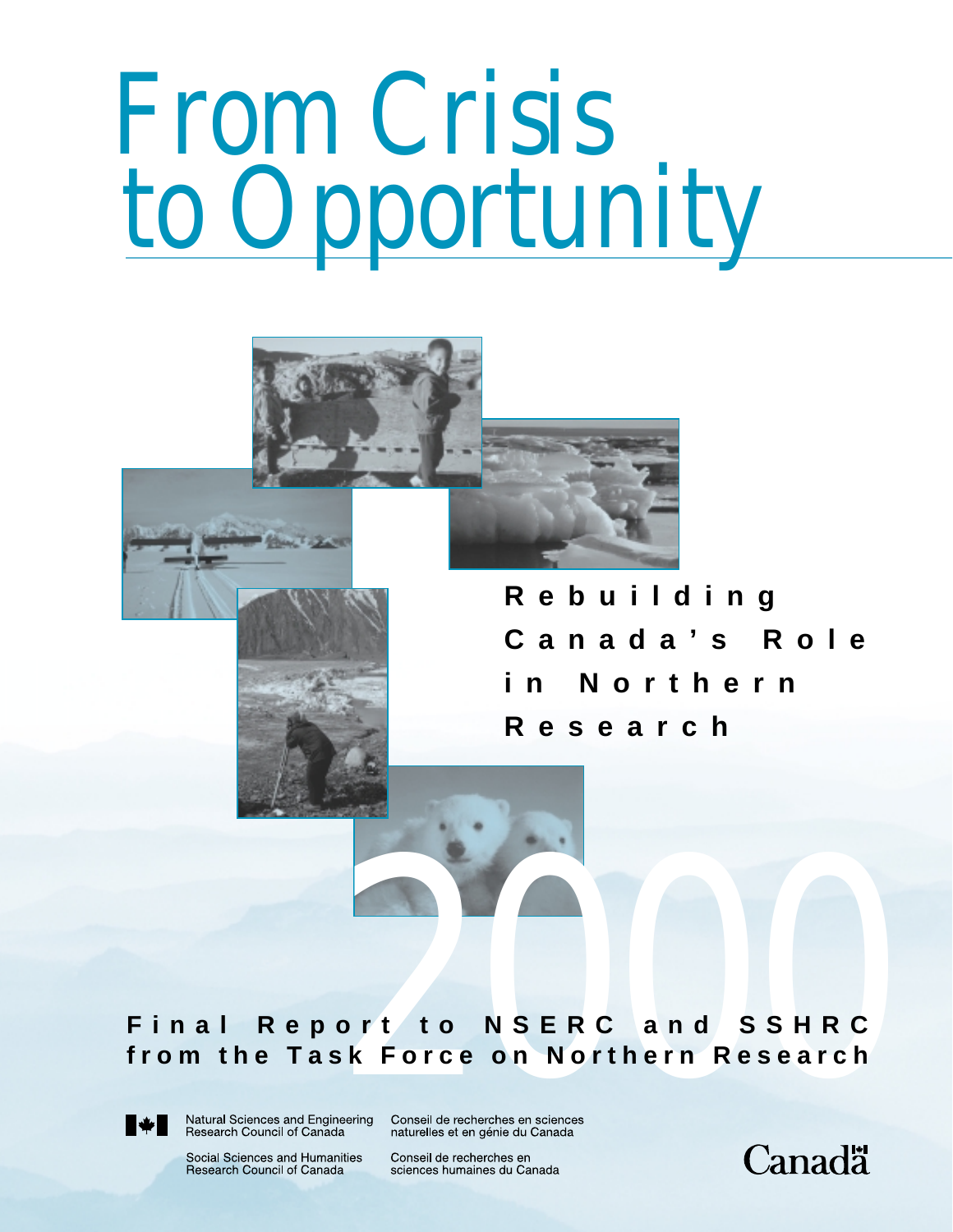### Published by the

Natural Sciences and Engineering Research Council of Canada

and the

Social Sciences and Humanities Research Council of Canada

### **NSERC**

350 Albert Street Ottawa, Ontario K1A 1H5 Canada

Telephone: (613) 995-5992 Facsimile: (613) 943-0742 Internet: www.nserc.ca

### **SSHRC**

350 Albert Street Ottawa, Ontario K1P 6G4 Canada

Telephone: (613) 992-0691 Facsimile: (613) 992-2803 Internet: www.sshrc.ca

Distribution Centre: distribution@nserc.ca

© Minister of Public Works and Government Services Canada 2000

Cat. No. NS3-31/2000 ISBN 0-662-65227-4

Photos courtesy of: Warwick Vincent Peter Johnson Connie Lovejoy Fisheries and Oceans Canada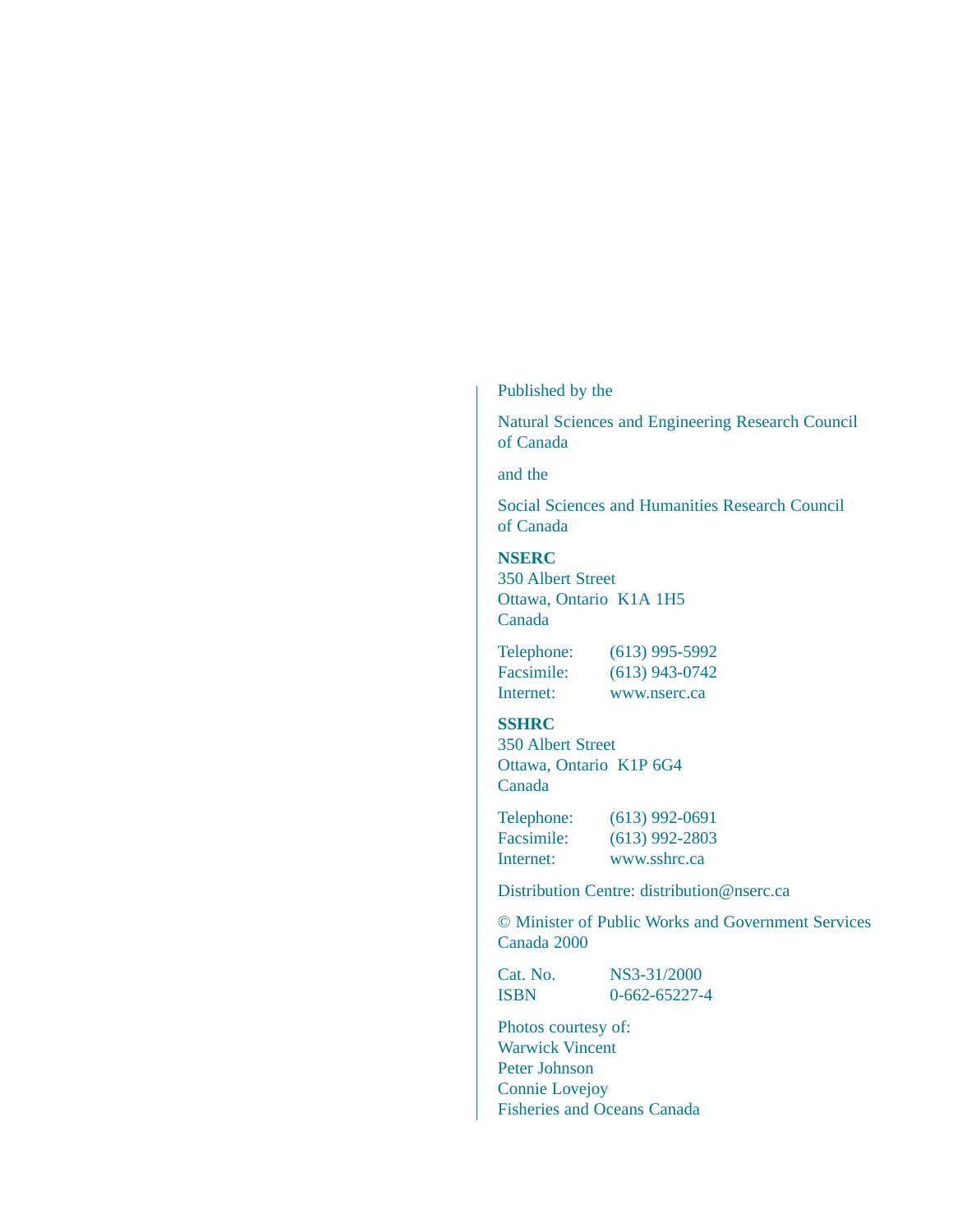

# **Contents**

| 1. |     |                                                                                      |  |  |  |  |  |
|----|-----|--------------------------------------------------------------------------------------|--|--|--|--|--|
| 2. |     |                                                                                      |  |  |  |  |  |
| 3. |     | Canadian northern research: key players, organizations, and ongoing initiatives  . 9 |  |  |  |  |  |
| 4. |     |                                                                                      |  |  |  |  |  |
|    | 4.1 |                                                                                      |  |  |  |  |  |
|    | 4.2 |                                                                                      |  |  |  |  |  |
|    | 4.3 |                                                                                      |  |  |  |  |  |
| 5. |     |                                                                                      |  |  |  |  |  |
| 6. |     |                                                                                      |  |  |  |  |  |
|    | 6.1 |                                                                                      |  |  |  |  |  |
|    | 6.2 |                                                                                      |  |  |  |  |  |
|    | 6.3 | $\mathbf{A}$ .<br>$\mathbf{B}$ .                                                     |  |  |  |  |  |
|    |     | $\mathcal{C}$ .                                                                      |  |  |  |  |  |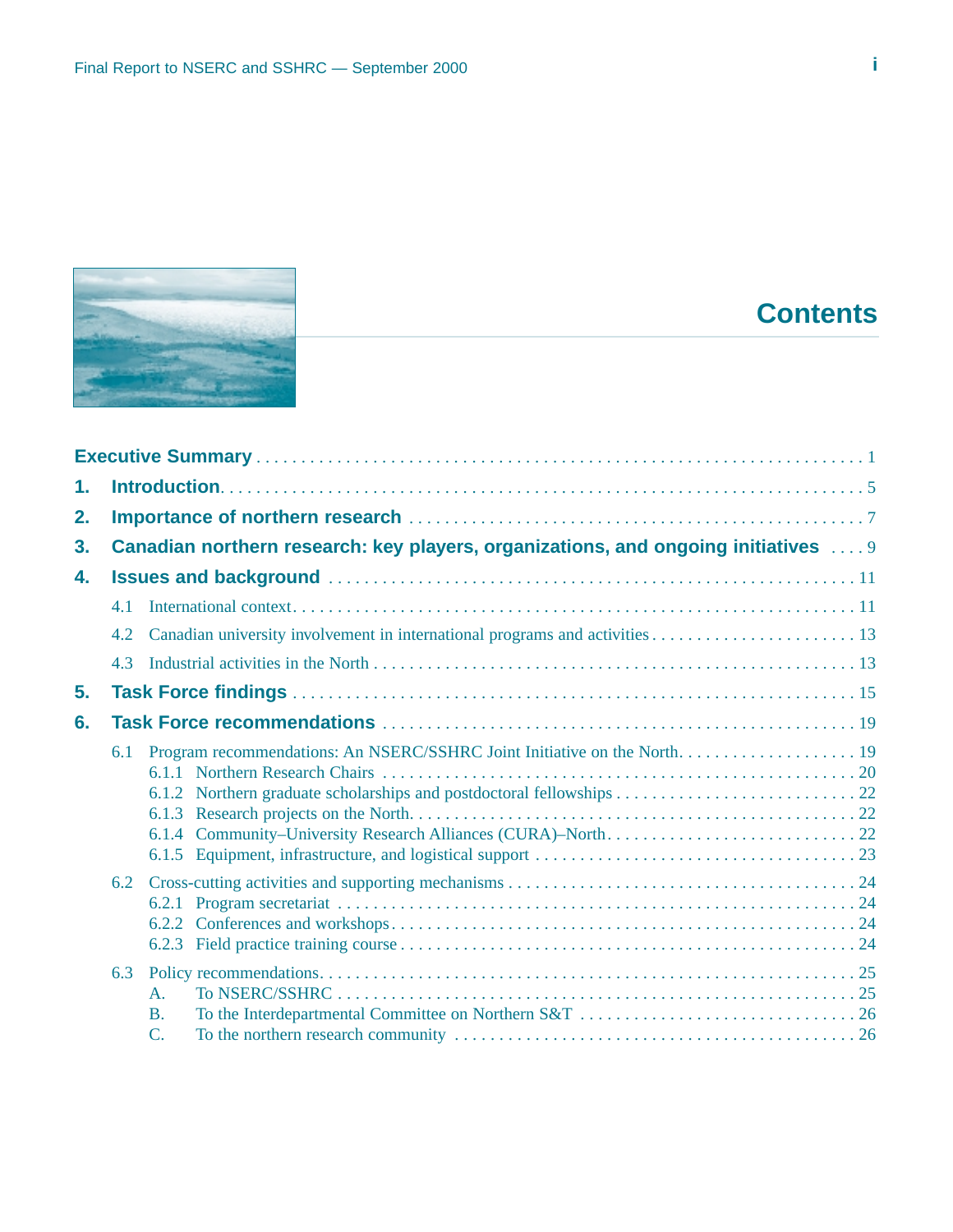| Annex 2 – The Task Force's method of working and the consultation process 33 |  |
|------------------------------------------------------------------------------|--|
|                                                                              |  |
|                                                                              |  |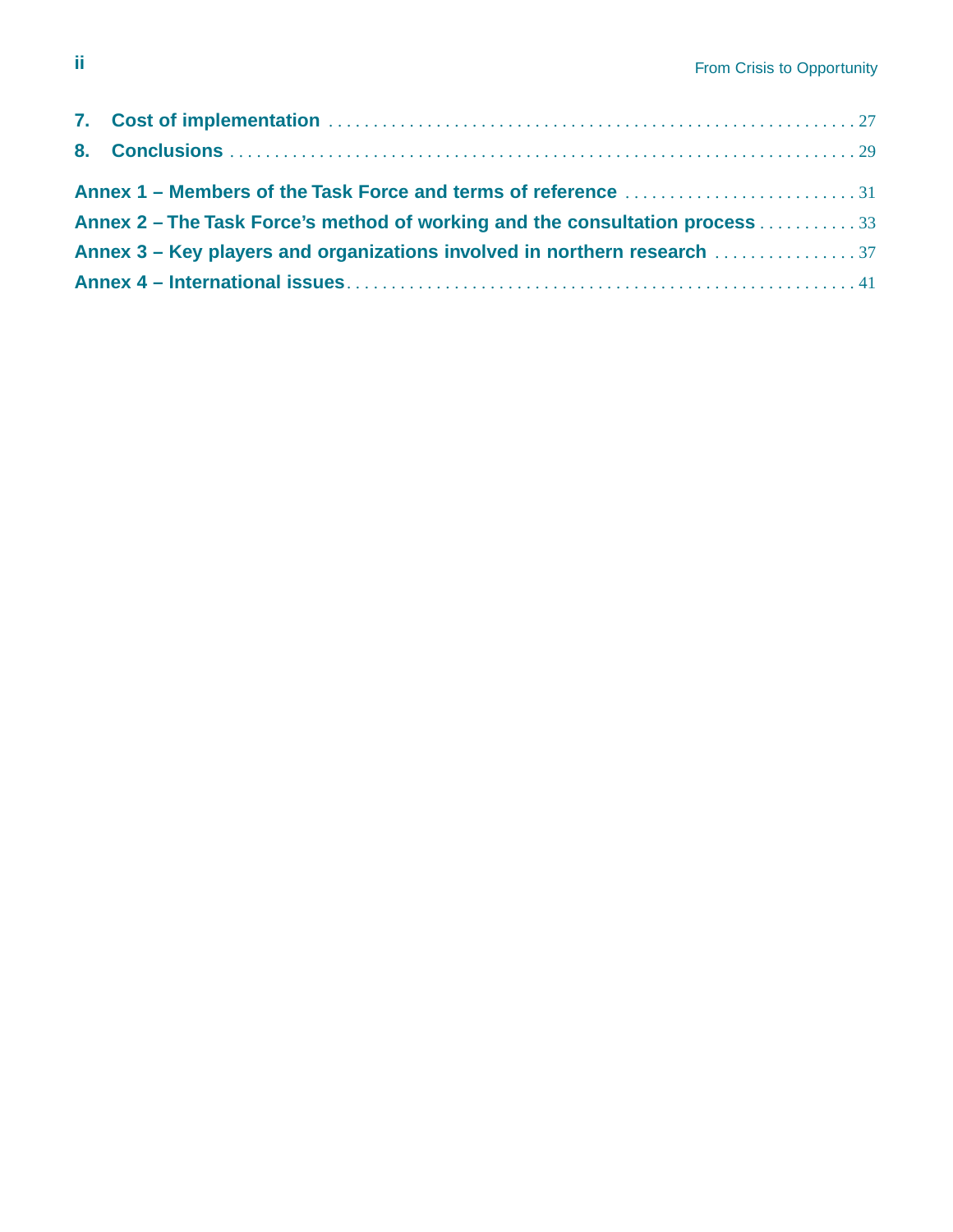

## **Executive Summary**

Canada's North<sup>1</sup> occupies about half of the Canadian landmass and possesses two thirds of the country's coastline. Home to only one percent of the population, and the homeland of northern Aboriginal peoples, it is a unique and sensitive environment that is facing unprecedented social, physical and environmental challenges.

In response to concern about the decline of Canadian research in the North, the Natural Sciences and Engineering Research Council (NSERC) and the Social Sciences and Humanities Research Council (SSHRC) established a joint Task Force on Northern Research in October 1998. Chaired by Dr. Tom Hutchinson of Trent University, the Task Force comprised 17 members from the university, government and northern communities with expertise covering the broad range of natural sciences and engineering as well as social sciences. In reaching its conclusions, the Task Force consulted widely with university researchers, federal government departments, and northern and Aboriginal communities and organizations.

The Task Force found that Canadian northern research is indeed in crisis. If action is not taken, Canada will not be able to meet its international science and research obligations, or contribute to issues of global importance. Nor will we be able to meet basic national obligations to monitor, manage, and safeguard the

1 For the purpose of this exercise, the North was defined as **"the area north of the southern limit of discontinuous permafrost"**.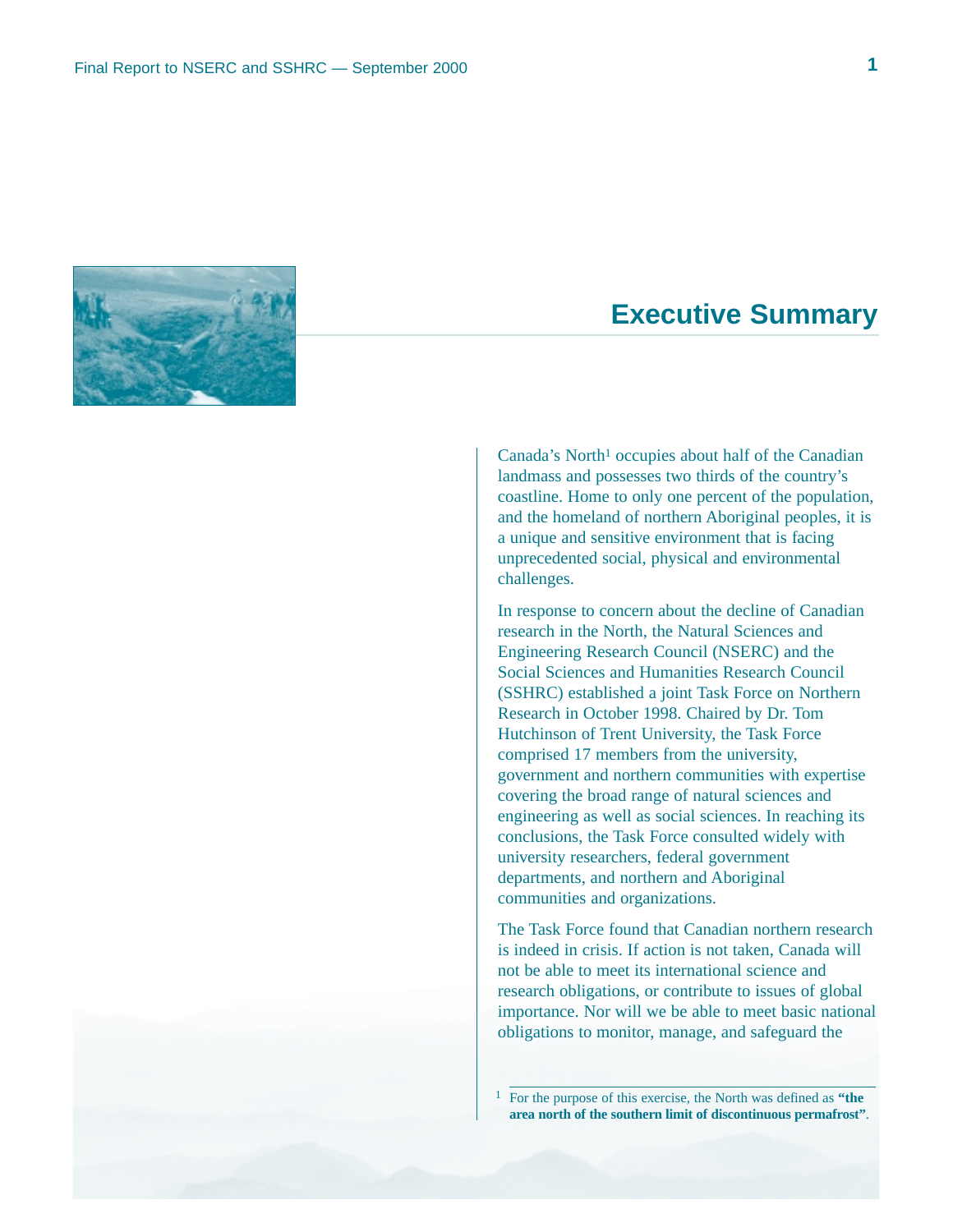northern environment or respond to emerging social issues in the North.

Because of the costs and logistics of research in the North, university researchers have relied heavily on partnerships with federal government programs. In recent years, these programs have been curtailed, leading to a decrease in research activity in the North by both government departments and university researchers.

The consequences have been profound. Many university researchers have abandoned their northern programs. Those who are still continuing face immense barriers. No longer able to afford expensive northern field programs, they can send only a few students to the North for fieldwork, and they are reluctant to encourage students to pursue careers in this area. As a group, their average age is now significantly higher than that of university faculty as a whole.

Canadians must not be indifferent to this situation.

Much of the world's Arctic marine and terrestrial environment lies under Canadian jurisdiction. A Canadian research presence in the North is an essential assertion of our sovereignty.

The Arctic plays a key role in global systems, and its climate is closely linked to that of densely populated lower latitudes. Climate change in the Arctic will have direct and indirect effects on all Canadians.

Canada must contribute to the pool of knowledge about the North to be able to capitalize on international research results. As other nations discover the significance of the Arctic, more international research teams are arriving in Canada's North. While Canadian researchers are welcome participants in these projects, they often cannot pay their way.

The Task Force urges Canada to rebuild a vigorous, well-supported, and respected community of researchers who are able to undertake high-quality research in the North, generate new knowledge for Canada and the international community, and train a new generation of Canadian northern experts.

Some of the most compelling arguments for this renewal were heard in northern communities. It is axiomatic, in the year 2000, that research in the natural, human, and health sciences and engineering is essential to progress. For northern communities, that need is often huge.

The North is developing economically and undergoing unprecedented population growth and social change. New industries are being established, and with the settlement of land claims, northerners are taking responsibility for self-government.

The Task Force found that the research priorities of northerners coincide to a large extent with the priorities of university researchers. Northerners need fundamental studies to support their new responsibilities and policies on issues ranging from sustainable development, climate change, and resource management to health and welfare, cultural heritage, language, and education. Forging partnerships with universities will enable northerners to start to address their own research needs, and build the capacity to generate knowledge in the North, for the North.

The Task Force urges NSERC and SSHRC and the federal government in general to champion the rejuvenation of northern research. It recommends the crafting of a program that will sustain and augment existing research expertise, train a new generation of northern researchers, increase the amount of highquality research being done in the North, and enhance Canada's ability to contribute to northern research of national and international importance. The program will also offset the high costs of doing research in the North, provide easier access to the North for researchers, build research infrastructure in the North, and facilitate northern community involvement in the research.

Such a program would include the following elements:

### **Northern Research Chairs**

The Task Force recommends a program of 24 Chairs— 12 senior and 12 junior—for outstanding researchers with strong programs and demonstrated commitment to northern research. These Chairs would be proposed through the universities to an NSERC–SSHRC peer review process.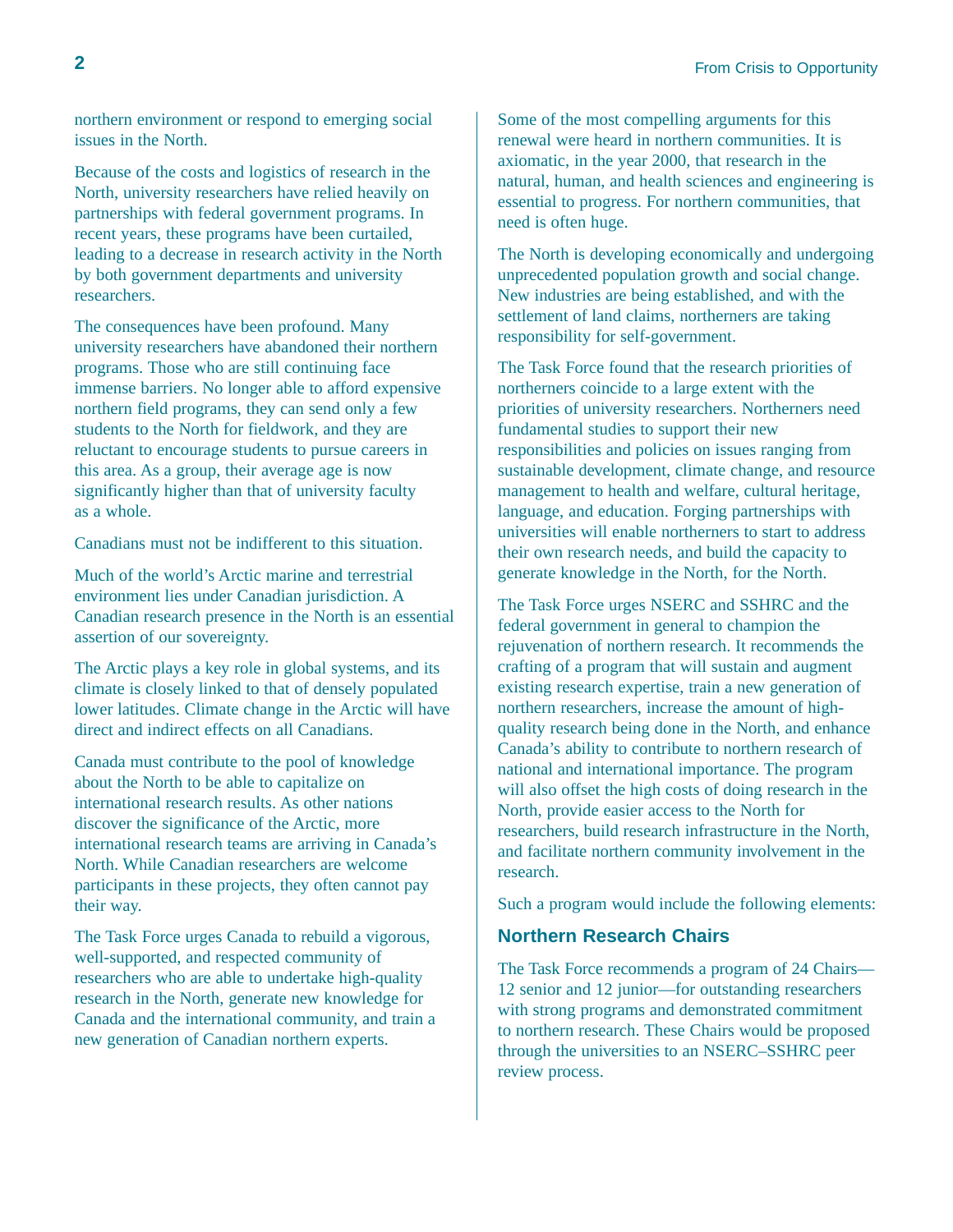### **Northern graduate scholarships and postdoctoral fellowships**

These will target support of excellent graduate students and new investigators who represent the future of Canadian northern research. The award would include a research supplement added to the value of a regular award.

### **Research projects on the North**

These will support high-quality basic and applied research of social, industrial, or environmental relevance. The program would also provide an opportunity for the training of future researchers in a collaborative, interdisciplinary environment.

### **Community–University Research Alliances–North**

Modelled on SSHRC's successful Community–University Research Alliance program, this element will build partnerships between community groups and university researchers by defining a research and training agenda of mutual interest.

### **Equipment, infrastructure, and logistical support**

Currently there is only limited availability of research equipment in the North. The Task Force recommends that new equipment be placed in northern locations, where appropriate. It also recommends that northern research institutes be eligible to apply to the granting councils for equipment and resources for operational support.

The Task Force recommends that the Councils implement all the proposed program elements, but give highest priority to the establishment of Northern Research Chairs. The rationale for each of these elements is detailed in Section 6.1 of this report. The Task Force also makes a number of policy recommendations, which can be found in Section 6.3.

The cost of the program is outlined in Section 7. Full implementation would require \$9.2 million in Year 1 and \$17.5 million in Year 2. A steady-state annual cost of \$23.5 million would be reached in Year 3. Section 7 also provides a breakdown by program element. For example, the cost of implementing the proposed Chairs program alone would be \$1.2 million in Year 1 and \$2.4 million in Year 2, reaching a steady-state annual cost of \$3.6 million in Year 3.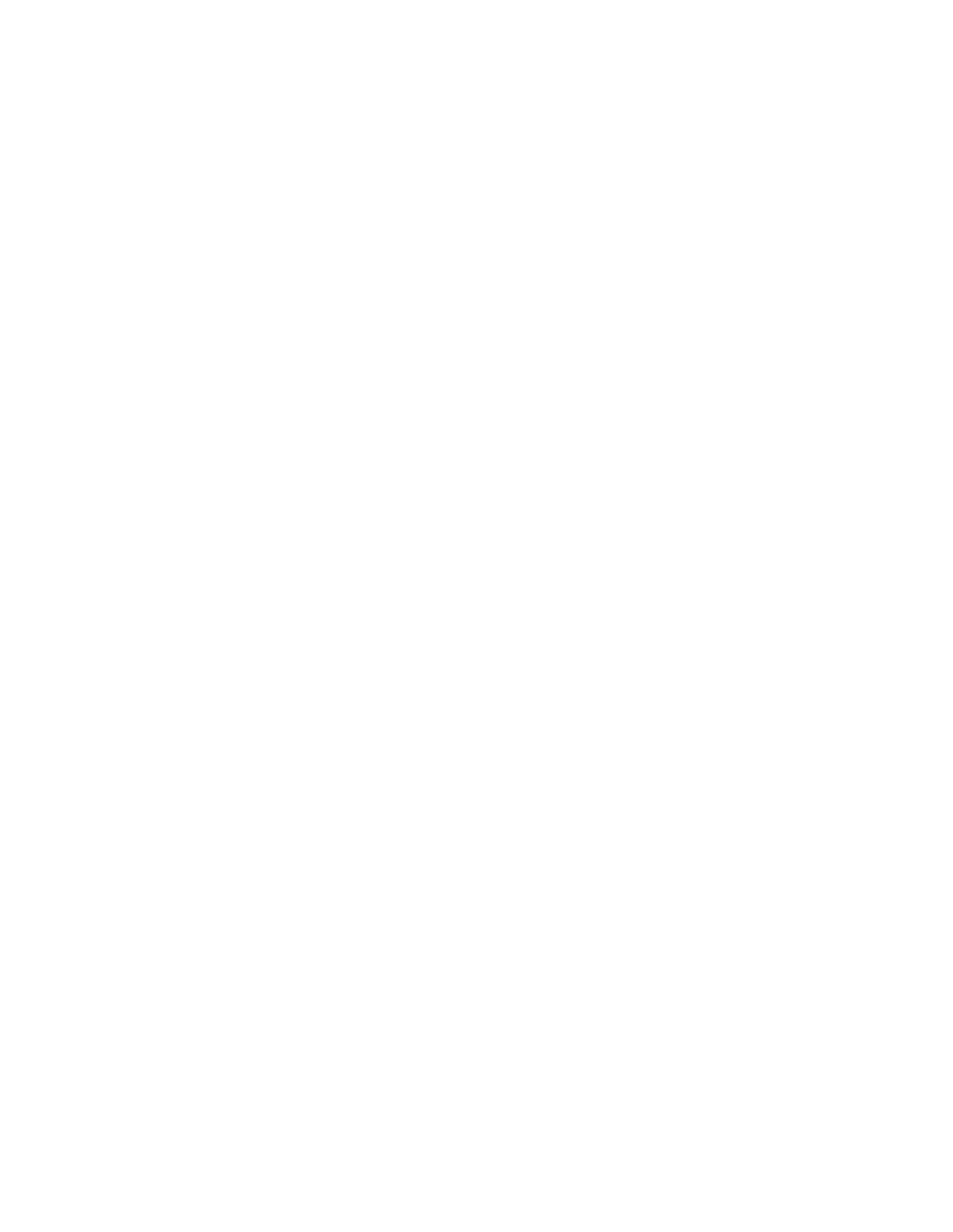

# **1. Introduction**

Northern research in Canada has entered a deep crisis due to government cutbacks and downsizing during the past decade. These cuts have caused a decline in research activities and training at Canadian universities. They have effectively ended the long-established synergy between government and university research programs based in the North. The decrease in resources for northern research has led to a severe reduction in the recruitment of university researchers and graduate students with interests in such research, threatening Canada's capacity to perform northern research and meet its national and international responsibilities.

At the same time, many G7 and European Union (EU) nations have demonstrated a renewed interest in polar regions. They have implemented active research programs, many of which are being carried out on Canadian land and in Canadian waters. Indeed, most northern nations have recently passed progressive Arctic legislation or have presented position papers proclaiming the Arctic's increasing strategic, environmental, social, and economic importance. Canada does not have a formal Northern Science and Technology Policy, which leaves already fragmented Canadian northern research activities exceedingly vulnerable during times of financial stress.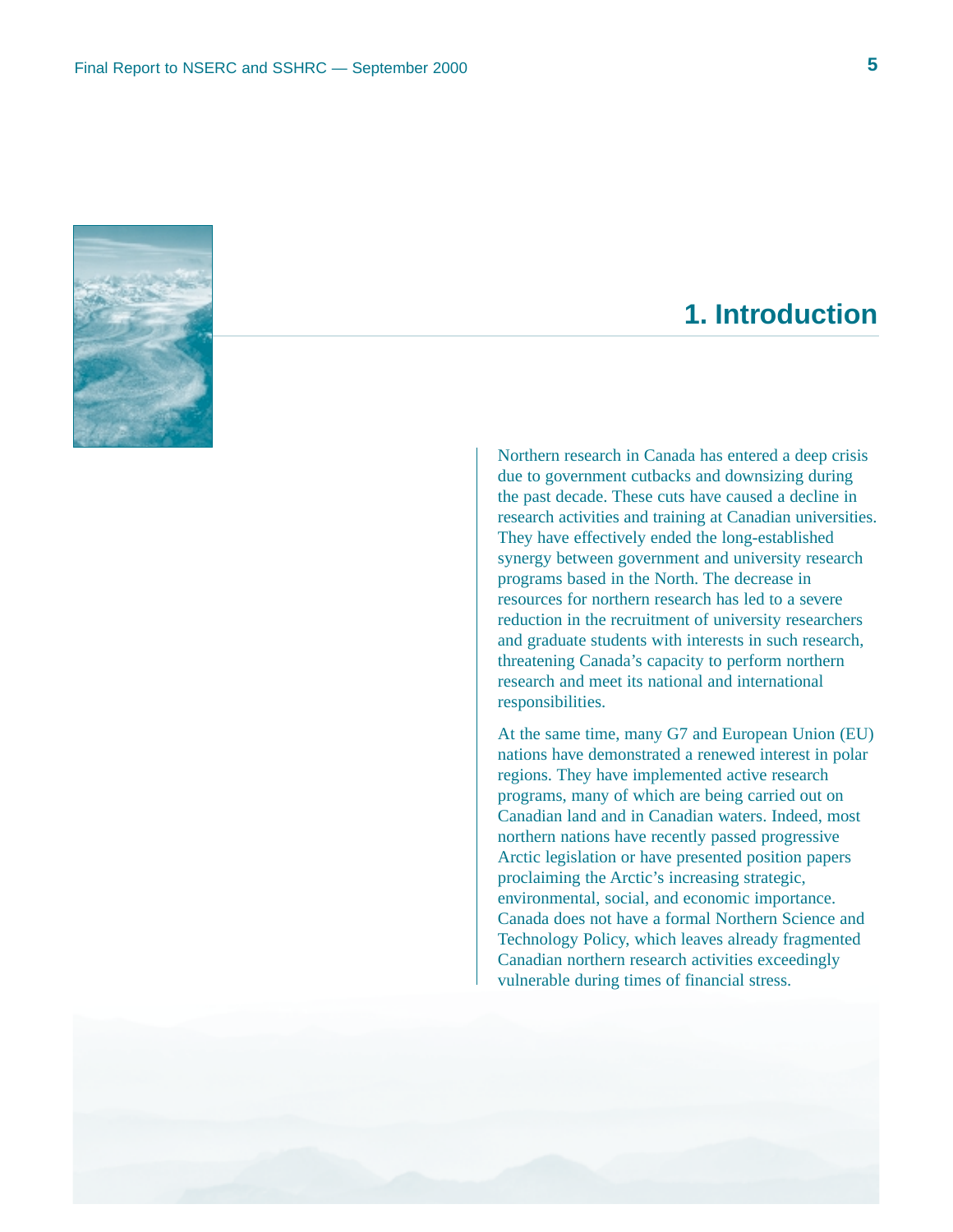Concerns about the state of northern research were first brought to NSERC's attention in January 1998. In October 1998, NSERC decided to establish a Task Force to look into the issue further. The Task Force on Northern Research was asked to work in two phases the first to identify the issues and problems related to research in the North, and the second to propose actions to address the problems identified. The full membership and Terms of Reference of the Task Force are attached in Annex 1, and its methods of working are in Annex 2. The Task Force operated jointly with SSHRC. The Medical Research Council (now the Canadian Institutes of Health Research) was kept informed of the Task Force's progress and had observer status at meetings.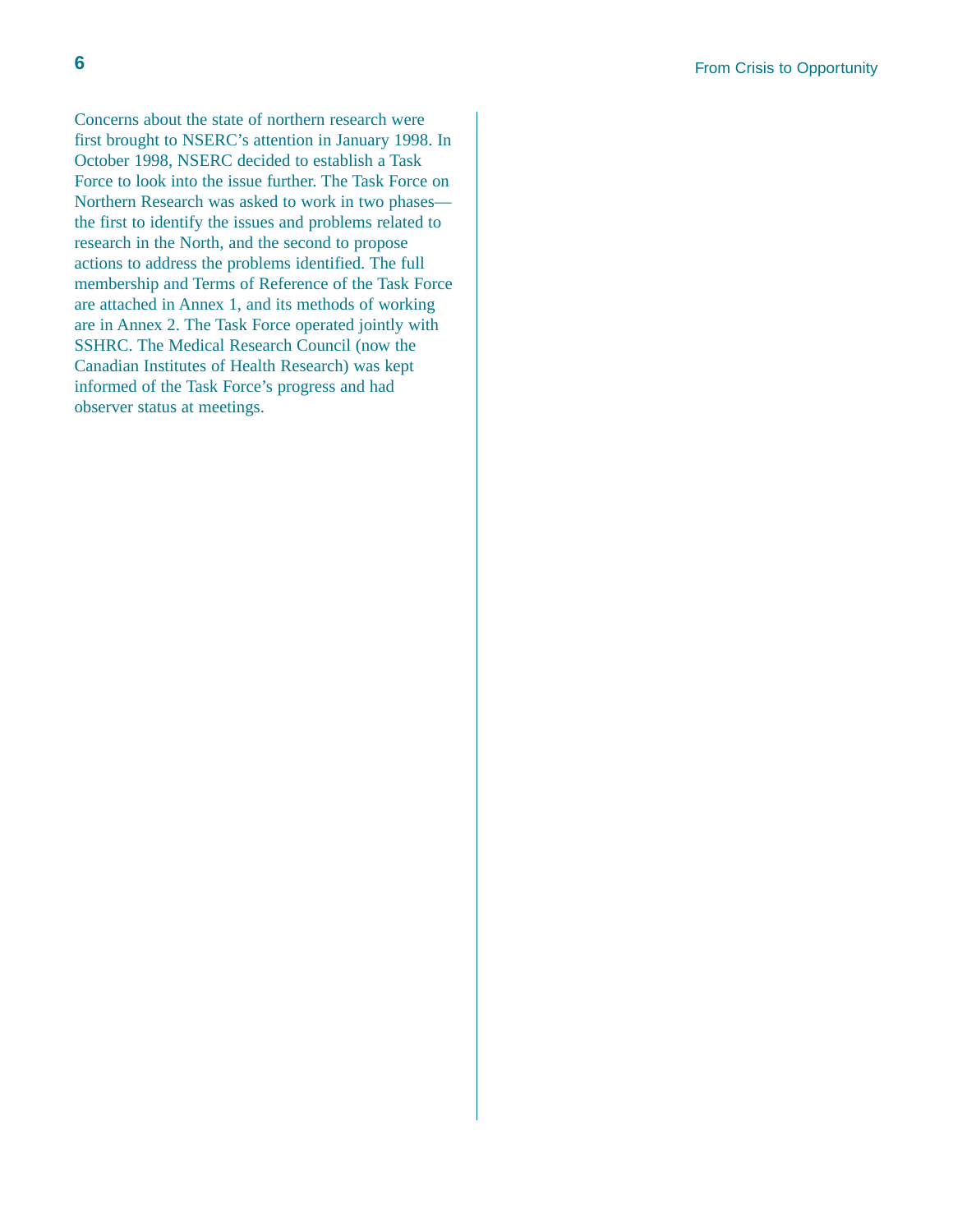

# **2. Importance of northern research**

Canada's North occupies about 50% of the country's landmass and accounts for two thirds of its coastline, but is home to only one percent of the population. It is the homeland of northern Aboriginal peoples, who comprise half the population in the Canadian North. It is a unique and sensitive environment, facing unprecedented social, physical, and environmental challenges.

Over the last few years, the North has undergone enormous change. Economic development has accelerated over the last decade. Nunavut, with its new northern-based administration, has been created, and northern Aboriginal groups across Canada are proceeding with land claim settlements and regional self-government. These new regimes will be responsible for the development and implementation of policies for which substantive scientific data are currently lacking.

Future climate change is likely to be rapid in comparison to past changes, and its impact is predicted to be greatest in the North. Scientific knowledge is needed to understand and predict the effects of climate change on the physical and biological environment, ecosystems, and human population of the North. The Arctic also plays a key role in global climatic conditions, and its climate is closely linked to that of densely populated lower latitudes. Climate change in the Arctic will have direct and indirect effects on all Canadians.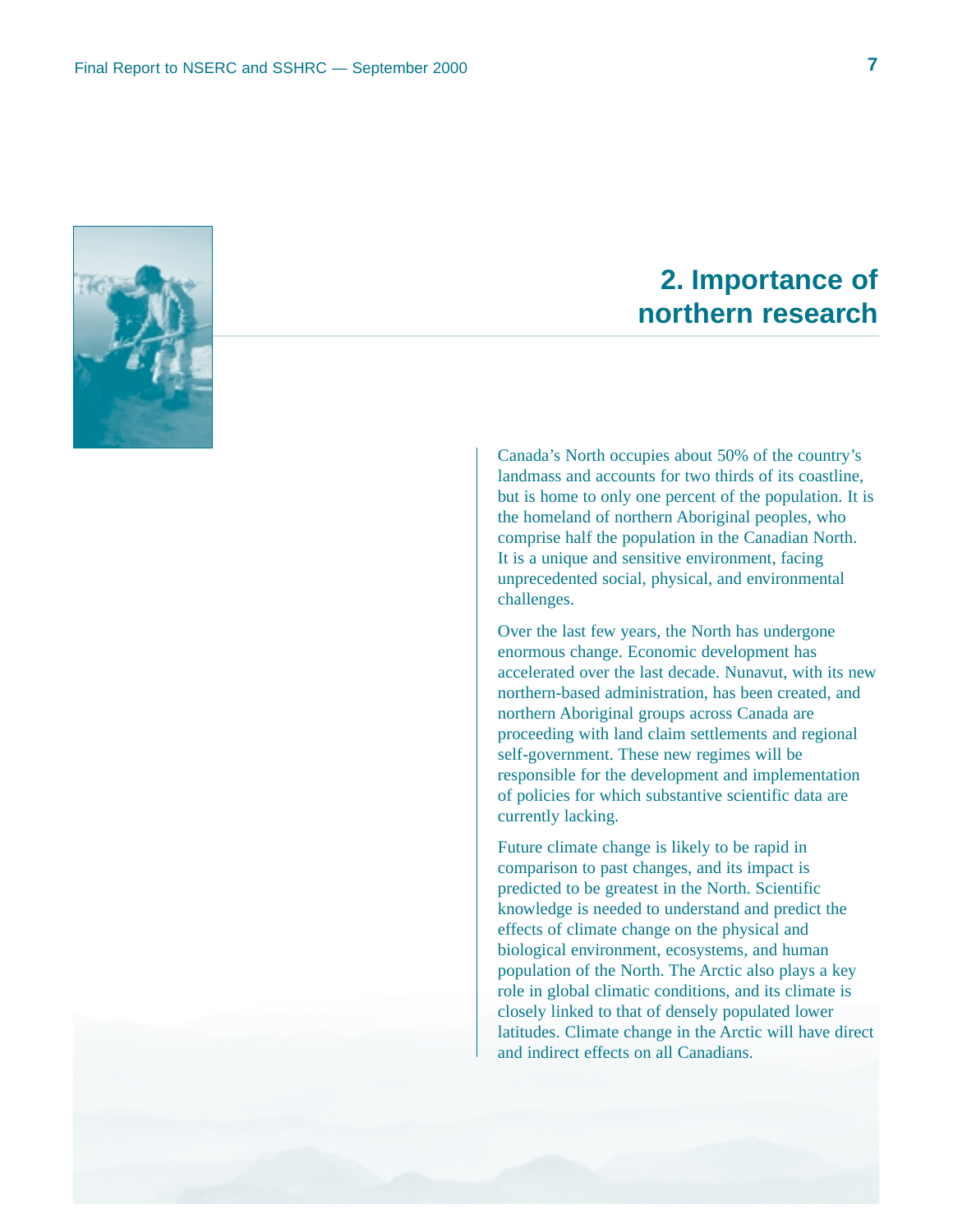**8 8 From Crisis to Opportunity** 

Predicted trends in sea ice reduction based on global circulation models indicate that the issue of climate change impacts and adaptation will be of enormous importance to northern communities and wildlife.

Many difficult decisions face northern communities in the years ahead. While industrial activities such as oil and gas exploration, mining, and the growing tourism industry present environmental and logistical challenges, they also represent much-needed employment opportunities. Demographically, the region is different from the rest of Canada—in Nunavut, 56% of the population is under 25, compared with 33% of the Canadian population as a whole. At its current growth rate, Nunavut's population will double in two decades. Social change is moving at a fast pace in northern communities, and research into social issues such as health, education, language, and culture is critical to their future well-being.

Population growth and increased industrial development will also place greater pressure on wildlife. To take meaningful responsibility for its northern regions, Canada needs to engage in enlightened stewardship, monitoring, and management. Basic knowledge about natural and wildlife resources remains incomplete, yet is critical for their protection and management.

Canada's North, as part of the circumpolar region, shares an interest in and a responsibility for contributing to solutions to global problems such as transboundary pollutants, global climate change, and conservation of wildlife and habitat. Canada has signed international accords, such as the Montreal Protocol, the United Nations Framework Convention on Climate Change and the Kyoto Protocol on climate change. Increasingly, the circumpolar nations have realized that international co-operation and information sharing is vital to ensure the future of the northern environment. As a founding member of the eight-nation Arctic Council in 1996 (see Annex 3), and as a member of the International Arctic Science Committee (IASC) (see Annex 4), Canada shares treaty and hence moral obligations with its circumpolar partners to contribute to joint sciencebased Arctic programs. In order to meet its own research needs, Canada also needs to be able to draw on the international pool of knowledge.

Much of the world's Arctic marine and terrestrial environment lies under Canadian jurisdiction. A current concern is the growing interest in commercial and military shipping through the Northwest Passage, which would provide a more direct route between Asia and Europe or between Alaska and the northeastern United States. A Canadian research presence in the North is an essential assertion of our sovereignty.

The Canadian government bears primary responsibility for northern sustainable economic development, cultural and social well-being, and environmental stewardship. These issues clearly require the input of science and technology. Canada's fulfilment of its national and international northern research obligations is not possible without a vigorous, wellsupported, and respected community of northern researchers undertaking high-quality programs.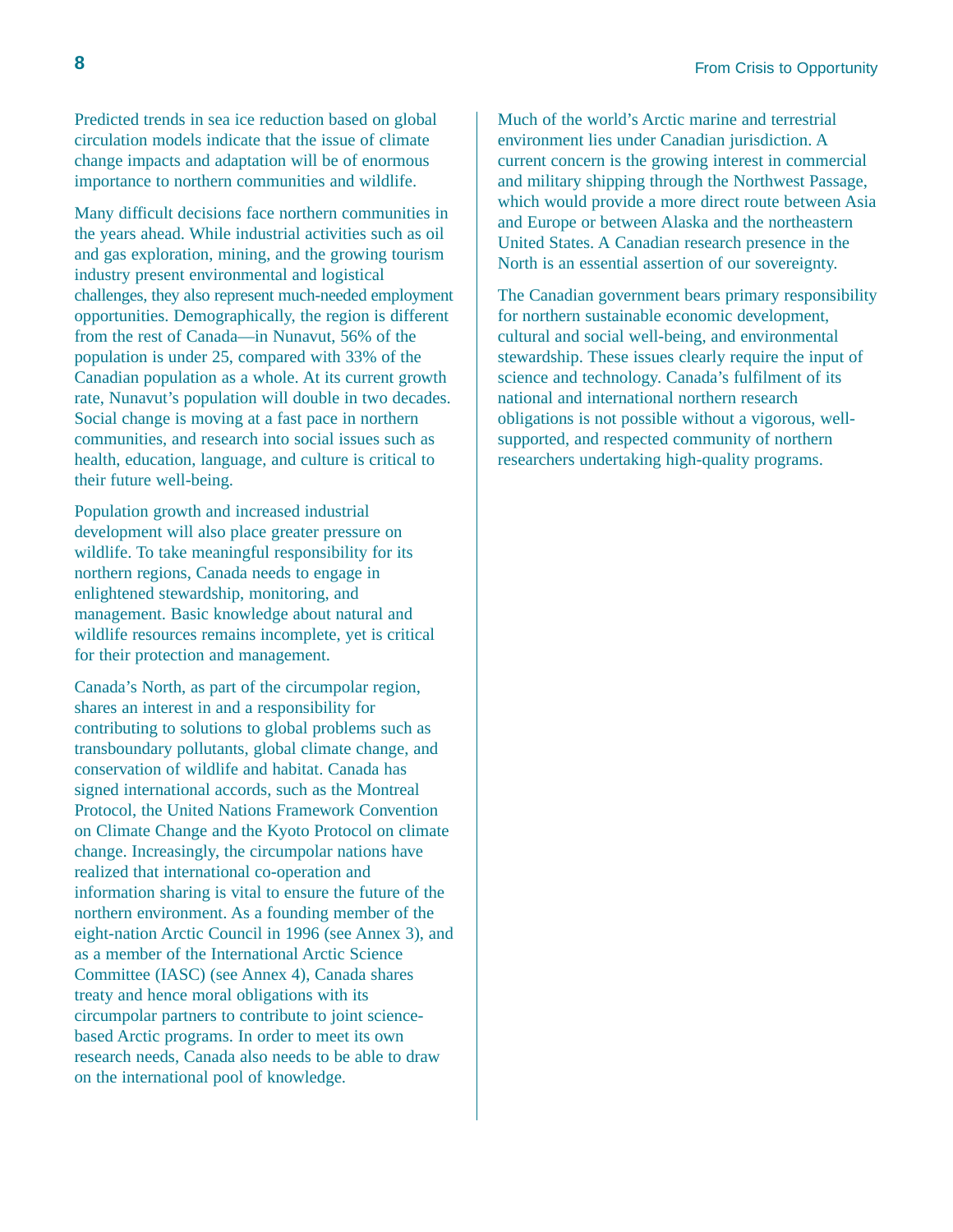

# **3. Canadian northern research: key players, organizations and ongoing initiatives**

Many federal, provincial, and territorial organizations are involved in northern research. Funding for university-based researchers is provided through the three granting councils; in most cases this forms the core funding for university research in the North. Other federal government departments are also heavily involved in northern research. Natural Resources Canada (NRCan) has its own northern programs and supports the national logistics infrastructure program—the Polar Continental Shelf Project (see Annex 3). The Department of Fisheries and Oceans (DFO) also has its own northern programs and is in charge of the icebreakers that are used as research platforms. The Department of Indian Affairs and Northern Development (DIAND) has substantial northern interests and is responsible for delivering the Northern Scientific Training Program, which supports advanced students in gaining professional experience in the North and encourages them to develop a commitment to northern work (see Annex 3). Health Canada, Environment Canada, Transport Canada, the Department of National Defence, and Industry Canada also sustain research programs or have a strategic interest in the North.

All these federal departments, plus NSERC (which also represents SSHRC) and the Canadian Polar Commission, have formed an Interdepartmental Committee on Northern Science and Technology. The main purpose of this group is to co-ordinate and promote federal science and technology (S&T) activities in the North (see Annex 3). This committee recently published a report entitled *Northern Science*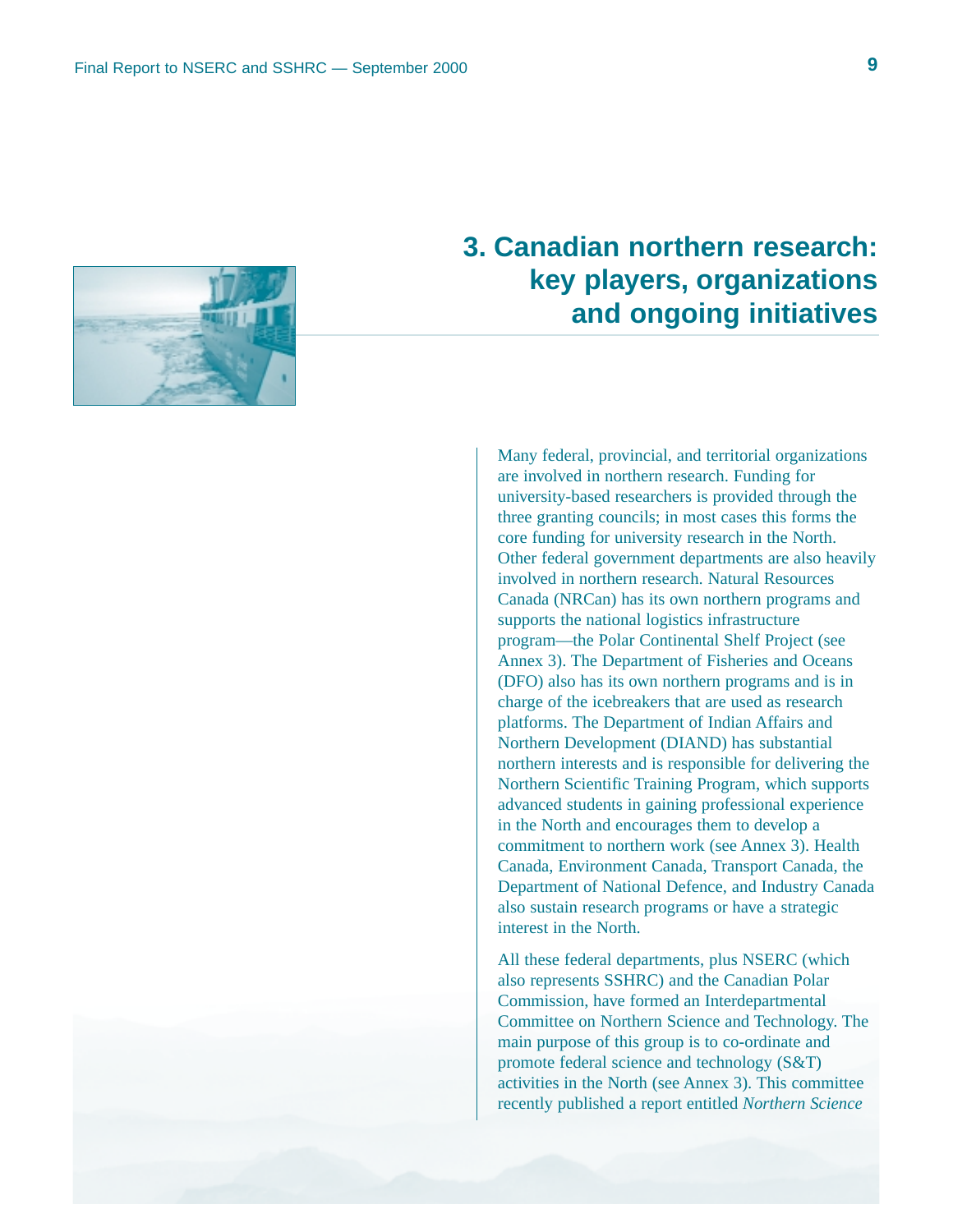*and Technology in Canada: Federal Framework and Research Plan: April 1, 2000–March 31, 2002*, describing all federally funded northern S&T activities. The report will help determine immediate and future requirements and assist in the setting of strategic directions for Canadian northern science and technology.

The Canadian Polar Commission (CPC) is an arm'slength agency affiliated with DIAND. It has recently been reactivated and is charged with reporting on the state of knowledge about polar research, and compiling and distributing information about polar affairs. Outside the federal government, another major player is the Association of Canadian Universities for Northern Studies (ACUNS), which represents 33 universities and colleges with interests in the natural, life, and social sciences and humanities in the North in Canada. ACUNS and the CPC are both described in more detail in Annex 3.

In the North, a major focus for research activities is provided through the three territorial northern research institutes—the Northern Research Institute of Yukon College, the Aurora Research Institute of Aurora College (NWT), and the Nunavut Research Institute of Nunavut Arctic College. Their role is described in Annex 3.

Internationally, the Arctic Council is a ministerial-level organization of the eight northern circumpolar countries; the Inuit Circumpolar Conference (ICC), the Saami, the Aleut International Association, and the Russian Association of Indigenous People of the North (RAIPON) are recognized as permanent participants. Canada's Ambassador for Circumpolar Affairs is our senior representative. The circumpolar University of the Arctic is a "university without walls" designed to meet the needs of northern peoples as they face the challenges of a rapidly globalizing world. The University is a partnership of academic institutions, indigenous peoples' organizations, and the Arctic states. The Arctic Council and the University of the Arctic are described in more detail in Annex 3.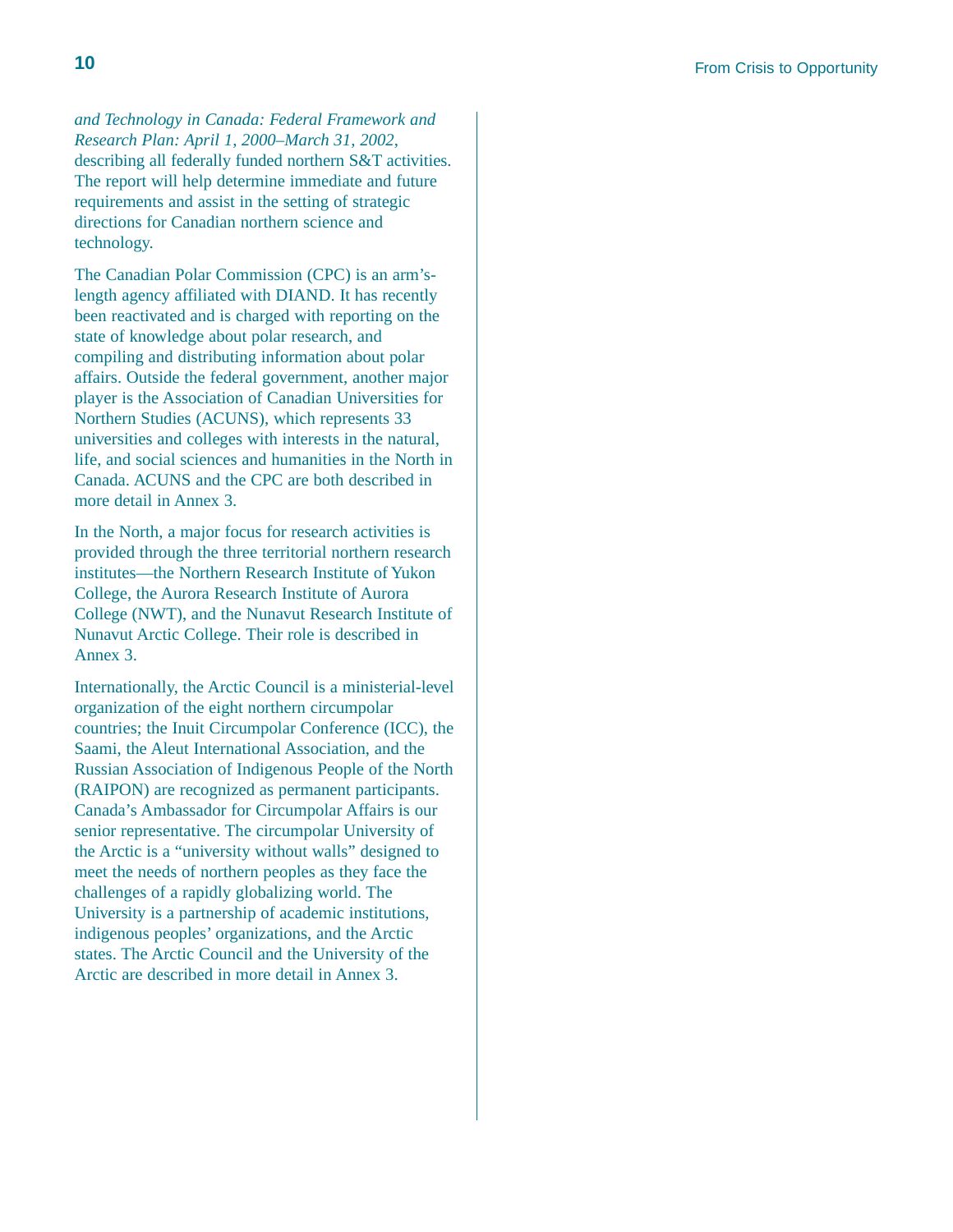

# **4. Issues and background**

### **4.1 International context**

There is now unprecedented international interest in polar regions, especially in the Arctic, for purposes of understanding global climate change. The United States Arctic Research and Policy Act (1984, amended 1991) represents the standard for enlightened selfinterest amongst nations with manifest polar interests. This Act positions the United States as an Arctic nation with strong strategic, economic, social, scientific, and international interests pertaining to "all United States and foreign territory north of the Arctic Circle" (SEC. 112). The scope and integration of US Arctic research is now impressive, and support for it is enormous, funded principally through the Office of Polar Programs (OPP), National Science Foundation (NSF). Funding for Arctic research within NSF alone now exceeds US\$300 million annually. In contrast, the Canadian granting councils combined spend approximately \$2 million annually on northern research. Annex 4 contains further details of US programs.

International interest in the North extends well beyond the United States. In the fall of 1998, Finland's Ministry of Trade and Industry released *The Current State of Arctic Research in Finland*. This document also highlights Finland's success in having the EU ratify its *Northern Dimension* policy at the Luxembourg summit (December 1997), which is a co-ordinated policy on the Euro-Arctic Barents region. Finland expresses a keen interest in the Arctic, despite recognizing that its Arctic territory is small compared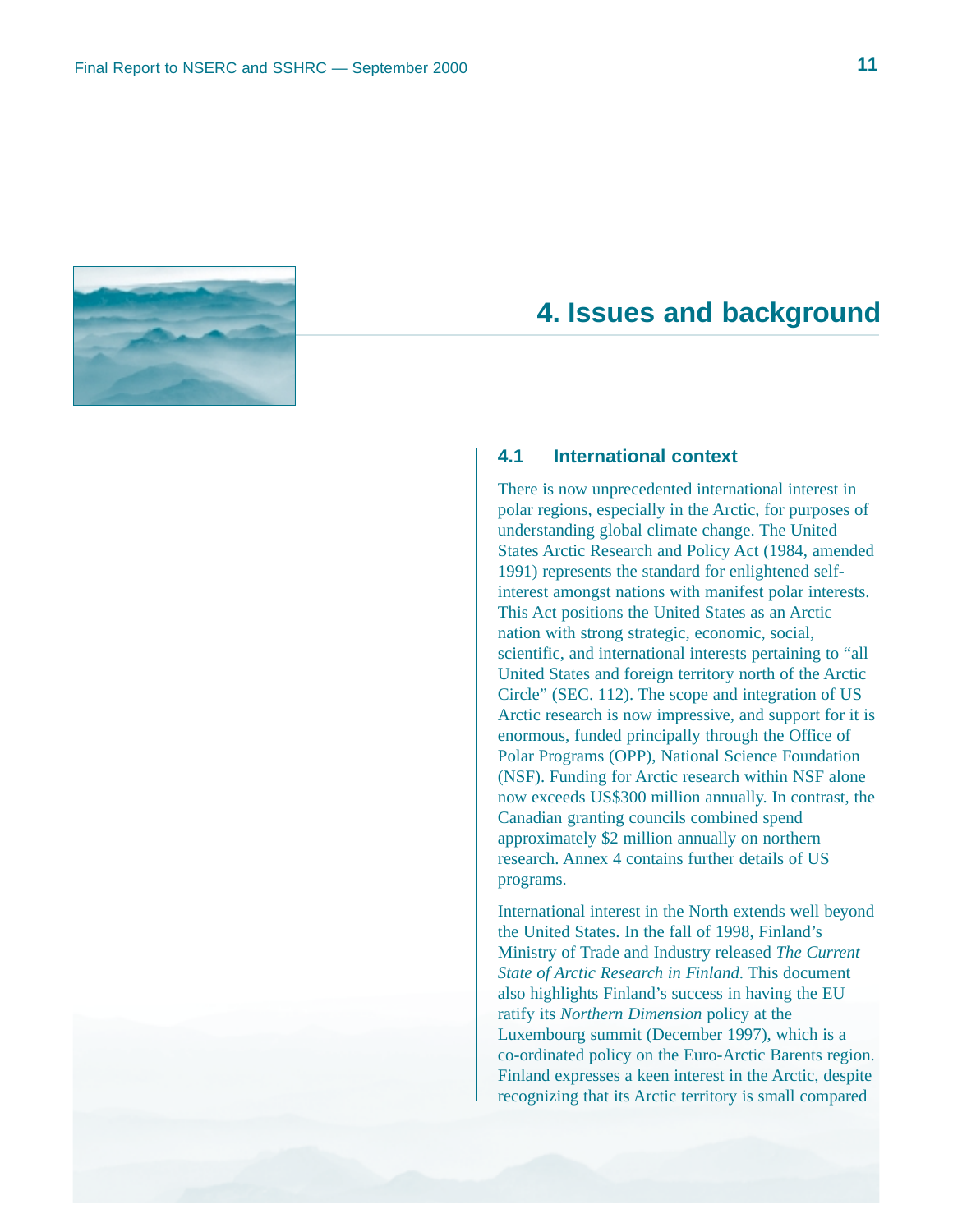to Canada's. The Finnish document also discusses Arctic research elsewhere in the world, noting that although Canada has "vast Arctic land and sea areas...national research funding has declined drastically".

The northern interests of other nations also merit brief mention. The Swedish Royal Academy of Sciences includes the Swedish Polar Research Secretariat (logistical) and the Polar Research Committee. Sweden launched its Arctic research program in 1987, and funding in 1997 (excluding the icebreaker *Oden*) was about SEK 65 million (C\$10.7 million). Last summer, the Swedish Royal Academy of Sciences funded its "Tundra Northwest Expedition 1999", hiring a Canadian icebreaker to traverse the Northwest Passage with European and North American scientists onboard. Canadian participation in this project was very limited. Sweden also operates several northern research facilities (for glaciology and space physics, etc.). Norway's national committee for polar research is actively developing Svalbard (Spitsbergen) into a wide-ranging centre for Arctic research, including educational opportunities through University Courses in Svalbard (UNIS). Norway's Norske Polarinstitutt (Tromsø) has just signed a Statement of Co-operation with the NSF (OPP) to promote common interests in Arctic and Antarctic research. Denmark's Commission for Scientific Research in Greenland has published a new strategy for 1998–2002, which emphasizes the global environment, Arctic natural resources, and Arctic social development, including health. The Commission has proposed DKK 10 million (C\$1.3 million) for the implementation of its research objectives.

Arctic research is also spearheaded by prestigious institutes around the world that have no Canadian counterpart, such as the Russian Arctic and Antarctic Institute, St. Petersburg; the Alfred Wegener Polar and Marine Institute, Bremerhaven; the Norske Polarinstitutt, Tromsø; the Danish Polar Centre, Copenhagen; the British Antarctic Survey and the Scott Polar Research Institute, both in Cambridge; and recently, the Japanese-funded International Arctic Research Center, University of Alaska at Fairbanks.

A majority of the eight Arctic Council nations, but not Canada, also support strong research programs in the Antarctic. Many fundamental polar research issues of importance to the North are also of global importance, and there are scientific benefits to be gained by addressing common questions related to both polar regions. The Task Force on Northern Research has not addressed in detail the issue of research in the Antarctic. However, the Task Force believes that any increased funding or other positive results from its work will ultimately help to support the case of Antarctic and bipolar research.

That Canada should be taking a leadership role in the circumpolar region is acknowledged in recent parliamentary documents. For example, the Standing Committee on Foreign Affairs and International Trade (SCFA) recommended that "the Government commit to maintain, and seek to increase, support for basic Arctic science and research as an important element of circumpolar co-operation". It effectively sets aside the "expense" argument in stating that "the cost of Canada's [Arctic] research was never high in comparison to the amounts spent by other Arctic states" (SCFA, 1997:180).

Recent initiatives that demonstrate increasing recognition of our northern and circumpolar role include the creation of the Canadian Polar Commission (1991) and the appointment of a Circumpolar Ambassador in 1993. In June 2000, the federal government strengthened Canada's foreign policy by announcing *The Northern Dimension of Canada's Foreign Policy*. This will "establish a framework to promote the extension of Canadian interests and values, and will renew the government's commitment to co-operation with our own northern peoples and with our circumpolar neighbours to address shared issues and responsibilities". The new policy cites transboundary environmental threats such as persistent organic pollutants, climate change, and nuclear waste as significant challenges to the North. The policy's objectives include the preservation of Canada's sovereignty in the North, as well as the promotion of the human security of northerners and the sustainable development of the Arctic.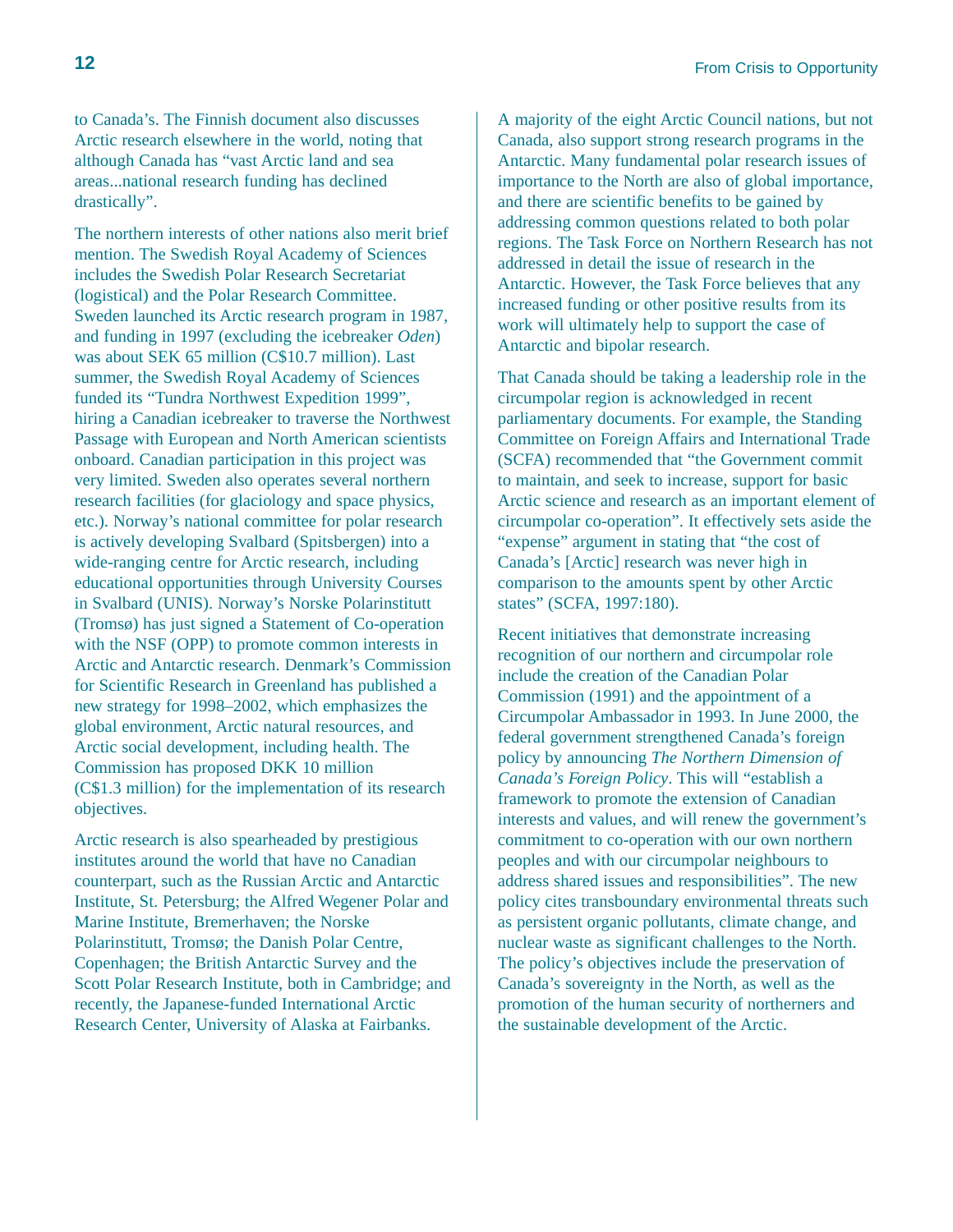### **4.2 Canadian university involvement in international programs and activities**

International participation in northern research occurs through a number of different organizations and agencies, some of which require national membership and the appointment of a national representative (e.g. the International Arctic Science Committee, IASC), and others which are based on individual memberships (e.g. the International Arctic Social Science Association, IASSA). Research projects or programs within these organizations and agencies are also managed in different ways. The level of Canadian activity in international programs is highly variable; but in general over the last decade, Canadian participation in leading such projects has declined. Details of Canadian university participation in international northern research programs are given in Annex 4.

It has also become increasingly apparent that Canadian academics lack the resources to *initiate* significant northern research that would attract international interest and collaboration. Rather, except for one or two notable exceptions such as the North Water Polynya (NOW) project, Canadian academics are routinely approached to join in on scientific projects already envisaged and designed elsewhere. Canadians then "tag along", and commonly supply their databases in return for airfare to organizational meetings.

Canadian membership in international science associations that have relevance to the North has declined in the last two decades. From a position of prominence and leadership in periglacial and permafrost research a decade ago, we are now followers of research trends developed elsewhere. For example, although the current President of the International Permafrost Association (IPA) is Canadian, the overall participation of Canadians has declined. Canadian membership in the International Glaciological Society (IGS) has declined by 50% since the 1970s. One of the most telling problems has been in the communication of international activity. Canadians are represented on most international agencies, working groups, or associations, but these activities are not adequately reported through web sites or newsletters that reach a wide science community. The recent development of e-mail lists such as IASSA, GETICITE (Université Laval), NORTHSCI (ACUNS), and Polar Access is starting to address this need.

### **4.3 Industrial activities in the North**

Development in the North is still largely driven by natural resource industries in the mining and oil and gas sectors. These industries often have their greatest local economic impact in the relatively short construction phases, so longer-term revenue-sharing arrangements are becoming more common. There has been a recent increase in activity in diamond exploration, and, with land claims settlements, a renewed interest in oil and gas development in the Mackenzie Delta seems likely. These trends reverse the moratorium on economic development that followed the Berger enquiry (1977). Increased scientific research will be required if the impacts of such developments are to be reduced and sustainable development assured. Today's picture is also being influenced by the availability of new technologies in the North, the growth in the number of small businesses, and increased tourism activity in the region.

The territorial governments play a role in industrial development in the North through their support of R&D activities in the northern research institutes. Activities include research on renewable energy technologies (solar, wind, biomass), the development of community energy plans, and projects to utilize distance education technologies that link community learning centres with college campuses. The territorial governments also provide assistance to small industry, through business loans and planning assistance, and initiate economic development strategies. For example, a development plan is underway for the Mackenzie Valley region that will have an impact on the mining and oil and gas industries, and on the development of value-added secondary industries.

The federal government has several programs that contribute to industrial development in the North, such as the Industrial Research Assistance Program (IRAP) and the Canadian Technology Network (CTN). NRCan has several programs that contribute to energy conservation, and the Geological Survey of Canada carries out geoscience surveys that assist mining and geotechnical services firms in the North.

The availability of Internet connectivity in the North is now allowing knowledge-based small industries, such as firms specializing in geographic information systems, graphics design, and geotechnical services, to flourish. The North is also leading the way in satellite-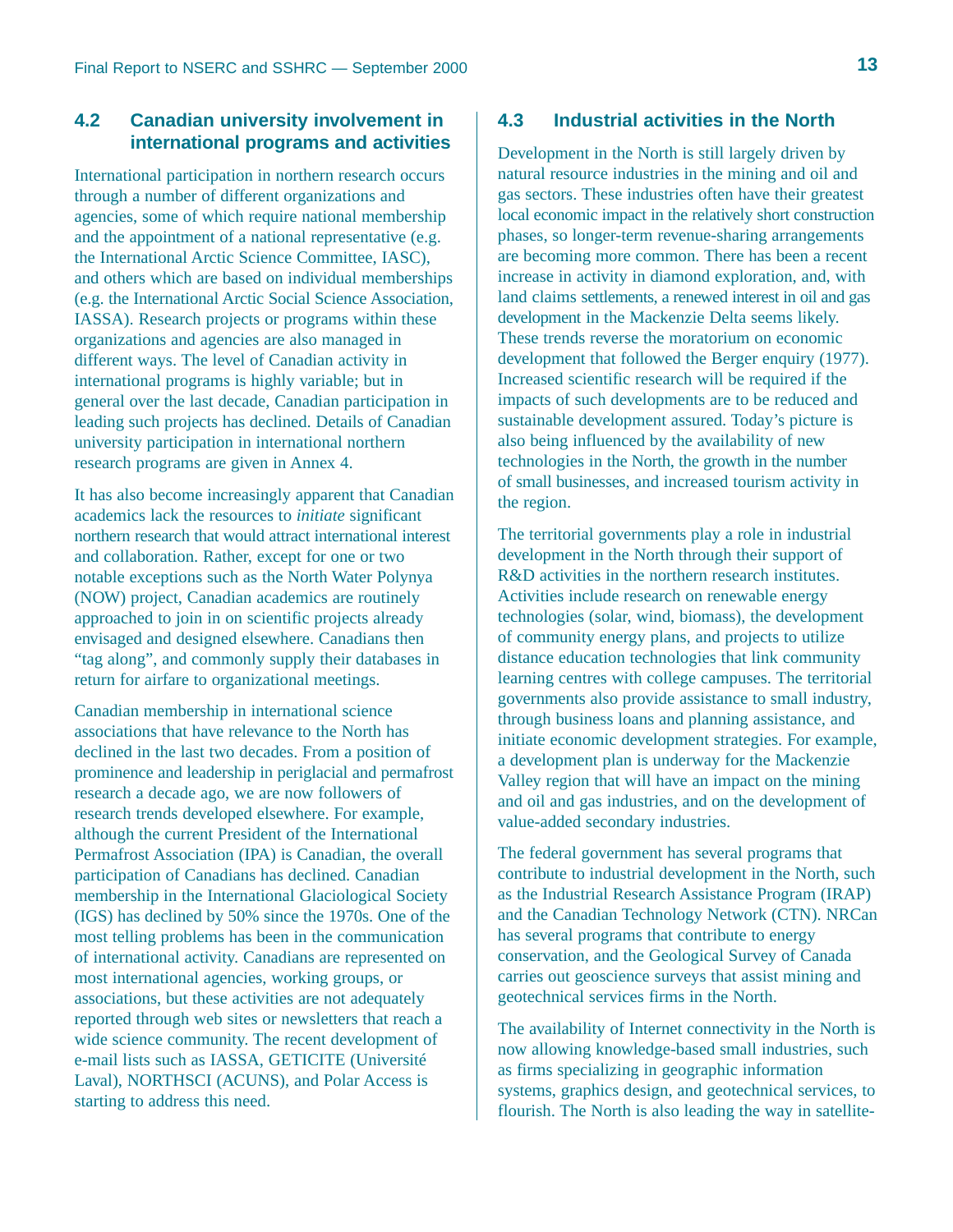based innovation. For example, Inuvik TV was among the first North American companies to offer Internet services to their communities using cable modems and satellite-based cable TV in 1996. However, continual upgrades in telecommunications infrastructure are needed to support these small industries. Tourism and ecotourism industries are also a major and growing focus in the North, and could provide the main economic development in areas without large mineral, oil, or gas reserves.

Nevertheless, the development of natural resources is still the principal driver of the northern economy and has traditionally provided northerners with long-term, well-paying jobs. The recent opening of Canada's first diamond mine, coupled with an active exploration industry, is bringing jobs and growth to the North and represents significant revenues for Canada (\$2.3 billion, projected over 20 years for BHP's Ekati mine). The North contains about 18% of Canada's remaining discovered conventional oil and 25% of remaining discovered gas, but, more importantly, Canada's northern basins are estimated to contain approximately 48% of Canada's undiscovered conventional light crude oil potential and 46% of its undiscovered conventional gas potential. The likelihood that these undiscovered mineral and energy resources will become reserves that can be developed will be improved with enhanced geoscience knowledge and exploration activity. As well as being fundamental to resource exploration, geoscience knowledge has a critical role in environmental assessment, infrastructure development, resource project development, and community decision making about further economic development.

In 1996, there were eight operating mines in NWT and Nunavut, but they have been virtually eliminated by low gold and base metal prices. There is still some gold-mining activity in the Yukon. However, if metal prices increase, some of the closed mines may reopen. In NWT, diamond mining is the major new opportunity, with the development of the BHP and Diavik diamond mines. This is leading to secondary industries in the NWT such as diamond grading and finishing. Oil and gas exploration and development work is expanding in NWT, and pipeline projects to take gas south to market are underway. Since the associated economic development activity could be very short term, revenue-sharing negotiations have begun. There is also international interest in the development of gas hydrates in the Mackenzie Delta. In support of the renewed emphasis on industrial development, the NWT Department of Transportation has designed a strategy to support highway construction up the Mackenzie Valley corridor and is exploring funding options.

Research is needed to support all areas of northern industrial development. This includes research in the geosciences, cold-climate technologies, energy technologies, climate change, permafrost processes, geophysics, engineering, communications, and a wide range of public health, social, economic, political and education questions.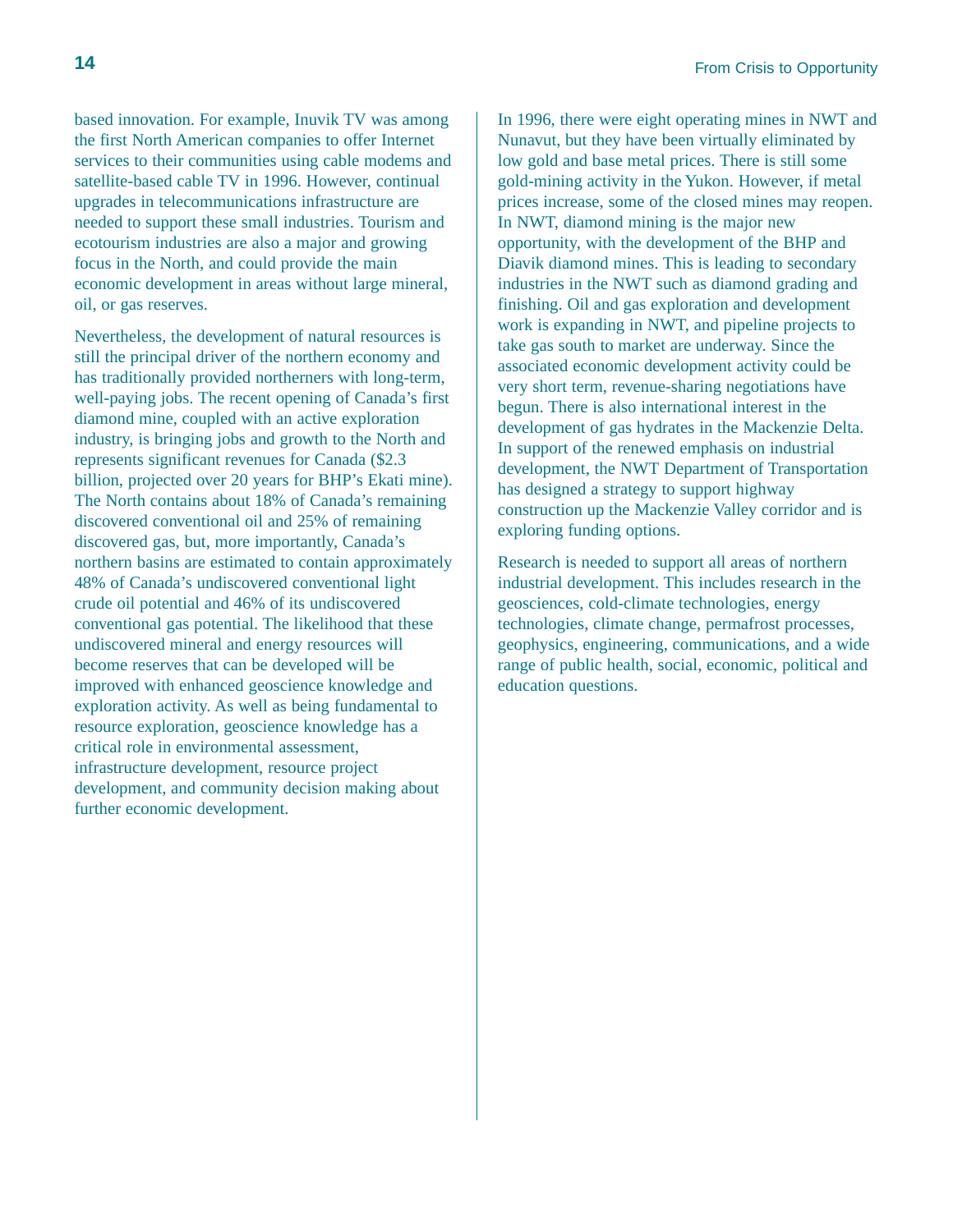

# **5. Task Force findings**

For the purposes of this exercise, the Task Force defined the North as "the area north of the southern limit of discontinuous permafrost". The Task Force gathered a large amount of information through questionnaires and consultations. One of the main tools used to gather input from the university community was a detailed questionnaire. To gather more information from northern communities, two series of personal consultations were held in the North before and after the development of the recommendations. See Annex 2 for details. All the information gathered through the questionnaires, consultation, and other sources was used by the Task Force in reaching its findings for Phase 1. These are presented below.

1. Research in the North is needed to honour international obligations and protocols (e.g. the Montreal Protocol, the United Nations Framework Convention on Climate Change and the Kyoto Protocol on climate change) and to give input on research issues of global importance. Other countries are more advanced than Canada in their northern research initiatives, and are actively pursuing northern research agendas on Canadian territory. In contrast, Canadian research activity in its own northern territories has been declining. Research in the North is needed for the purpose of "being seen to be active in the North", thereby reinforcing Canada's sovereignty in the region.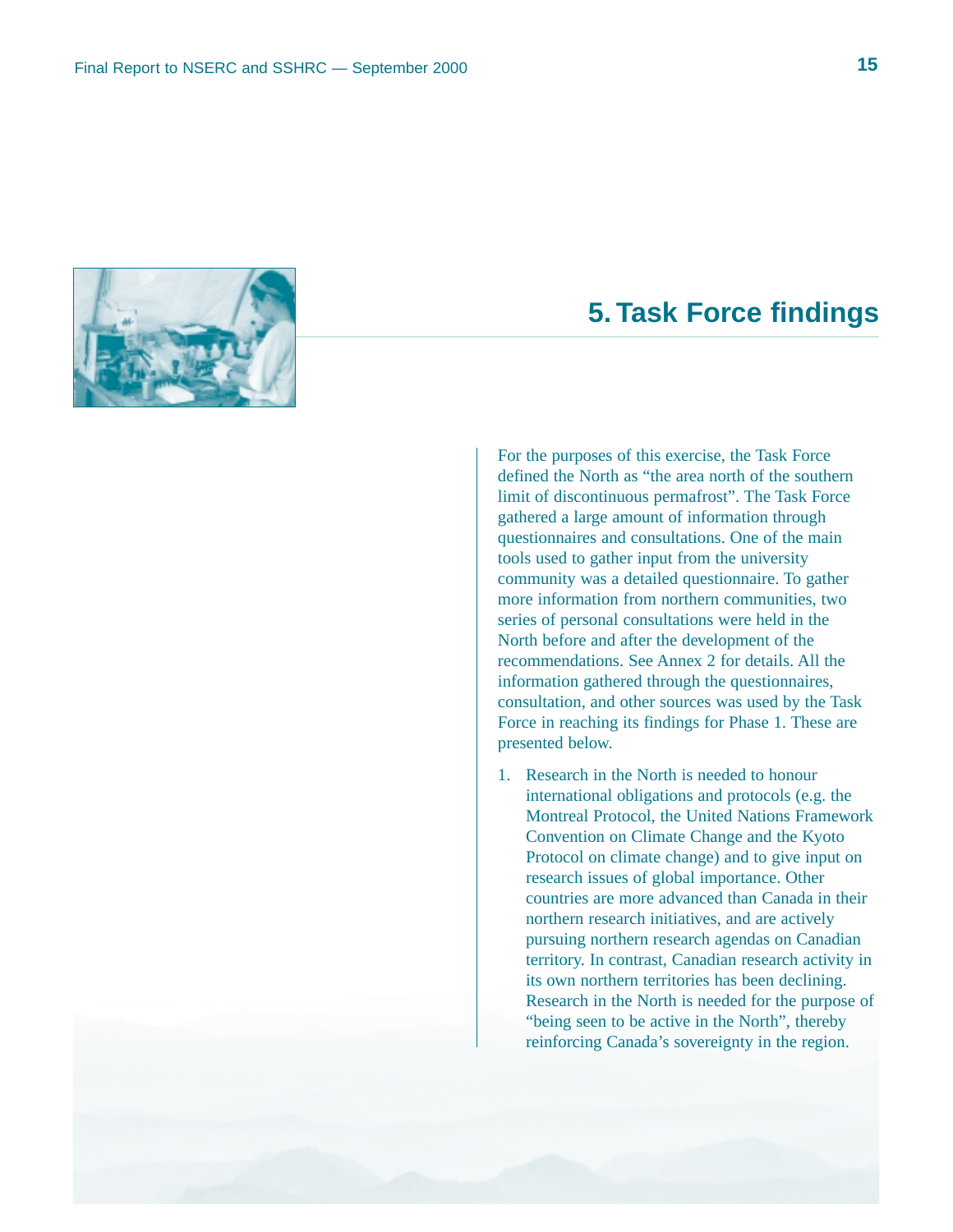- 2. There has been an overall national decline in northern research activities, due in large part to cutbacks in federal northern research programs and a decrease in the number of researchers with northern expertise. Canada is in serious danger of being unable to meet its basic national obligations to adequately monitor, manage, and safeguard its northern environment, or to respond to current and emerging social issues in the North. Some of the most compelling arguments for renewal of Canadian northern research were heard in northern communities.
- 3. There is no federal policy on Northern Science and Technology; nor are there effective or comprehensive federal programs of support for northern research.
- 4. Canadian northern research capacity is declining. University expertise is not being renewed, and northern researchers are comparatively older than the general faculty population. Amongst existing researchers there is low morale and a reluctance to encourage students to pursue careers in northern research. Many question the wisdom of encouraging students to commence or continue a research career related to the North because of lack of funding, the length of time taken to publish research related to the North (in a funding environment that is linked to productivity), and the difficulties of mounting and sustaining expensive field programs in a region where unpredictable local conditions can adversely affect research outcomes.
- 5. The cost of doing research in the North is high and rising, while resources and funding have declined. High airfares and airfreight, which have approximately doubled in the last three years, are one example of the financial barriers. Others include the cost of food and lodging (at least 30% higher than in the south), inflation, and higher student wages. There are often unexpected costs associated with northern work, such as cost overruns due to logistical requirements (e.g. \$1000 per hour for Twin Otter support). The high risk of cost overruns on a severely limited budget is simply too problematic for some researchers, and they have abandoned their northern programs. NSERC and SSHRC awards are the principal

sources of funding for many university researchers, and these often do not cover all the costs of a research program. Many researchers need to access other sources of funds or in-kind support in order to remain active in northern research, but such sources often are not readily available. Another factor is the need for researchers to make additional trips to the North to communicate and meet with local communities on whose land the research is being conducted. This entails travel and accommodation costs, and in many cases the costs of translation of documents into the local language.

6. There is a need for ongoing, productive partnerships between researchers and northern communities in order to ensure the latter's participation in the definition of research needs where appropriate, the planning of research programs, and the transfer and application of research results. The Task Force also found that while there are some problems related to the licensing process that can be challenging and frustrating for some researchers, the process itself is not an insurmountable barrier to performing research in the North. However, a key component of licensing requirements for northern researchers is consultation and communication with government, community, and land claim agencies. Research funding agencies do not adequately take into account significant costs associated with consultation and reporting (travel and lodging, translation, etc.). Indeed, the funds required to establish and sustain strong partnerships and good two-way communications are generally not available. This presents obstacles to initiating or continuing research, especially in areas of concern to northern residents. These problems, when added to reductions in federal support for northern research, contribute to the perception amongst northerners that government and researchers in general lack any serious commitment to the northern communities that have accepted their research. The costs and effort required to promote and undertake northern research are significant and can present a serious barrier to creating the necessary partnerships among the different stakeholders involved.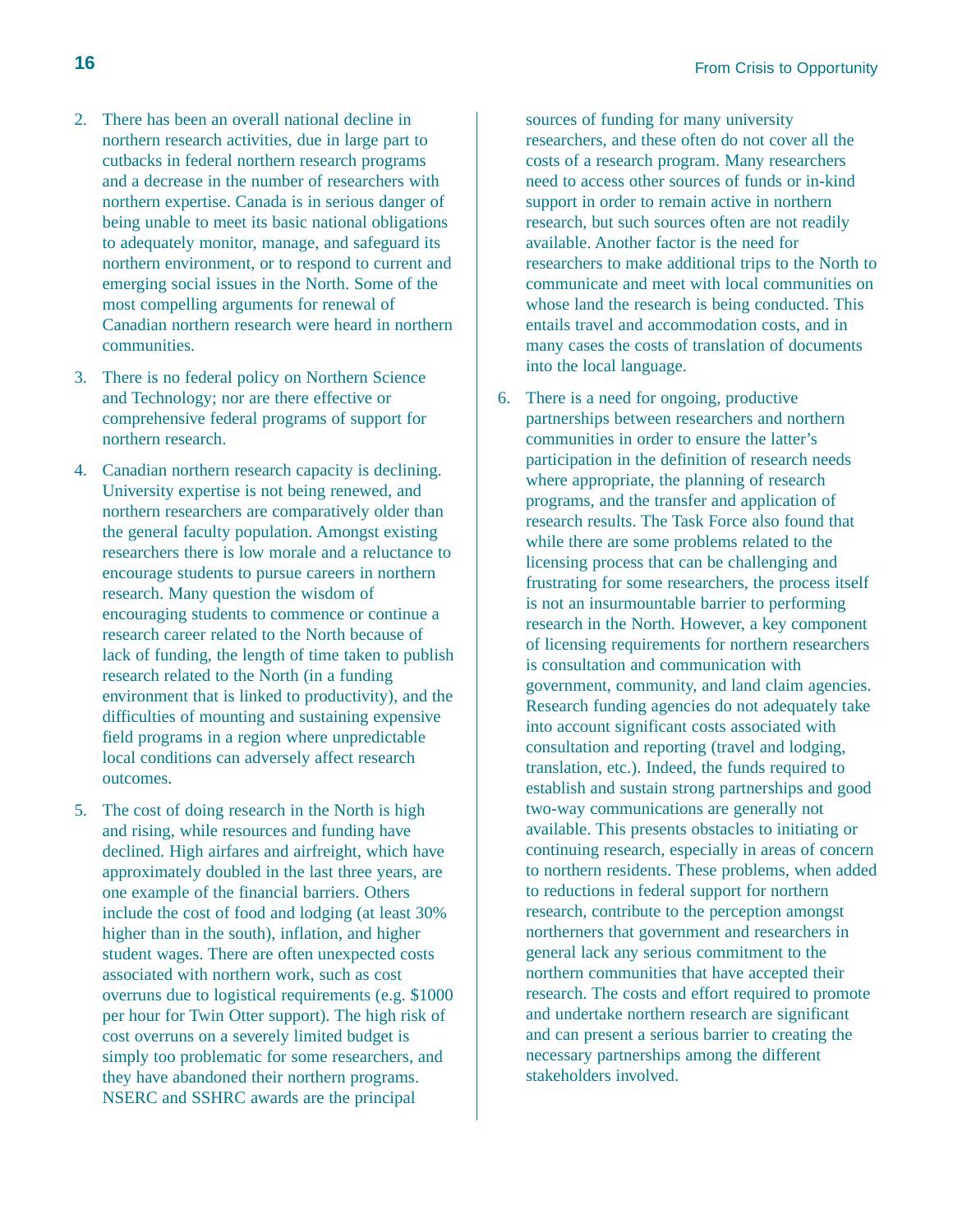- 7. Logistical support (e.g. the Polar Continental Shelf Project) has declined since the early 1990s, although PCSP support for universities has been maintained at \$1 million a year. Demand for logistical support is declining, due to general funding problems (described above), a decline in the number of northern researchers, uncertainties about the funding level of PCSP, and low morale in the research community, often related to the licensing process. It is difficult, therefore, to argue for a funding increase for PCSP when demand is declining, even though it is the reductions in the PCSP budget that have led to this decline. A strong, sustained logistics program is critical to the success of northern research programs, since researchers contemplating northern programs need to be confident that logistical support will be available. The Task Force was very pleased, however, to see the announcement in April 1999 of an increase of \$1 million to the PCSP budget for fiscal 1999–2000. While this increase was not targeted at the university community, it is a positive sign. The number of field station users has decreased, and many field stations are in serious need of repair and refurbishing. Field stations should remain in good repair, ready for business for the long term and easy to reactivate, even during cycles of low demand. There is also a lack of state-of-the-art equipment and lab facilities in northern locations. A major equipment update relevant to northern research is needed, both in the North and in the South. The ability to undertake northern marine research is severely limited by the cost and lack of availability of icebreakers and other marine platforms.
- 8. Research and new knowledge is needed in the North to support developing northern communities with their policy development and decision making. Current research interests and priorities in the research community and northern communities coincide to a large extent, leading to partnership possibilities among northern communities, governments, and non-governmental organizations. For example, research is needed on global change, environmental management, biodiversity and ecology, resource and mineral exploration, sustainable development, oral history, language and traditional knowledge, children and youth,

health, welfare, and poverty. Collaboration among researchers from different disciplines will be required to address many of these issues.

- 9. Young people in the North need to be provided with new, varied, and ongoing opportunities that will stimulate their interest in science. This is a fundamental component of northern capacity building. During consultations, a strong message from northern communities was that bridges need to be established between universities and colleges and northern high schools to enable northern students to move on to higher education and research careers.
- 10. Northern communities and northern Aboriginal groups are showing an increased interest in getting involved in research. During the northern consultations, it became clear that the foundation for partnerships with northern communities is consultation and open dialogue during all phases of the research process, using appropriate visual and written materials and plain language. Considerable progress has been made in recent years by the northern research institutes through their development of the community research agendas. As a result, there are many win-win approaches to developing and undertaking northern research projects. A recent example of a successful partnership involving northerners is the federal Northern Contaminants Program, which involves four federal departments and five Aboriginal organizations. During the Task Force consultations, several northern and Aboriginal groups expressed an interest in partnerships, to which they are willing to contribute cash or in-kind support. They noted the lack of fundamental research, which they need to support their new responsibilities but which they are unable to undertake themselves. Northern groups also wish to see local people involved in the research itself, and the northern research institutes are looking at innovative ways of making this possible. Many opportunities are available to partner with communities and educational organizations to ensure wide dissemination of the scientific information and knowledge gained.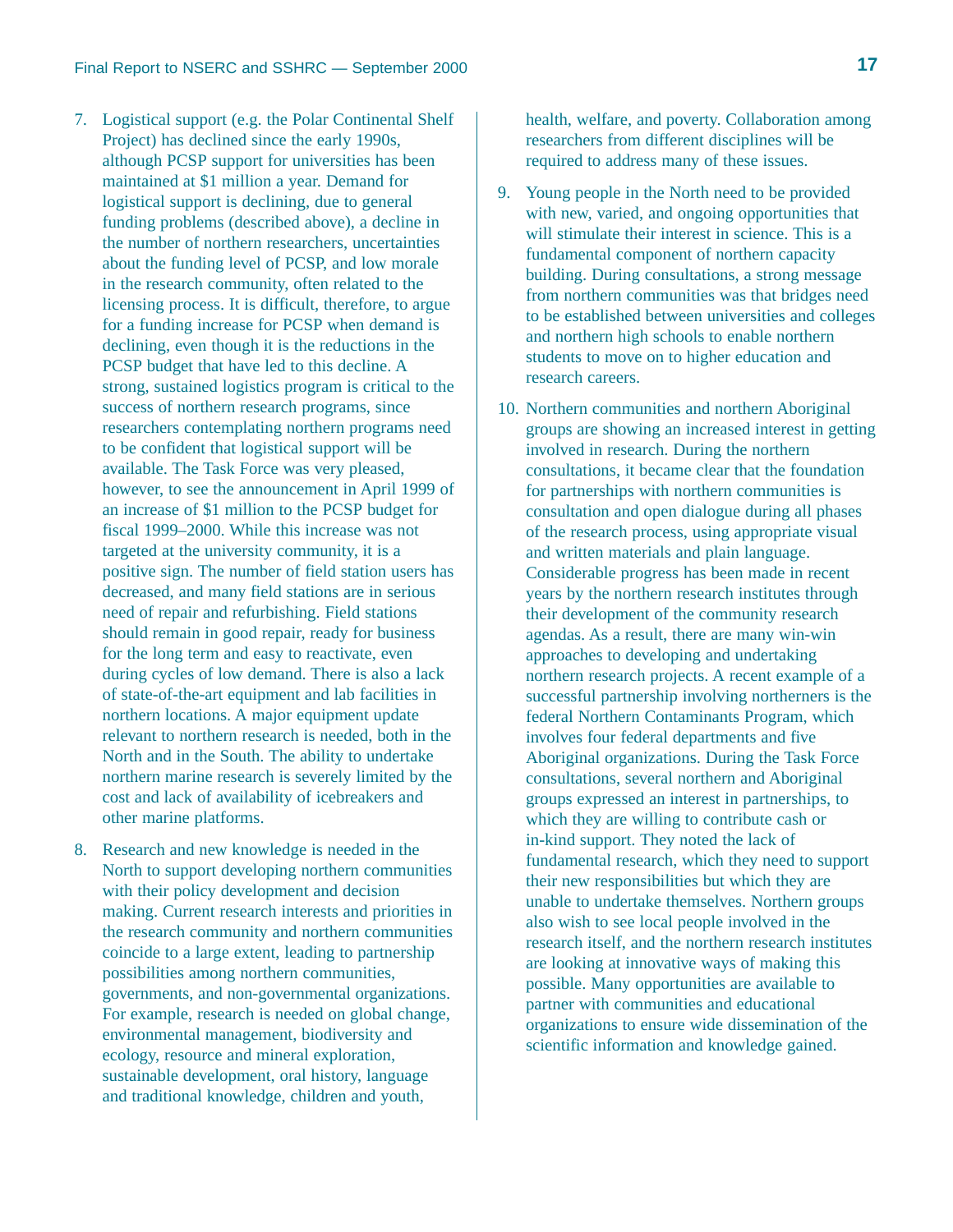11. Trained northern researchers are needed not only to replace retiring university researchers and to maintain northern research expertise in the academic sector, but also to provide expertise and knowledge on northern issues in other sectors, both public and private. Many opportunities exist in the North for qualified people to take up careers related to northern issues and to assist in capacity building in communities. Job opportunities for trained researchers in the North can be expected to grow, and lack of trained personnel will be an impediment to sustainable northern development. Those trained in an interdisciplinary environment will be particularly in demand. However, within the university community there remains uncertainty and pessimism about potential job opportunities for trained researchers, reflecting the apparent lack of government commitment to northern research over the last decade or more.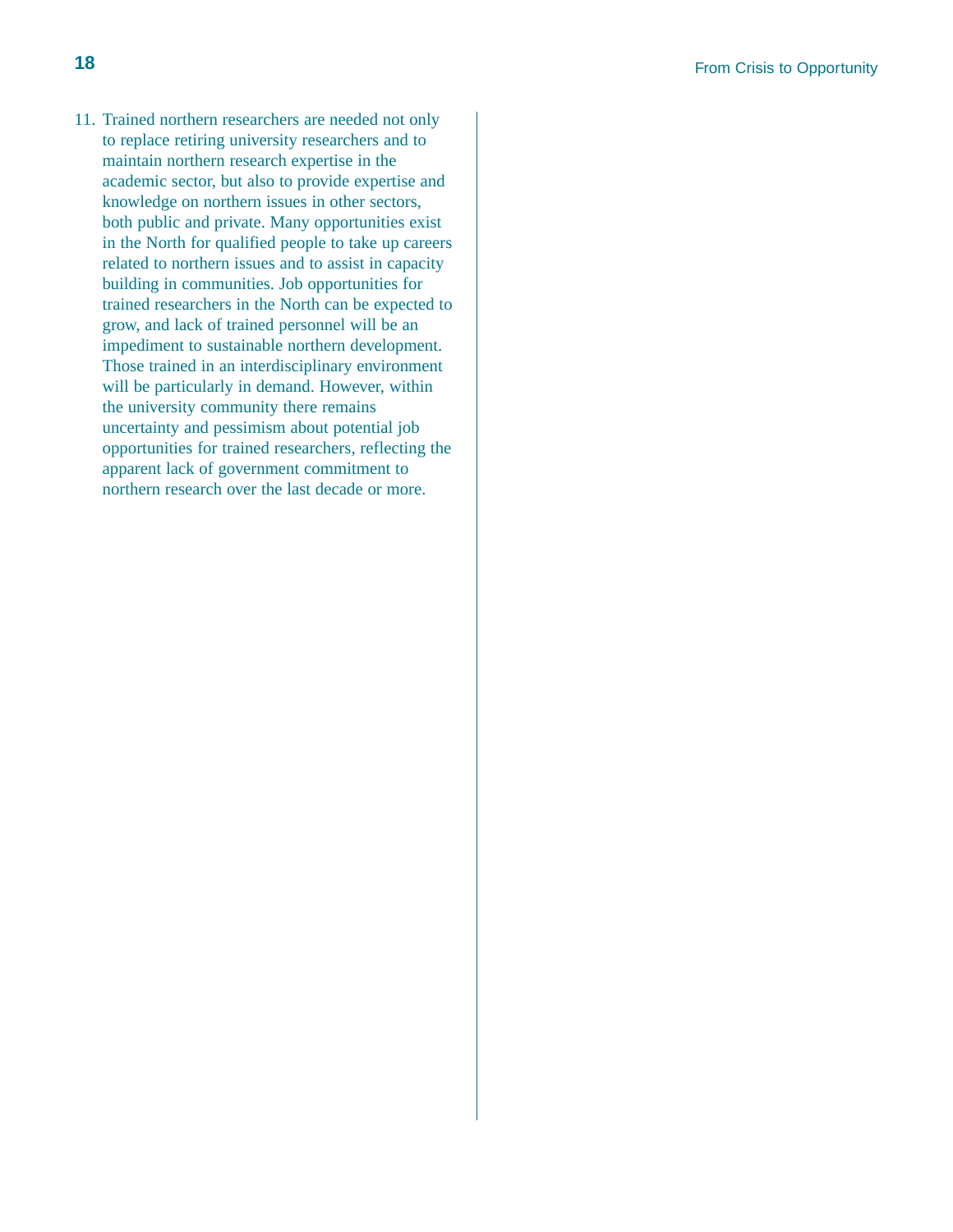

# **6. Task Force recommendations**

In Phase 2 of its work, the Task Force used the issues described in Section 5 to reach a number of policy and program recommendations. If implemented, these recommendations would have a significant impact on the problems identified and would also take advantage of many of the opportunities for partnerships in the North. While these recommendations were still in draft form, consultations were held across the North with a range of northern and Aboriginal groups and organizations to determine if the recommendations were acceptable to potential partners and participants. In general, there was strong support for the recommendations, and some changes were made following the consultations. The recommendations were also presented to a number of interested groups (e.g. ACUNS, PCSP Board, Interdepartmental Committee on Northern S&T), and feedback was received. Details of these consultations and presentations are described in Annex 2.

### **6.1 Program recommendations: An NSERC/SSHRC Joint Initiative on the North**

The Task Force recommends that an NSERC/SSHRC Joint Initiative be launched to address some of the issues identified above, namely:

- the need to rejuvenate, sustain, and augment existing northern research expertise and to train a new generation of researchers on and in the North;
- the need to augment the amount of high-quality research being done on and in the North;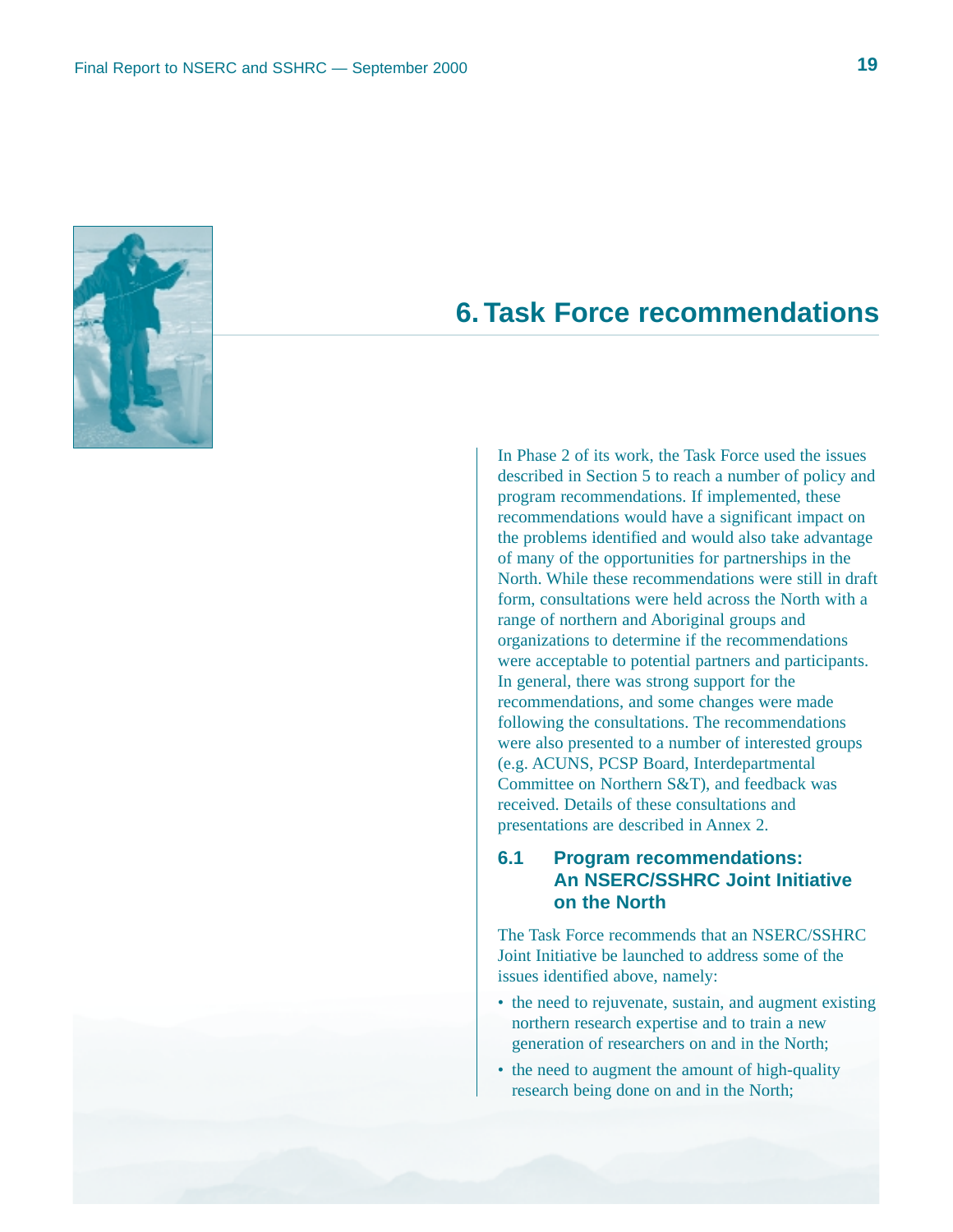- the need to enhance Canada's ability to contribute to northern research of international and national importance;
- the lack of easy access to the North for researchers and the very high costs of doing research in the North;
- the lack of research infrastructure in the North; and
- the lack of appropriate and satisfactory community participation in the research being done.

A Joint Initiative would provide maximum flexibility to meet the needs of researchers, reflect the state of development and knowledge on the North, and address the special requirements of the northern communities and partners. Through this mechanism, NSERC and SSHRC would jointly fund a new program of research on the North, encouraging researchers, communities, and other partners to work together on similar problems, as appropriate. This would build new collaborative research partnerships around the specific needs and challenges of the different sectors and organizations involved. In many cases this would require the collaboration of researchers from different backgrounds working on interdisciplinary and multidisciplinary research problems.

The Joint Initiative program would comprise the following complementary award and grant mechanisms:

- 1. Northern Research Chairs
- 2. Northern graduate scholarships and postdoctoral fellowships
- 3. Research projects on the North
- 4. Community–University Research Alliances–North
- 5. Equipment, infrastructure, and logistical support

Examples of research areas that could be covered by this joint initiative include: children and youth, poverty, tourism and recreation, integration and violence, globalization, local and regional economic development, health and welfare, language and education, community capacity, social cohesion, cultural heritage management and traditional knowledge, religion and society, gender issues, sustainable development, renewable resources, climate change, paleoenvironment and earth sciences, biodiversity conservation, wildlife management,

remote sensing, northern communications, tundra ecology, Arctic marine resources, the human food chain, northern ecosystems, permafrost, ice and snow, and hydrology. It is expected that much of the research supported would be interdisciplinary in nature.

The main objective of this program would be to generate new knowledge about the North, with an emphasis on the excellence of the researchers and the merit of the research.

Communities in the North and organizations based in the North or with northern interests should be involved and integrated in the research, where possible and appropriate, and partnership arrangements would be encouraged under all program components. However, it is recognized that some research may not be appropriate for partnership arrangements. For the purposes of the program, a non-university partner would be defined as one who is actively involved in the planning and execution of the research and who has the capacity to use the research results. Nonuniversity partners could include non-governmental and Aboriginal organizations, industries or industrial consortia, and federal, territorial, and local government agencies and departments. Partners could make a financial contribution (cash or in-kind) but would not be required to do so. Partnerships could also involve the exchange of personnel between the university and the partner organizations. In this context, the Community–University Research Alliances program is of particular interest, given its goal of building research partnerships with community groups around issues of mutual concern.

The proposed program elements are described below. The Northern Research Chairs are the top priority. The other four elements and supporting mechanisms are not placed in any particular order.

### **6.1.1 Northern Research Chairs**

Amongst the various options and mixtures of options for rectifying the decline in northern research and training, a program of Northern Research Chairs offers some of the most promising and long-lasting solutions. The Task Force's recommendations are based partly on existing models: (i) NSERC's successful and effective Industrial Research Chairs program, which covers a wide range of research areas; (ii) two targeted Chairs programs, NSERC Chairs for Women in Science and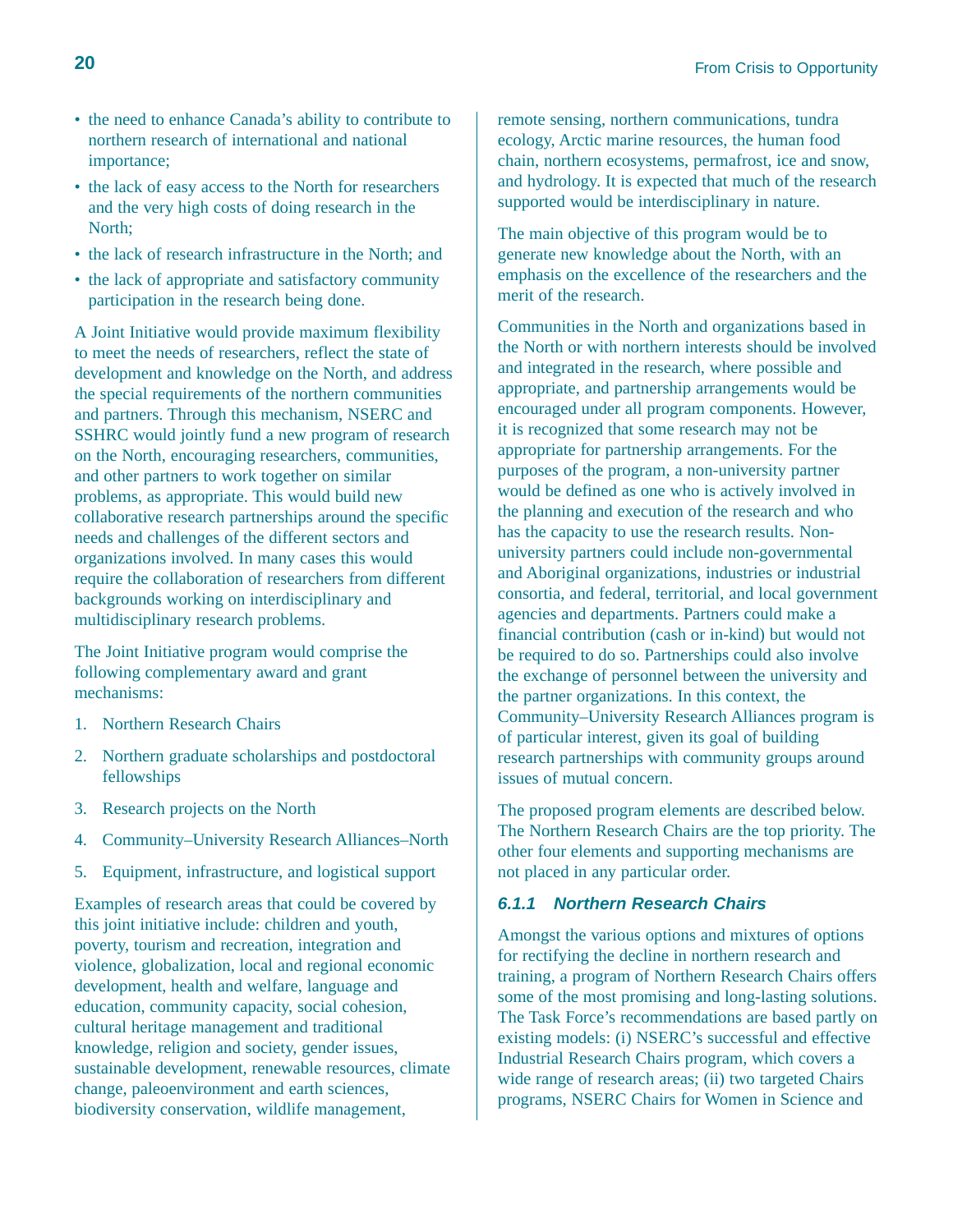Engineering and the NSERC/SSHRC Chairs in the Management of Technological Change; and (iii) the Canada Research Chairs (CRC) program recently announced by the federal government. The Task Force considered whether the need for Northern Research Chairs could be met by the new CRC program. It decided that it would be difficult to persuade universities to include northern research in their strategic plans (and therefore propose Chairs in this area) at this time. Furthermore, many of the Northern Chairs may involve strong links and partnerships with northern groups, organizations, and communities, which is not a requirement of the CRC program.

The Task Force recommends that a significant Northern Research Chairs program be initiated, incorporating some of the most useful aspects of the above-mentioned Chairs programs. In addition, the Northern Research Chairs would incorporate new features designed to maximize Canada's northern research potential, including providing high-level training and, where appropriate, close links to northern communities, colleges, and research institutes.

The Task Force recommends a model that includes two types of Chairs—a senior Chair and a junior Chair—as in the NSERC Industrial Research Chairs model and the CRC program. All Chairs would involve outstanding researchers with strong programs and demonstrated commitments to northern research. Such Chairs would be proposed by the universities to an NSERC–SSHRC peer review process. While the candidates, disciplines, and research areas would be wide and open to nomination, the Task Force feels that a great benefit to the northern community could be gained by having some of the Chairs and their students, where appropriate, directly involved with the communities, research institutes, and colleges in the North. The northern communities have developed an initial set of research priorities and, where appropriate, research matches and co-operation should be sought. Partnerships with the full range of non-university partners would be encouraged for all Chair nominations.

Under the proposed model, a university would nominate a senior Chair. A successful nominee's normal teaching and administrative duties would be markedly reduced to allow concentration on research, on the training of highly skilled researchers, and on

developing research connections to the North. Junior Chairs would generally, but not necessarily, be associated with a senior Chair, and could be nominated separately. Either the senior or junior Chair and his or her students would establish meaningful links to northern institutions and communities, where appropriate. This could mean that either the senior or junior Chair would physically locate in the North for extended periods in appropriate circumstances, and be involved in the training of students at the northern colleges and institutes. One of the Chairs or associated postdoctoral fellows may also be involved in providing training courses in advanced research techniques using equipment located in the North. This would enable the training of northern personnel in advanced techniques to be conducted in appropriate northern locations. There may be some Chairs for which such arrangements are inappropriate; but in all cases, good communication with the North and networking with other Chairs would be essential. In fact, networking amongst the Chairs would be an important element of the program. This will contribute to the creation of a critical mass of expertise in Canada and a new community of northern researchers. (See Section 6.2.2 for more details on mechanisms to promote networking.)

The eventual size of the program recommended would be 24 Chairs—12 senior and 12 junior—to be reviewed and renewed every five years. Funding would be at the level of \$200,000 per year for senior positions and \$100,000 per year for junior positions. It is recommended that funds be used to cover salary and the direct costs of research in a very flexible manner.

It is expected that this Chairs program would be instrumental in re-invigorating northern research capacity and northern field centres, and in achieving a new level of research and training co-operation. The Chairs program would lead to skilled personnel capacity building in both the North and South, to close co-operation with northern communities, colleges, and institutes and with other non-university partners, and to a much-enhanced Canadian capacity for international research co-operation. The Chairs program received strong support from northern communities and organizations during the consultation process. They saw it as a very effective way of building partnerships in the North, enhancing northern capacity building, and promoting research in the North.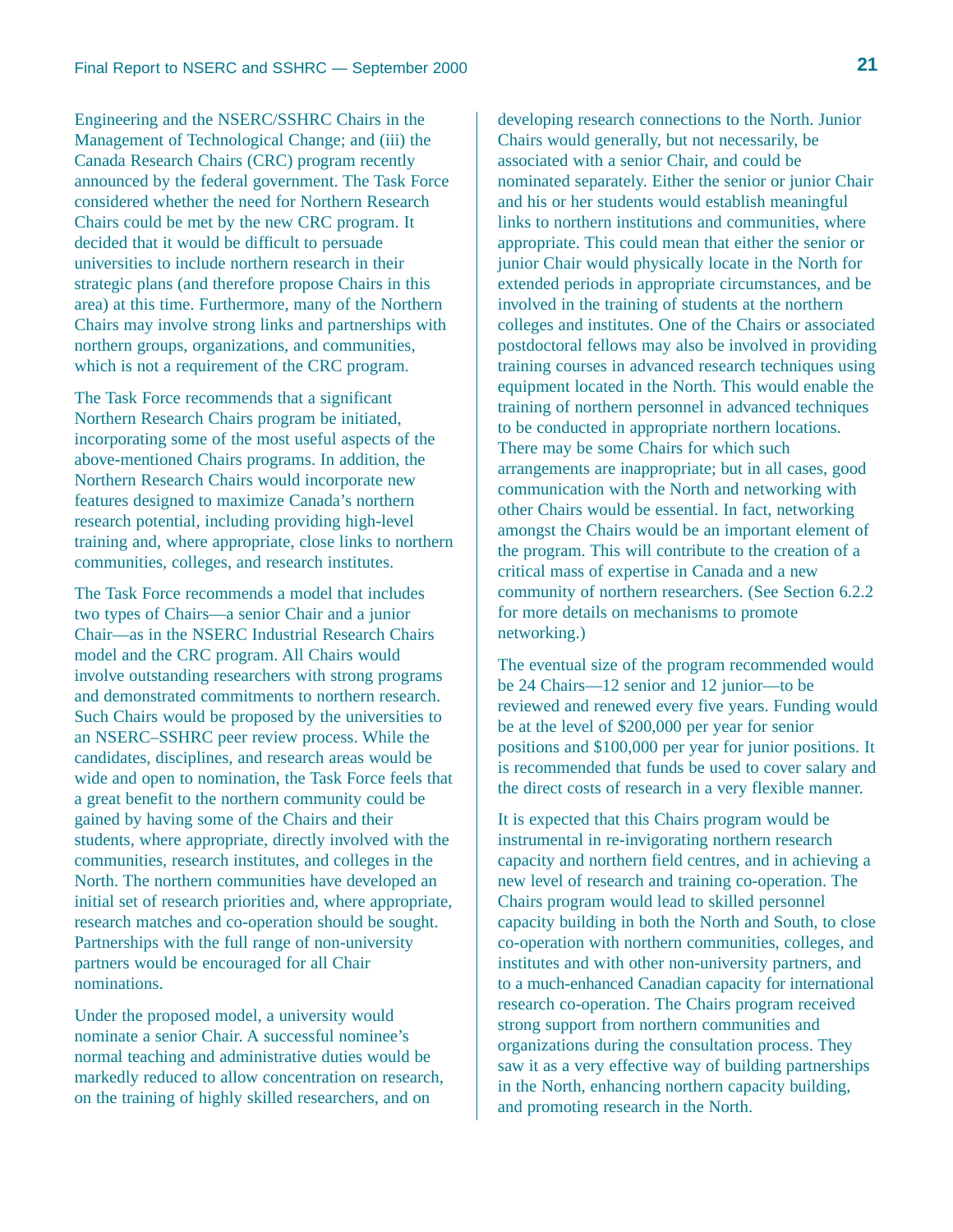### **6.1.2 Northern graduate scholarships and postdoctoral fellowships**

The graduate scholarships and postdoctoral fellowships on the North would target excellent graduate students and new investigators who would help ensure the future of Canadian northern research.

The program would provide stipend support to students at the MA/MSc and PhD levels at the rate of 40 new graduate scholarships and 40 new postdoctoral fellowships per year (see Section 7). The postdoctoral fellowships would support the most promising new northern researchers in the disciplines under the responsibility of the granting councils, assisting them in establishing a research base at an important time in their research careers. In recognition of the high costs of doing research on and in the North, research supplements could be added to the normal award. Internships in the North would be encouraged in both of these programs.

### **6.1.3 Research projects on the North**

To promote and sustain research and training in and on the North, the Task Force recommends that a component of the Joint Initiative supports teams of researchers conducting innovative, multidisciplinary northern projects. This component would be modelled on the NSERC Strategic Projects program. It is proposed that approximately 70 projects would be supported at full program strength, at an annual cost of \$7 million (see Section 7).

Through the direct support of research teams, this program would help create a critical mass of researchers and research expertise on the North. It would support high-quality basic and applied research of social, industrial, or environmental relevance. Review criteria would emphasize excellence of the research team and project. Research results might be used to assist in the development of public policies and new technologies. The program would also provide opportunities for the training of future researchers in a collaborative, interdisciplinary environment. It would foster links between academics, practitioners, and policy makers, and encourage the intellectual and financial participation of public and private sector partners in research projects on or in the North. The program would also promote the systematic communication of research results to other potential users, such as

researchers, policy makers, the private and voluntary sectors, and the public at large.

The participation of non-university organizations would be a requirement in this program, except as noted below. A cash contribution from the non-university participants would not be a requirement, but they would be encouraged to be actively involved in the planning and execution of the research project, and in the use of the research results. This involvement should include provision of guidance relating to any commercial or industrial benefits resulting from the research.

In some cases, the involvement of non-university organizations may not be appropriate or possible, if, for example, a user capacity does not exist at present. In these cases, the applicant would explain why the involvement of non-university organizations is not appropriate. Applicants should indicate how the results would be used to the benefit of Canada and the North, or how the results would be used to contribute to research and policy issues of global concern.

As well as providing funds to support the direct costs of research, this program would provide the resources necessary to establish and maintain strong partnerships and good communication between partners, as well as those required to ensure communication and dissemination of the research results to all interested parties. This would help to address the issues described in Section 5, in particular the high cost of doing research in the North.

### **6.1.4 Community–University Research Alliances (CURA)–North**

This element would be modelled on SSHRC's successful CURA program. The purpose of the CURA–North component is to build strong partnerships between community groups and university researchers in order to define a research and training agenda in a research area of mutual interest. It is proposed that approximately nine projects would be supported at full program strength, at an annual cost of \$2.25 million (see Section 7).

These alliances are intended to assist in the definition and analysis of questions of importance for the social, cultural, or economic development of the North and consequently for Canada. They promote the sharing of knowledge, resources, and expertise between universities and northern community organizations,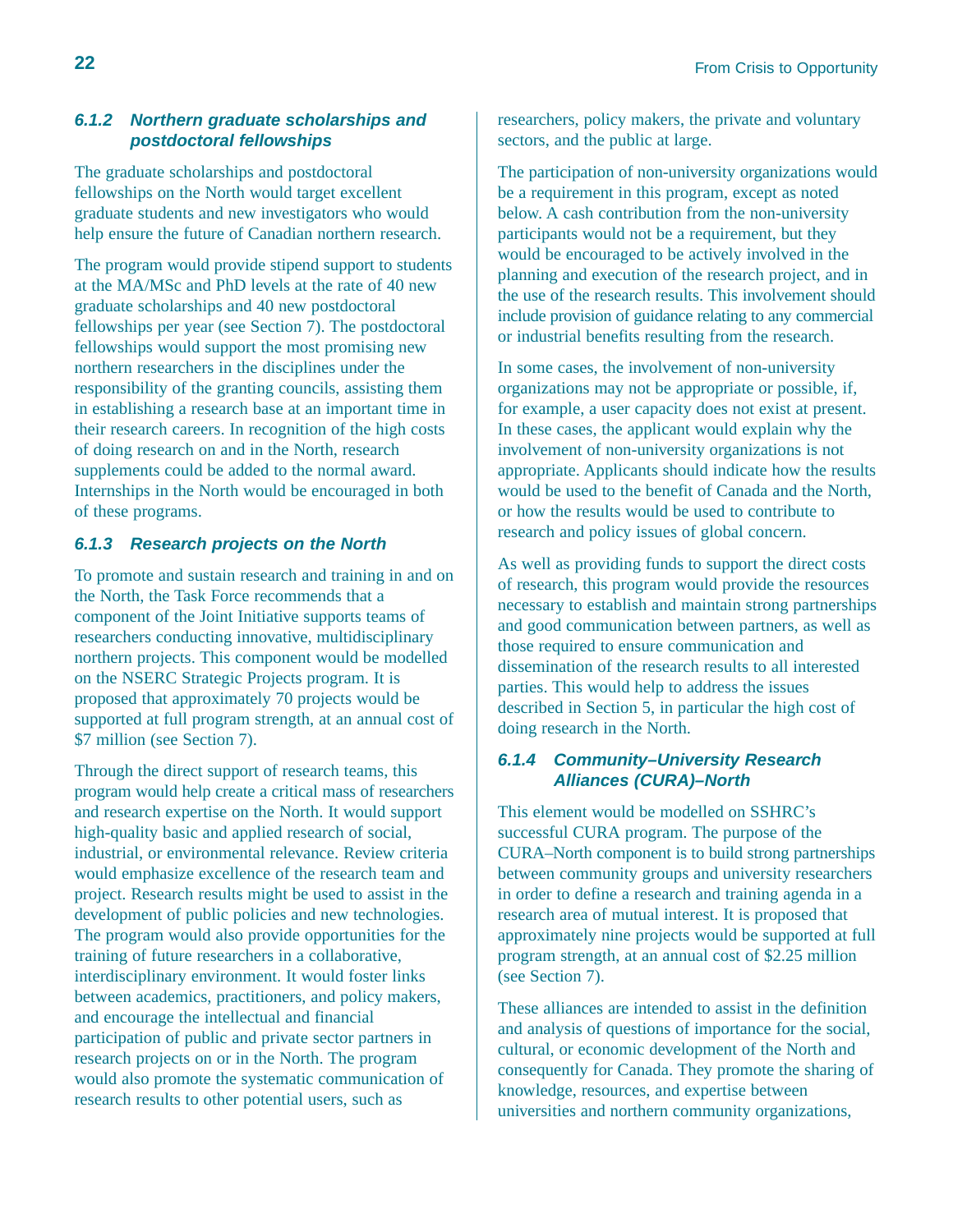and help the partners sustain their ongoing collaboration in order to enhance community decision making, research capacity building, and problem solving. The program would enrich research, teaching methods, and curricula on the North in Canadian universities, and provide valuable research training to students.

A CURA–North would be an equal partnership between a university group and one or more organizations from the community. Partners could make a financial contribution (cash or in-kind) but would not be required to do so. This program supports planning, co-ordination and implementation of diversified activities, centred on areas of mutual importance and closely related to the existing strengths of the university partner(s).

Each program of activities under a CURA would include:

- 1) a research component (e.g. short-term and longterm projects, research relevant to community or broader northern issues, etc.);
- 2) an education and training component (e.g. in the context of research projects, apprenticeships, activities credited as part of coursework, field training, etc.); and
- 3) a knowledge-sharing component (e.g. workshops, seminars, colloquia, publications, public lectures, etc.).

The CURA–North would be directed and its goals championed by an individual from the university or the community, or both. Programs of activities would be jointly defined by the CURA–North partners and jointly carried out by teams of university researchers and students as well as community-based practitioners and managers. The programs of activities should continue to evolve and, in addition to strengthening original alliances, the CURA–North should continue to recruit new partners during the period of the grant.

A CURA grant may be used to cover non-physical infrastructure costs for the support and co-ordination of the university researchers and the partners, and for carrying out some of the joint activities. Eligible expenses would include staff salaries, equipment, startup of research projects, support for liaison and dissemination activities, and release time for the director(s) and for some professors and/or partners.

CURAs would be expected to seek funding from other sources beyond SSHRC and NSERC to help sustain their programs of activities.

Given the importance of having adequate consultation among partners to define prospective research programs, the CURA program should provide seed funding to researchers and communities to help them develop a full-scale CURA proposal.

### **6.1.5 Equipment, infrastructure, and logistical support**

In order to be able to adequately support research in the North, there needs to be a certain level of infrastructure available to researchers. This might include the placement of specialized equipment in northern locations, the maintenance of existing and new facilities in the North (e.g. field stations), and ongoing logistical support (e.g. planes, helicopters, ships). While some of the capital infrastructure needs may now be met through the Canada Foundation for Innovation, the critical operational support must still be provided. Similarly, the PCSP provides logistical support on a limited basis to university researchers, but cannot meet all logistical needs in all northern regions. *It should be recognized that if the proposed Joint Initiative is implemented, there will be an increase in the amount of northern research, which to be effective will require a proportional increase in the PCSP budget.* 

State-of-the-art equipment is required for much of the research in natural sciences and engineering. Currently, there is only limited availability of such equipment in the North. The Task Force recommends that researchers successful in obtaining equipment be encouraged to place that equipment in northern locations, where appropriate. This would allow northerners, as well as students conducting research projects in the North, to be trained on and have access to state-of-the-art equipment. Having facilities on site would also ease some of the challenges related to the analysis of samples. This constitutes a deliberate change to past (and current) practice, when equipment and facilities were exclusively located in the South. The Task Force recognizes the importance of an enhanced research capacity being created and located in the North.

The Task Force further recommends that the northern research institutes should be eligible to apply to the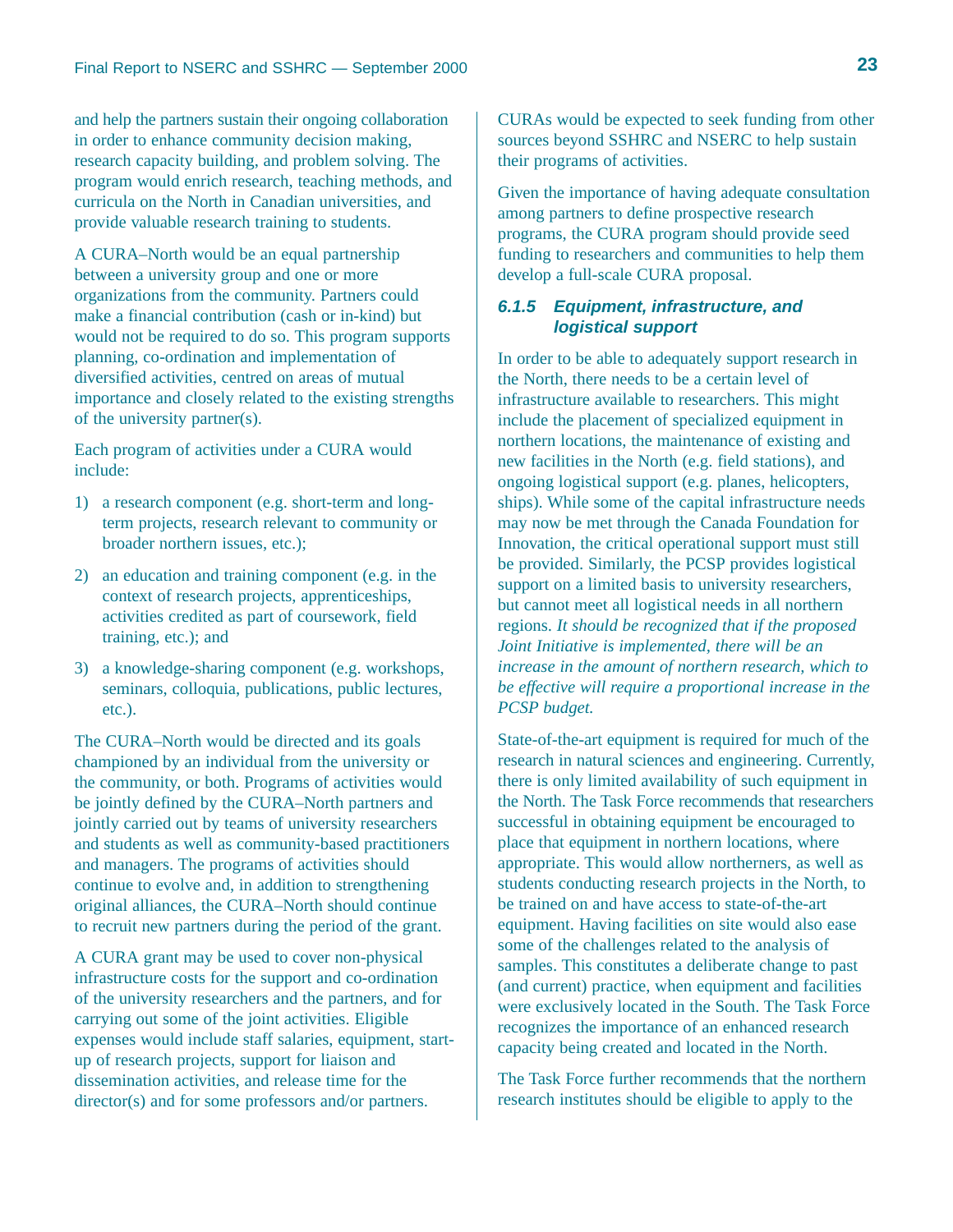granting councils to host equipment, and for resources for operational support of equipment and other research infrastructure. The case would need to be made on the basis of high-quality research programs to be conducted at the institutes.

The Task Force also recommends that logistics requirements of the Chairs (6.1.1), research projects (6.1.3), and CURAs (6.1.4) that cannot be met by PCSP or other sources should be eligible expenses under these programs. In other words, the full costs required to undertake a program of research should always be taken into account. There should also be mechanisms (not currently available) to ensure that the icebreakers and other marine platforms required for northern marine research are available to university researchers. This goal could be achieved, at least in part, by simple changes to NSERC's Shiptime Program.

### **6.2 Cross-cutting activities and supporting mechanisms**

The Joint Initiative described above would be significantly enhanced if it included some crosscutting activities to ensure communication of research results and networking within the research community. A small secretariat would also be needed to administer the program. These elements are described below.

### **6.2.1 Program secretariat**

This would be a joint NSERC/SSHRC program requiring a dedicated staff of three to four people. This group would be responsible for establishing, administering, and promoting the Joint Initiative, organizing or facilitating some of the activities described below, and organizing periodic reviews of the program and the funding balance between the program elements.

### **6.2.2 Conferences and workshops**

An important element of the Joint Initiative is to significantly boost research activity on and in the North, to build capacity, to form networks of researchers, and to engage northern partners. The program will create new faculty positions and fund new research activities. It will be very important to facilitate good communications and interactions between all the program participants. It is envisaged that the new Chairs would play a leadership role in bringing the community together. Therefore, the

secretariat would need adequate funds for periodic meetings of the Chairs, as well as funds to organize workshops on important research themes. The Task Force also recommends that there be an annual conference of all program participants, preferably initiated by northern participants and held in the North.

### **6.2.3 Field practice training course**

A number of graduate students embarking on master's or doctoral research in the North, as well as some faculty, arrive in northern communities without adequate preparation for working in the modern reality of Nunavut, NWT, or Yukon. Despite awareness of the ACUNS Ethical Principles for the Conduct of Research in the North, and territorial licensing requirements for conducting northern research, some students attempt to conduct research without prior experience or exposure and with absentee supervisors. This has caused a number of problems in communities and for the research institutes, who are the point of contact for researchers with northern agencies.

The objective is to offer a comprehensive field orientation course for new researchers in the North. This course would:

- introduce the basics of communication with local communities and individual residents;
- illustrate the unique role that northern culture, government, and community play in the design and conduct of research in the North;
- provide instruction on logistics planning for northern research;
- explain the requirements of the licensing and consultation process;
- instruct students in firearms and safety issues;
- explain ethics and liability issues in the conduct of research; and
- involve students in promoting science in northern high schools.

The course would be targeted to beginning graduate students who have no previous exposure to northern research and who may not have a supervisor present during the conduct of the research. It is also proposed that as part of the orientation, outside students would be paired with local students, for example from the northern colleges' environmental technology programs, as a learning experience for both students. To maximize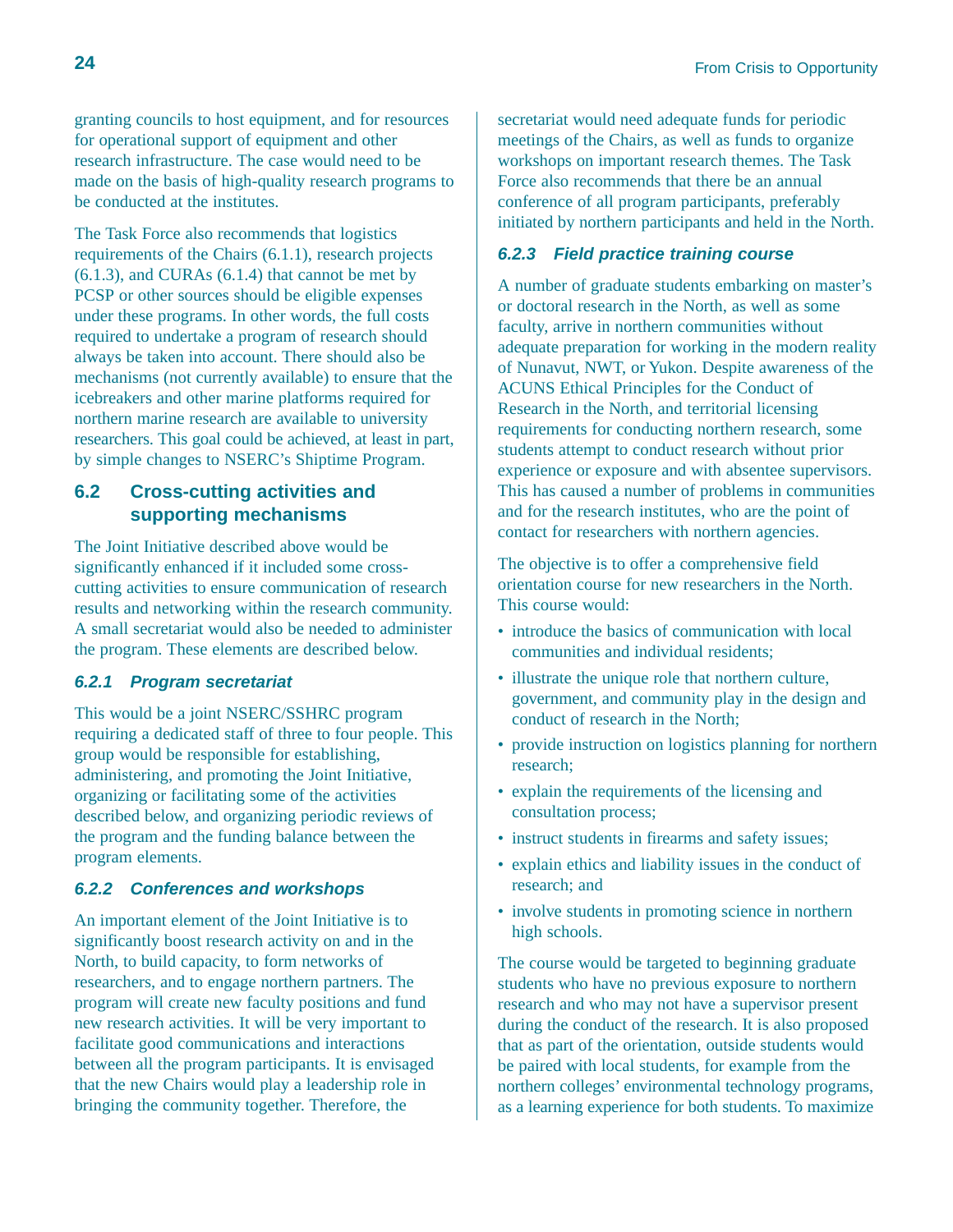participation and to minimize costs, the course would be organized in one of the major centres of the North, using accommodation and instructional facilities of the northern colleges and research institutes.

### **6.3 Policy recommendations**

### **A. To NSERC/SSHRC**

1. There should be a policy statement by both Councils, as a preamble to program announcements. A suggested draft is below.

*Research in Canada's North is vitally important. Canada has basic national and international obligations to adequately monitor, manage, and safeguard its northern environment. It needs to respond to changing governance in the North, as well as current and emerging social issues. International interest in northern research is growing, and Canada, with its vast northern territories, should be at the leading edge of research issues of global importance, such as climate change, contaminants, and the sustainable use of living resources. However, the Canadian northern research community is currently unable to adequately address its long-term research objectives, the changing needs for government policies, the concerns of northern residents, or Canada's international obligations.*

*It is therefore important to maintain and enhance northern research capacity, both in Canadian universities and in the North. In order to accomplish this, NSERC and SSHRC propose to introduce a joint program targeted to the North, designed to boost Canada's research capacity, training, and research activity in a number of important areas of northern research. Universities are encouraged to renew their northern research expertise and to recognize the risks and costs associated with northern research. The granting councils support only part of the costs of conducting northern research. Consequently, successful northern research programs will rely heavily on a continuing and improved partnership involving the councils, universities, northern communities and governments, federal and provincial government departments, and federal programs such as the Polar Continental Shelf Project (NRCan) and the Northern Science Training Program (NSTP).* 

- 2. Research in all the sciences and engineering often requires access to state-of-the-art equipment. There is only limited availability of such equipment in the North, leading to a lack of facilities for both visiting and local researchers and students. The northern research institutes (NRI) should be eligible to apply to NSERC to host equipment and infrastructure support, provided that high-quality research programs are conducted at the institutes. (Note that NRI researchers are already eligible to apply for SSHRC funding.)
- 3. NSERC and SSHRC should play a more active role on the international stage on issues related to the North. This could mean involvement in planning circumpolar and other international research initiatives and policies. NSERC or SSHRC staff could sit on appropriate international committees or delegate this responsibility to selected researchers where appropriate. A mechanism should be established to allow the representative at the international level to report back to the community.
- 4. NSERC and SSHRC should become involved in science promotion in the North. This could cover a range of activities, leading, for example, to provision of material for high school teachers, visits by NSERC/SSHRC-funded researchers and students to schools and community groups, or trips to fieldwork sites for members of the community. This recommendation is consistent with NSERC's new strategy to try to exert influence beyond its program reach, and with its recently announced PromoScience program. This new program could focus on the North as one area of particular need, to encourage northerners to consider postsecondary education leading to a career in science and engineering. Much could be achieved in collaboration with northern education groups, agencies, and colleges.
- 5. The costs and challenges of sustaining a successful northern research program are often not appreciated by NSERC and SSHRC selection committees and panels. Peer review committees should be made aware of issues related to research in the North, such as higher costs, and the possible impact of these issues, such as delays in research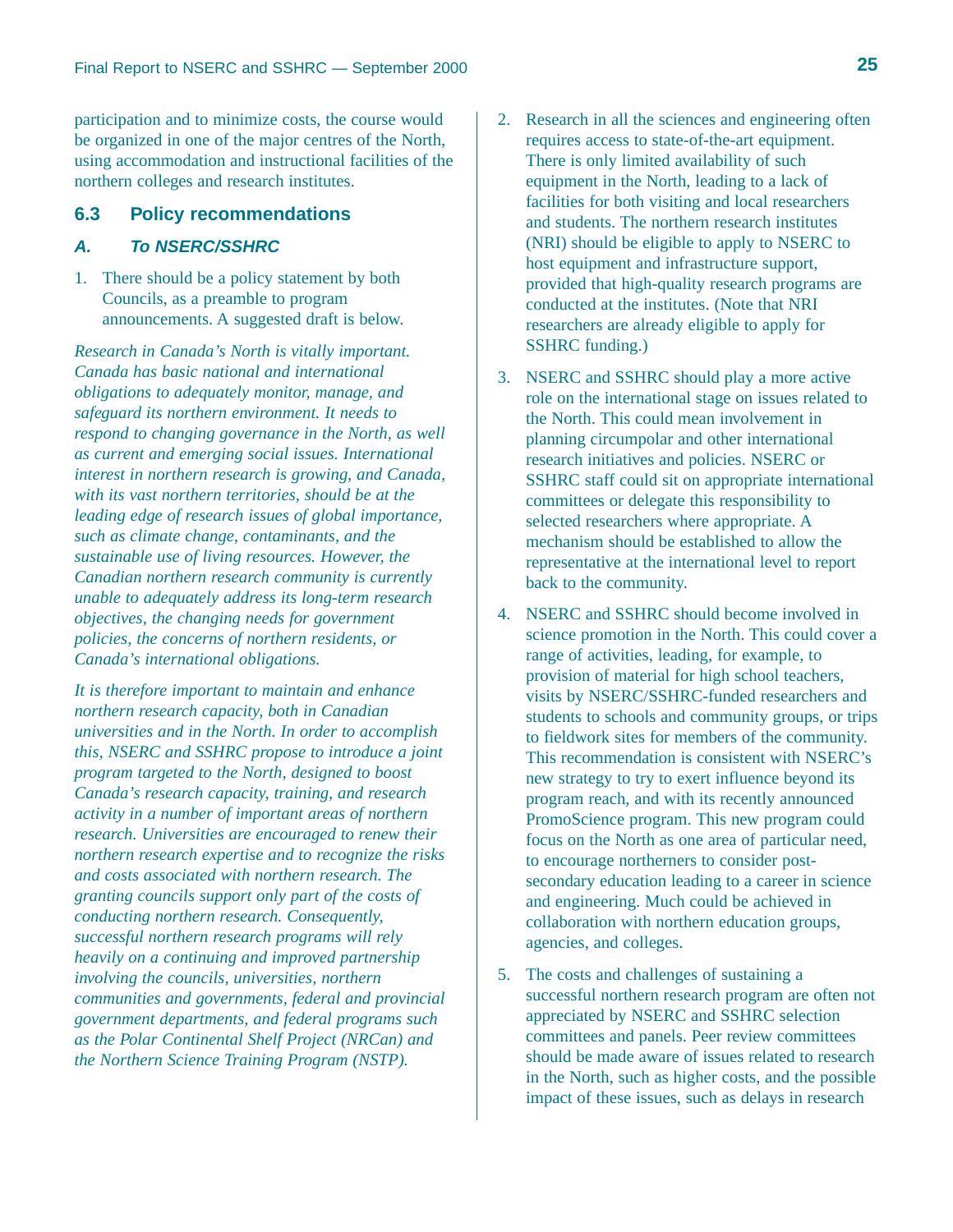productivity and training, on review criteria. This could be done through briefings at policy meetings and updates to the Peer Review Manual(s). Where appropriate or necessary, efforts should be made to appoint researchers with experience of northern research to peer review committees.

- 6. The University of the Arctic is a new initiative that is gaining momentum (see Annex 3). In Canada the initiative is being implemented through the northern colleges and some of the universities. The concept is to enable northerners to complete university studies at the undergraduate and graduate levels in the circumpolar world and allow southern students to obtain a more in-depth education in polar issues. NSERC and SSHRC should continue to monitor the development of the University of the Arctic, look for opportunities to interact with it, and ensure that there are no unnecessary barriers to its eventual participation in their programs (e.g. scholarships and fellowships), where appropriate.
- 7. The Canadian Polar Commission (CPC) has a mandate to develop and disseminate circumpolar knowledge through consultation, communication, and partnership for the benefit of all Canadians and the circumpolar world. It has an important role to play in promoting and supporting Canadian study of the polar regions. NSERC and SSHRC should continue working in partnership with the CPC and northern agencies to help make the best case possible for enhanced support of Canadian northern research and training opportunities.
- 8. The Task Force recognizes and appreciates the initiative by the Interdepartmental Committee on Northern Science and Technology to develop a Northern S&T Federal Framework, leading to a Federal Northern S&T Strategy. This should lead in the shorter term to improved communication between federal departments and better co-ordination of research efforts and resources. In the longer term, however, several of the Task Force members urge the creation of a Federal Northern S&T Policy. NSERC and SSHRC could advise the Minister that such a policy with an accompanying legislative structure is required to formally recognize Canada as a northern nation, to define and review priorities, to integrate existing

national resources into a more effective structure, and to ensure a serious and ongoing federal government commitment to northern research.

9. There remains a critical need for all government agencies and university researchers to better coordinate their research activities in the North. It is recommended that NSERC and SSHRC continue to participate as active member(s) of the Interdepartmental Committee on Northern S&T, to bring the recommendations of this Task Force to that Committee, and to look for ways in which the university research community can assist in the development and implementation of the Federal Northern S&T Strategy, the ultimate goal being enhanced support for *all* Canadian northern research activities.

### **B. To the Interdepartmental Committee on Northern S&T**

10. The existing logistics program for support of northern research is limited in its budget and coverage, and its ability to provide support in some northern regions is restricted due to lack of funds (e.g. in northern Quebec). The Task Force notes that if the proposed Joint Initiative is funded, it will lead to a significant increase in northern research activities. This increased activity will call for substantial additional logistical support, currently provided through PCSP. The Task Force recommends that these needs be taken into account in the new Northern S&T Strategy. It also recommends that, in the future, thought should be given to new collaborative models of providing enhanced logistical support in order to ensure effective coverage of all northern regions (Arctic and sub-Arctic).

### **C. To the northern research community**

The Task Force strongly encourages the Canadian northern research community to:

- a) consider developing proposals for future competitions of the federal Networks of Centres of Excellence Program; and
- b) develop new and creative research addressing the problems and needs of the North, using the programs proposed under the new Joint Initiative.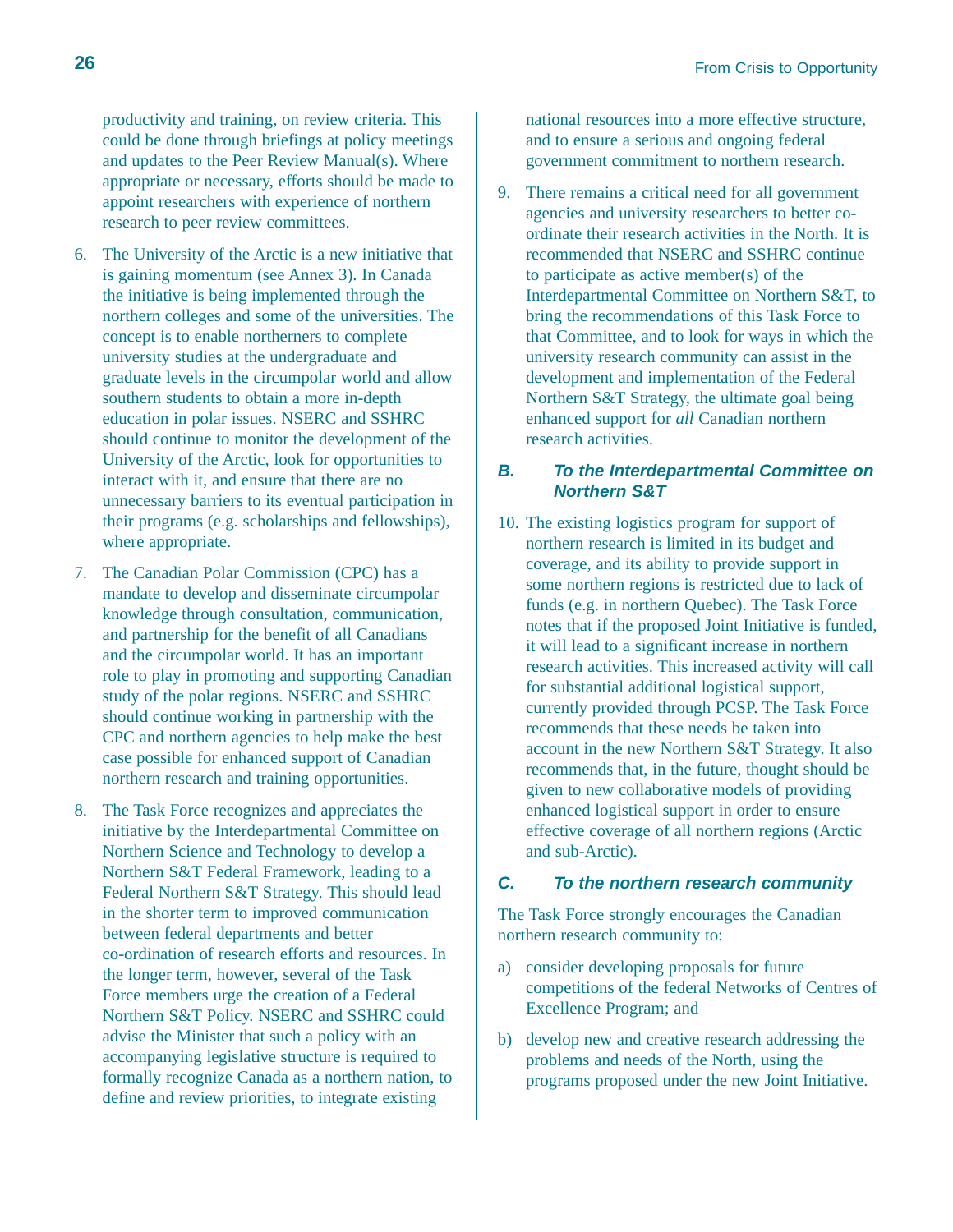

# **7. Cost of implementation**

The following implementation scenario is presented for discussion purposes. It describes a program that increases over three years to about \$24 million per year. If less funding were available, the relative funding balance of the program elements would need to be reviewed.

|                                               |     | <b>YEAR I</b>       |               | <b>YEAR II</b>      |               | <b>YEAR III</b>     |
|-----------------------------------------------|-----|---------------------|---------------|---------------------|---------------|---------------------|
| <b>Sub-programs</b>                           | No. | <b>Budget (\$k)</b> | No.           | <b>Budget (\$k)</b> | No.           | <b>Budget (\$k)</b> |
| 1. Northern Chairs<br>Senior (\$200k/yr)      | 4   | 800                 | 4<br>$(+4)$   | 1,600               | 4<br>$(+8)$   | 2,400               |
| Junior (\$100k/yr)                            | 4   | 400                 | 4<br>$(+4)$   | 800                 | 4<br>$(+8)$   | 1,200               |
| 2. Graduate Scholarships<br>(\$25k/yr, 2 yrs) | 35  | 875                 | 40<br>$(+35)$ | 1,875               | 40<br>$(+40)$ | 2,000               |
| PDFs (\$45k/yr, 2 yrs)                        | 20  | 900                 | 40<br>$(+20)$ | 2,700               | 40<br>$(+40)$ | 3,600               |
| 3. Research Projects<br>(\$100k/yr, 3-5 yrs)  | 30  | 3,000               | 20<br>$(+30)$ | 5,000               | 20<br>$(+50)$ | 7,000               |
| 4. CURA-North<br>(\$250k/yr, 3-5 yrs)         | 3   | 750                 | 3<br>$(+3)$   | 1,500               | 3<br>$(+6)$   | 2,250               |
| 5a. Equipment<br>5b. Infrastructure           |     | 1,000<br>1,000      |               | 1,000<br>2,000      |               | 1,000<br>3,000      |
| <b>Cross-cutting Activities</b>               |     | 500                 |               | 1,000               |               | 1,000               |
| <b>TOTAL Budget</b>                           |     | 9,225               |               | 17,475              |               | 23,450              |

Note: Figures in parentheses indicate the number of awards from earlier years that have ongoing commitments in later years.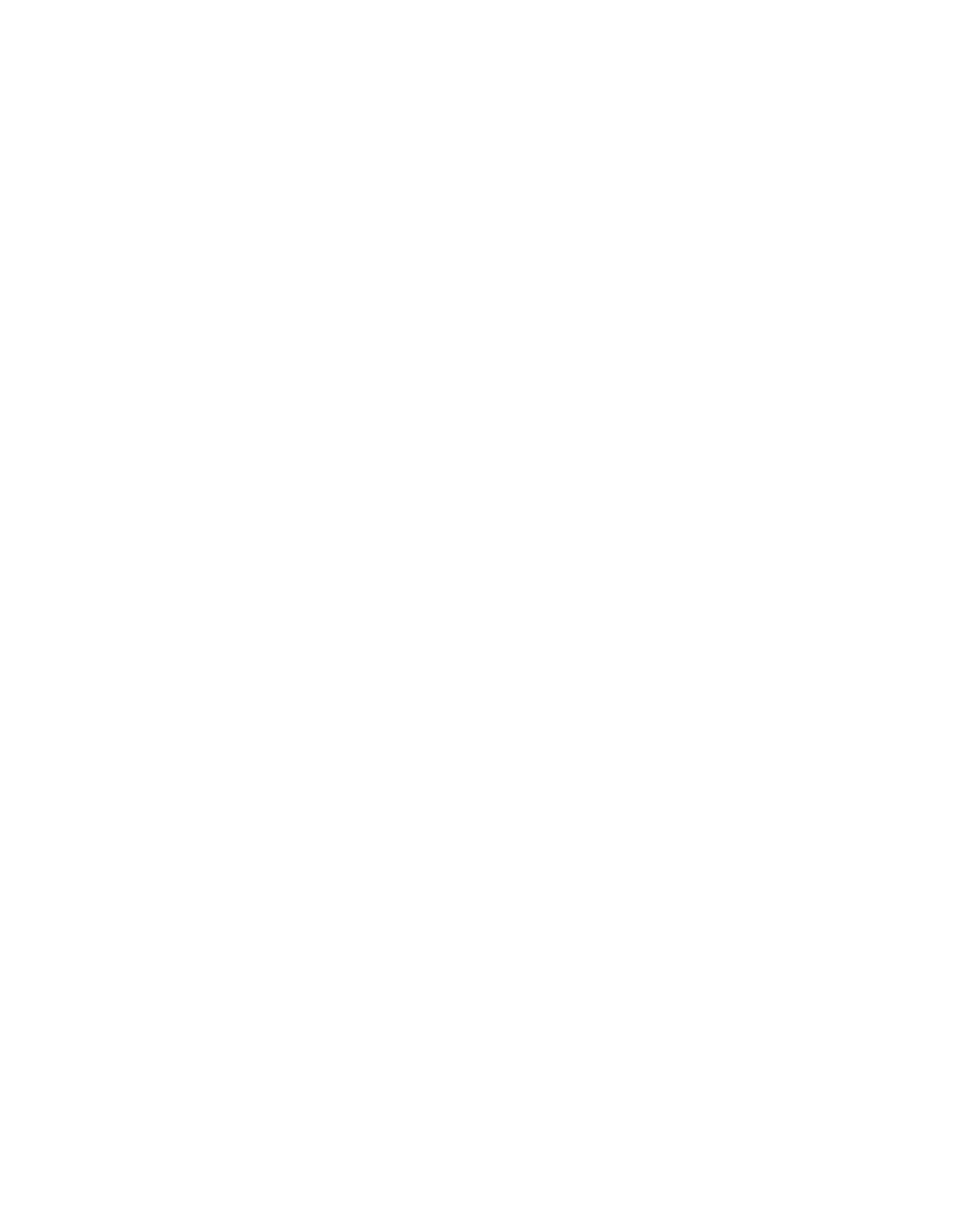

# **8. Conclusions**

Through extensive data gathering and consultation with the university research community and northern communities, the NSERC/SSHRC Task Force on Northern Research has found that there is currently a crisis in Canadian northern research. This is not an issue that can be resolved by a simple, quick solution. The Task Force has recommended that the long-term problem of capacity building and rejuvenation of the northern research community should be addressed by a targeted but highly flexible funding initiative, the main priority of which would be the creation of a number of Northern Research Chairs. To support this program, the Task Force has also made a number of policy recommendations that, if implemented, could considerably enhance the chances of success of the funding initiative.

The Task Force urges NSERC and SSHRC to support full implementation of its recommendations.

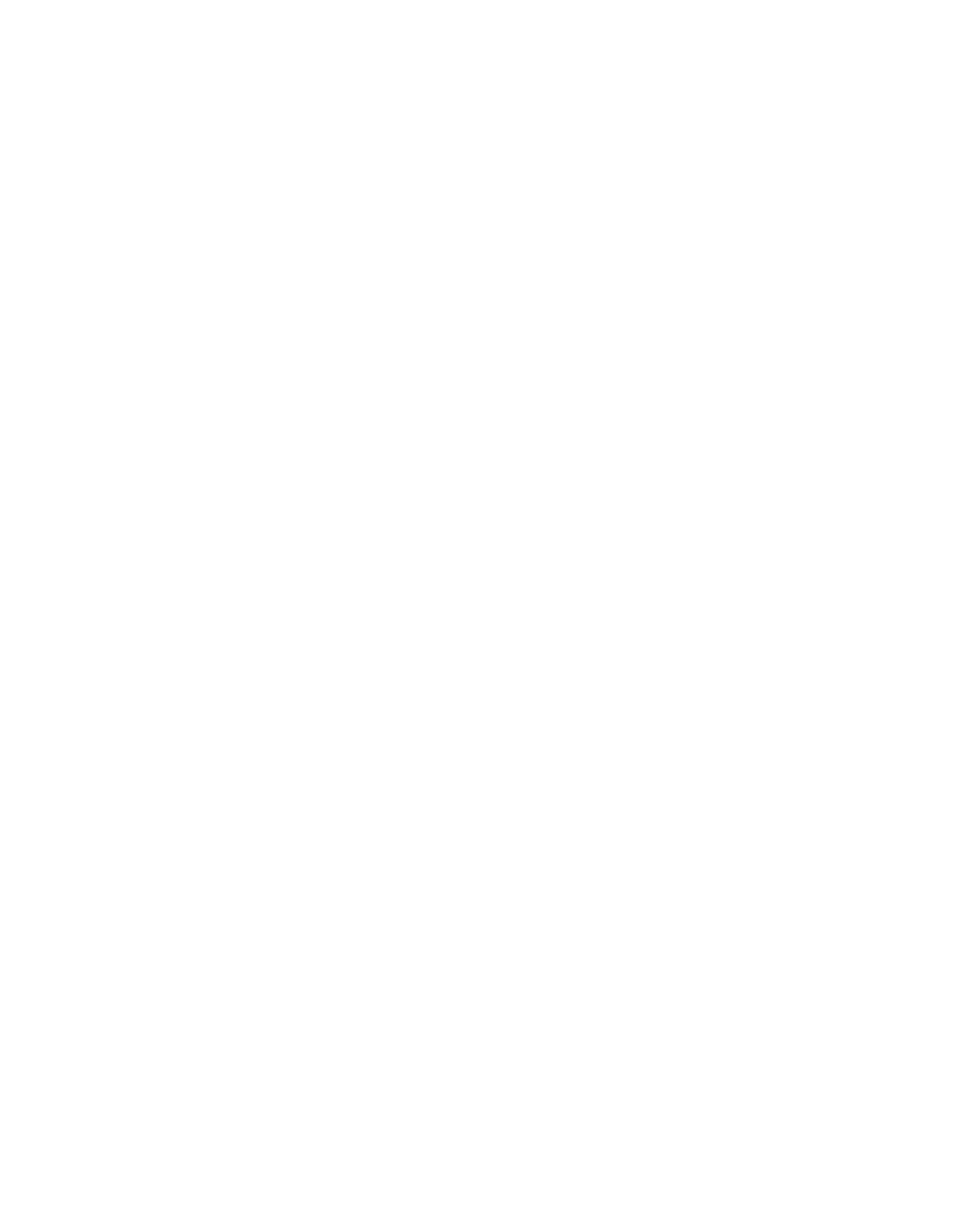# **Annex 1 Members of the Task Force on Northern Research and terms of reference**



### **Chair (member of NSERC Council)**

Thomas Hutchinson Department of Environmental and Resource Studies, Trent University

### **Members**

| Jean-Marie Beaulieu     | <b>Canadian Polar Commission</b>                                               |
|-------------------------|--------------------------------------------------------------------------------|
| <b>Ronald Clowes</b>    | Dept. of Earth and Ocean Sciences, University of British Columbia              |
| <b>Marianne Douglas</b> | Dept. of Geology, University of Toronto                                        |
| Gérard Duhaime          | Dép. des sciences économiques et de l'agroalimentaire, Université Laval        |
| <b>John England</b>     | Dept. of Earth and Atmospheric Sciences, University of Alberta                 |
| <b>Milton Freeman</b>   | Dept. of Anthropology, University of Alberta                                   |
| <b>Richard Grieve</b>   | Chief Geoscientist, ESS, Natural Resources Canada                              |
| Bonni Hrycyk            | Director, Polar Continental Shelf Project, NRCan                               |
| Peter Johnson           | Dept. of Geography, University of Ottawa                                       |
| David Malcolm           | Indian and Northern Affairs Canada                                             |
| <b>Barney Masuzumi</b>  | Former Research Director, Dene Cultural Institute, Yellowknife                 |
| <b>Serge Payette</b>    | Centre d'études nordiques, Université Laval                                    |
| <b>Bruce Rigby</b>      | <b>Executive Director, Nunavut Research Institute</b>                          |
| Douglas Stenton         | Chief Archeologist, Government of Nunavut                                      |
| Leslie Whitby           | Indian and Northern Affairs Canada                                             |
| <b>Mary Williams</b>    | Faculty of Engineering & Applied Sciences, Memorial University of Newfoundland |

### **Observer**

Mary Anne Linseman Medical Research Council/CIHR

### **Councils representatives**

| <b>Elizabeth Boston</b>   | <b>NSERC</b> |  |  |
|---------------------------|--------------|--|--|
| (Secretary to Task Force) |              |  |  |
| <b>France Landriault</b>  | <b>SSHRC</b> |  |  |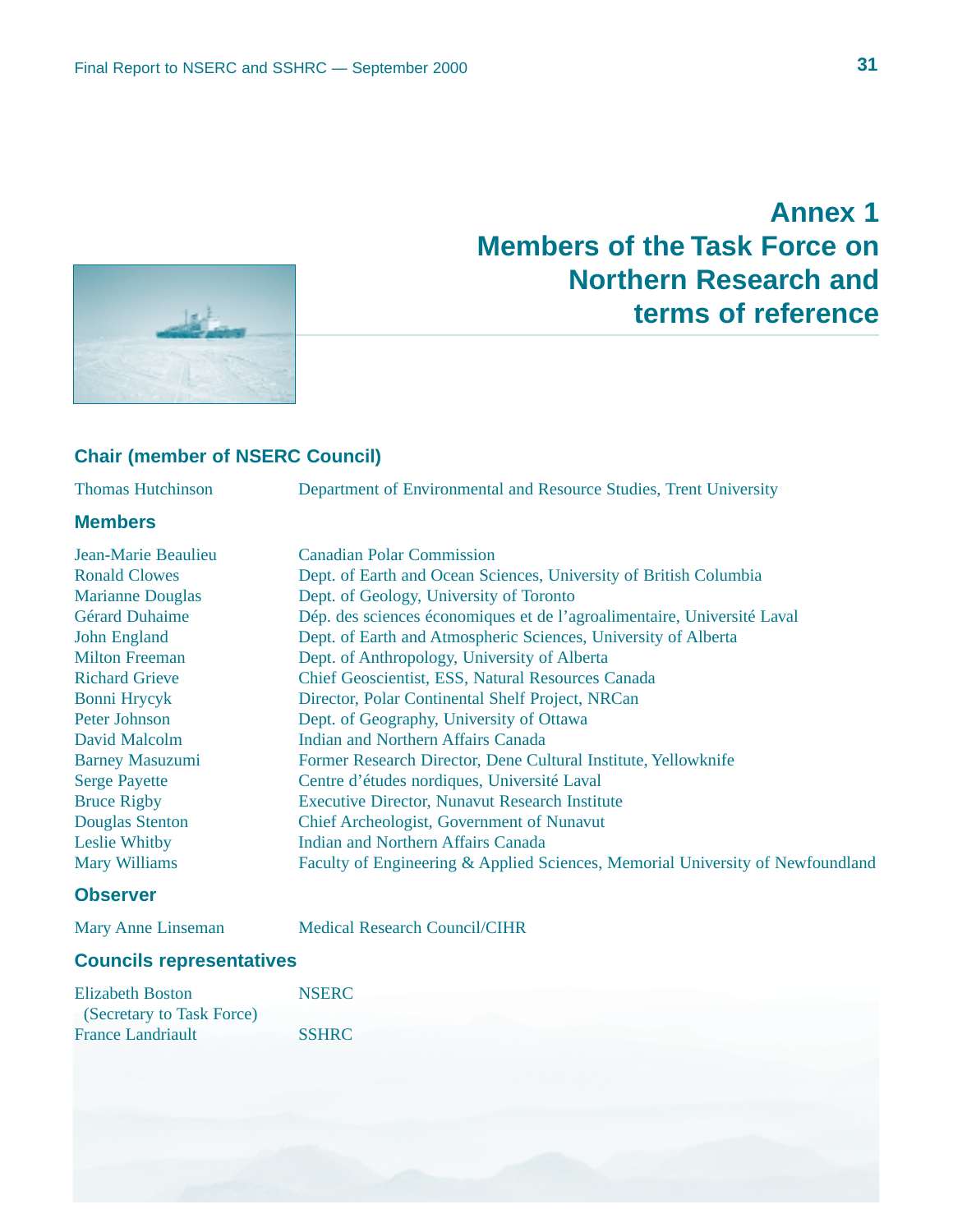### **Terms of Reference of the Task Force on Northern Research**

### **Phase 1**

### *The Task Force will:*

- identify problems and develop issues to be addressed by:
	- 1. gathering information about the level of university research activity in the North over the past 5–10 years and projecting into the future;
	- 2. assessing the current funding environment (logistics, research costs, training, infrastructure) for northern research. Sources of funds will include the federal granting agencies and other federal departments, the Polar Continental Shelf Project, the Northern Science Training Program, and provincial and territorial governments;
	- 3. reviewing recent government initiatives (e.g. Federal Northern S&T Strategy);
	- 4. reviewing the opportunities for northern communities to participate in and benefit from the research;
	- 5. reviewing past NSERC initiatives to support northern research (e.g. Northern Supplements Program);
	- 6. considering what is happening in other countries (e.g. United States, circumpolar countries, Japan) to ensure that potential opportunities for co-operation and collaboration are not lost.
- report to the councils on its findings and the issues to be addressed in Phase 2.

### **Phase 2**

### *The Task Force will:*

- propose actions to address the issues identified in Phase 1. Actions will be those that lie within NSERC's and SSHRC's mandate and can be accomplished through modifications to existing programs or establishment of new programs;
- propose ways in which NSERC and SSHRC can work with government departments (federal, provincial, and territorial) and other partners to facilitate and promote research in the North;
- present recommendations to the councils and a plan for implementation.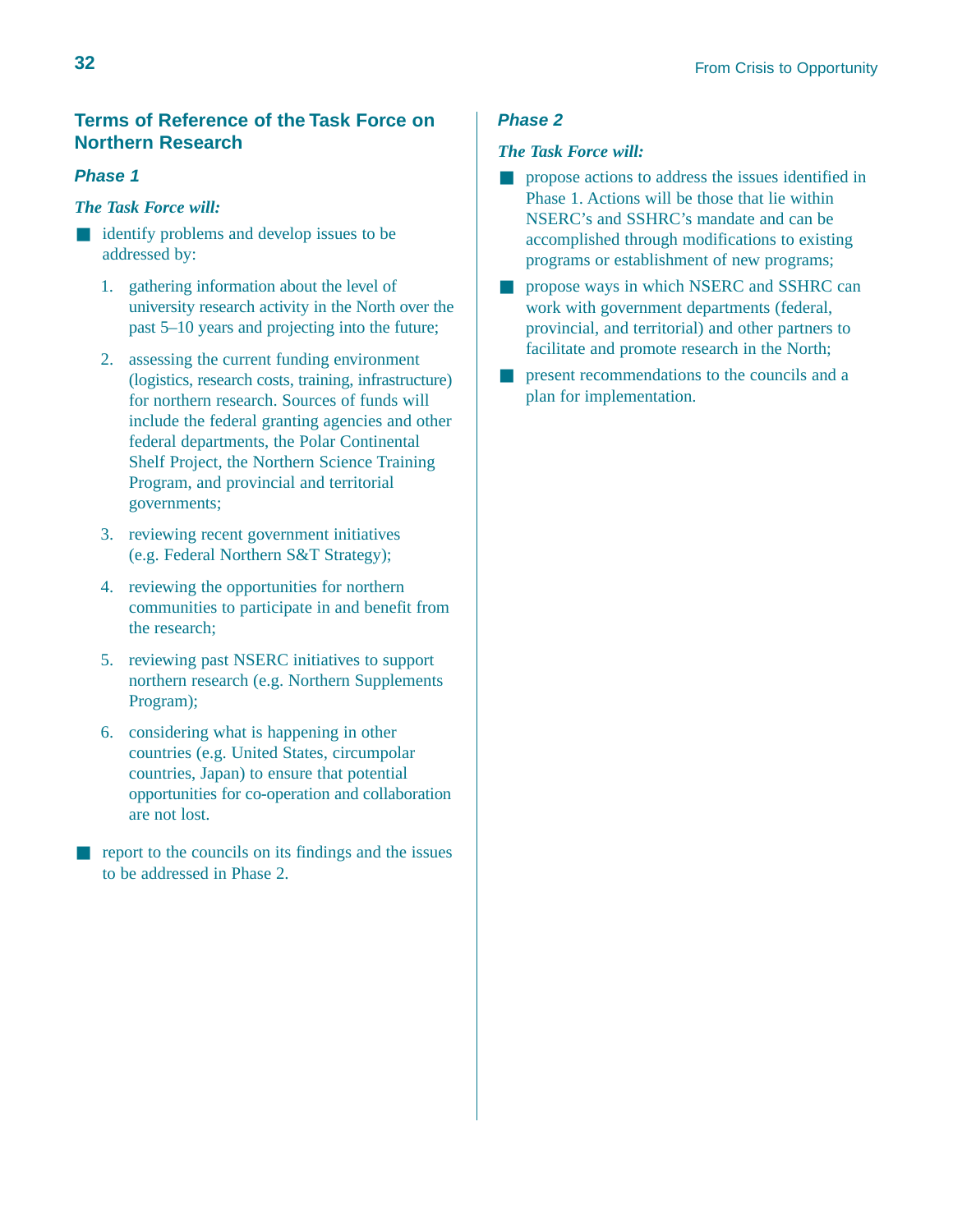

# **Annex 2 The Task Force's method of working and the consultation process**

### **Information gathering (Phase 1)**

For the purposes of this exercise, the North was defined as "the area north of the southern limit of discontinuous permafrost". The Task Force gathered a large amount of information through a variety of mechanisms. During its first meeting, in December 1998, it was presented with background information on the key players, organizations, and programs related to northern research, as well as previous studies, and then identified where additional information was needed. In order to obtain more information about the university community, a questionnaire was designed that asked for information and opinions about funding and the research climate, field work, training, careers, relations with northern communities and licensing, research priorities, and opportunities. This questionnaire was mailed to a list of over 700 researchers from the NSERC and SSHRC communities who were known or thought to have an interest in northern research. Another questionnaire was sent to the chairs of university Northern Studies Committees to find out about retirements and replacement of faculty associated with northern programs.

To gather more information from northern communities, one Task Force member visited the North twice during February 1999 and held consultations with approximately 25 different groups in Iqaluit, Inuvik, and Yellowknife. This included representatives from the governments of Nunavut and NWT, the education community including school boards and colleges, Aboriginal organizations and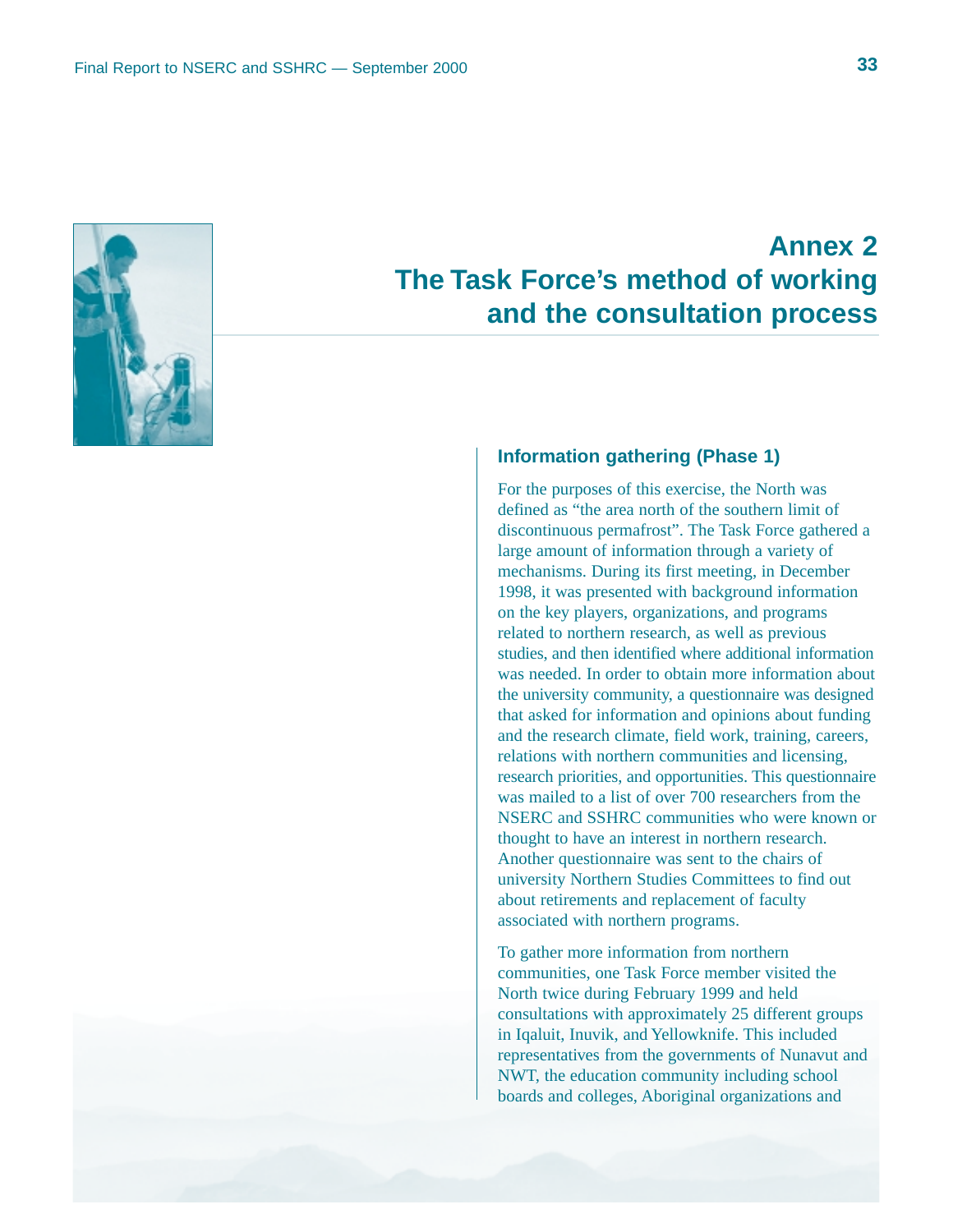governments, and non-governmental organizations (see list below). These groups were asked to give input on issues related to research and research needs, funding, training opportunities and needs, local involvement in research, licensing, attitudes to research, and communication with researchers.

### **Profile of questionnaire respondents**

In response to the university questionnaire, a total of 158 responses were received and analyzed. The majority of respondents were northern researchers currently at a Canadian university (92%). 87% of respondents identified themselves as working on the North, and 94% considered that their research program is relevant to the North. 95% of respondents conduct fieldwork. The respondents had, on average, 18 years of experience in the North, ranging from 2 to 45 years. The majority (65%) of respondents receive or received NSERC funding, with 17% receiving SSHRC funding. One respondent receives MRC funding, and some respondents receive funding from other sources, including NASA and the US National Science Foundation (NSF). A variety of other sources of funding, both federal (e.g. DFO) and provincial (e.g. FCAR), as well as industrial funding, were also cited by respondents. Many respondents receive funding from more than one source, and 70% cited NSERC as their *principal* source of funding.

To some degree, this reflects the make-up of the mailing list generated, where 68% of those who received a questionnaire were identified as natural scientists or engineers, 29% were identified as social scientists, and 3% were identified as medical researchers. It should also be noted that some healthrelated research in the North is funded by sources other than MRC, such as SSHRC and Health Canada.

80% of the respondents carry out their research in collaboration with others, for at least part of their northern activities. 39% of the respondents are involved in international collaborations, mostly with the United States but also with the United Kingdom, Scandinavian countries, Russia, Germany, and Japan. Most of these collaborations are critical or helpful for their research programs.

### **Consultations on draft recommendations (Phase 2)**

During Phase 1, a number of northern groups were asked for input on what they saw as the problems and issues related to northern research. The input was taken into account during the Task Force's formulation of the problems and opportunities, and the draft recommendations. Following the formulation of the draft recommendations in October 1999, another series of consultations was undertaken in the North from November 1999 to January 2000. Representatives of the following organizations were consulted during one or both of the consultation phases (Phase 1 and Phase 2):

- Yukon College;
- Aurora College;
- Aurora Research Institute;
- Nunavut Research Institute;
- Nunavut Arctic College;
- Arctic Research Establishment, Pond Inlet;
- Inuvialuit Regional Corporation;
- Inuvialuit Renewable Resources Committee;
- Gwich'in Renewable Resources Board;
- Council of Yukon First Nations;
- Champagne Aishihik First Nations;
- Qikiqtani Inuit Association;
- Dept. of Education and Status of Women, Yukon;
- Baffin Regional Health and Social Services Board, Iqaluit;
- Baffin Divisional Board of Education;
- Dept. of Education, Culture and Employment, NWT;
- Nunavut Wildlife Management Board;
- Nunavut Impact Review Board;
- Nunavut Planning Commission;
- Community Government and Transportation, Nunavut;
- Dept. of Education, Nunavut;
- Dept. of Adult Education, Inuvik;
- Beaufort Delta Region Education Council;
- Beaufort Delta Self Government Negotiations;
- Circumpolar Ambassador for Canada;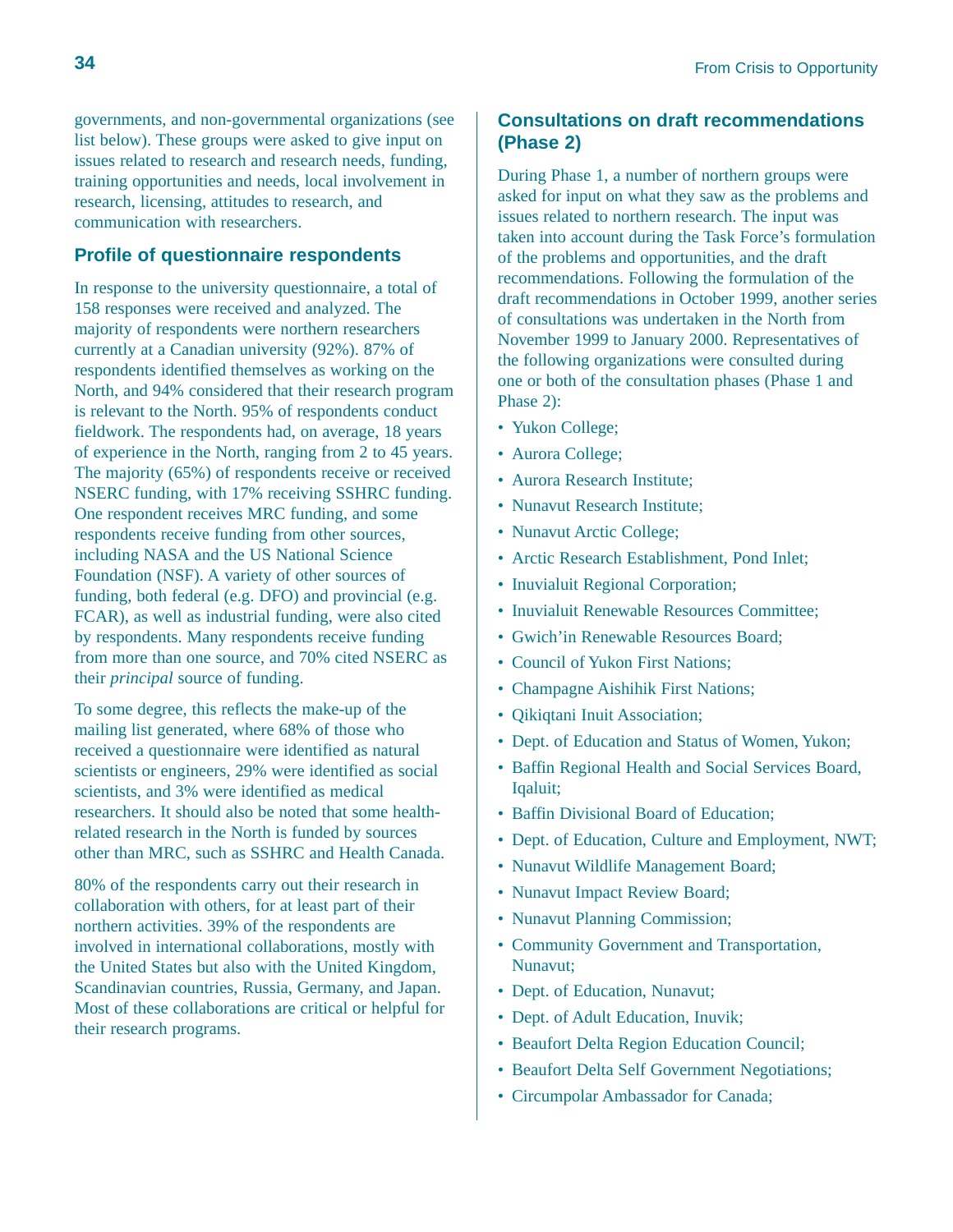- Circumpolar Envoy, Yukon;
- Dept. of Health and Social Services, NWT;
- Dept. of Wildlife, NWT;
- DIAND, Iqaluit;
- Natural Resources Canada, Iqaluit;
- Environment Canada, Yukon;
- Fisheries and Oceans Canada, Iqaluit;
- Canadian Wildlife Service, Iqaluit;
- Dept. of Renewable Resources, Yukon;
- Dept. of Sustainable Development, Nunavut;
- Inuvik Regional Health and Social Services Board;
- Prince of Wales Heritage Centre, Yellowknife.

The central Task Force recommendation is for a new joint NSERC/SSHRC funding program, with a strong emphasis on partnership with northerners. The purpose of the Phase 2 consultations was to determine whether the draft recommendations appropriately dealt with the issues and concerns expressed by northerners, and whether northern groups and communities would be willing and able to support and participate in the proposed new programs, where appropriate.

The following questions were considered during the consultations:

- 1. Does the proposed new program and the accompanying policy recommendations respond to the needs and problems expressed by your organization/group?
- 2. Do you see your organization participating in the new program? If yes, how? If no, how could the program be modified to make participation possible?
- 3. What role could members of your organization play in each of the proposed program elements? If a role is not evident, what changes would be needed to make it possible?
- 4. Could your organization contribute as funding partners on projects of mutual interest, either as in-kind or cash?
- 5. From your perspective, are there any important issues not covered by the proposed recommendations and programs?

There was general support for the recommendations from all the northern groups consulted, and appreciation that their opinions had been sought while the recommendations were in the draft phase. The groups gave some useful feedback on the importance of good communications between researchers and northern communities, and provided good advice on clarification of the wording of several of the recommendations. There was particularly strong support for the proposed Northern Chairs program.

In addition to the northern consultations, the draft recommendations were also presented to the following groups for feedback (see Annex 3 for a description of some of these organizations). These groups were also supportive of the recommendations and provided good advice on how to strengthen the final report and recommendations.

- Association of Canadian Universities for Northern Studies (annual meeting)
- Polar Continental Shelf Project Advisory Board
- Interdepartmental Committee on Northern Science and Technology
- International Science and Technology Counsellors (Foreign Affairs)
- Several NSERC Grants Selection Committees
- NSERC Committee on Research Grants
- SSHRC Standing Committee on Strategic Grants and Joint Initiatives
- NSERC Council

All the information gathered during the consultations was presented to the Task Force during its final meeting in March 2000, and was taken into account in finalizing the recommendations contained in this report.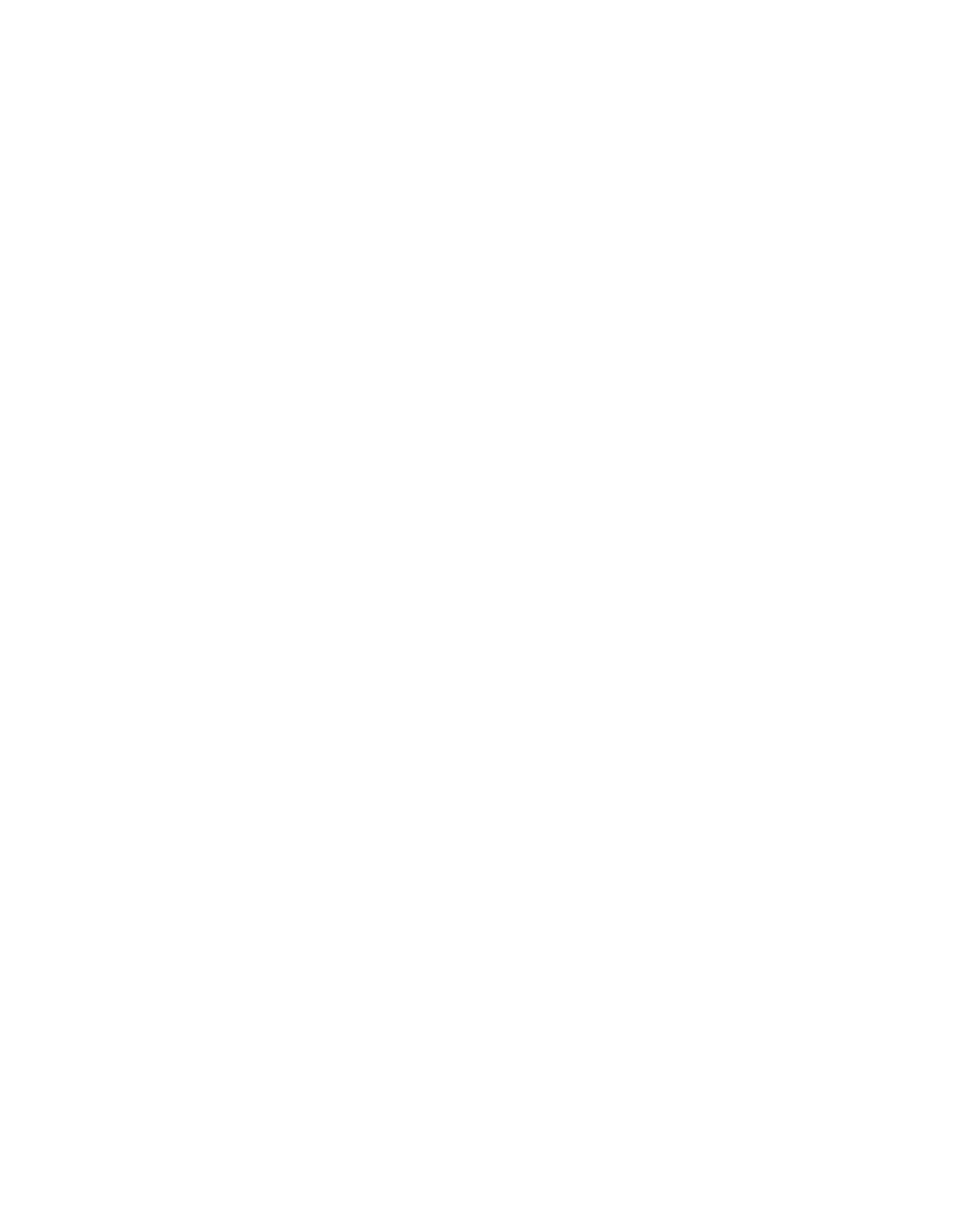

# **Annex 3 Key players and organizations involved in northern research**

### **Arctic Council**

The Arctic Council is a ministerial-level organization of the eight northern circumpolar countries (Canada, USA, UK, Norway, Finland, Sweden, Russia, and Denmark); the Inuit Circumpolar Conference (ICC), the Saami, the Aleut International Association, and the Russian Association of Indigenous Peoples of the North (RAIPON) are recognized as permanent participants. There is also provision for the participation of non-Arctic states and intergovernmental and nongovernmental organizations as observers, such as the International Arctic Science Committee (IASC), the International Union for Circumpolar Health (IUCN), etc. Ministerial meetings occur every two years, when the Chair of the Council rotates (Canada was the first Chair, the USA was the second, and Finland is now the third). Regular meetings of the Senior Arctic Officials (SAOs) discuss policy and projects, and emphasis has been placed on sustainable development, youth, and contaminants.

### **University of the Arctic**

The circumpolar University of the Arctic is a response to demands in all eight circumpolar nations for Northrelevant university education delivered in the North, for the North, and eventually with northern instructors. Although some of the circumpolar northern countries have universities north of 60, the demographics of many regions precludes extensive programs concentrating on northern issues, cultures, and environments. The University of the Arctic is designed to maximize circumpolar co-operation in education at the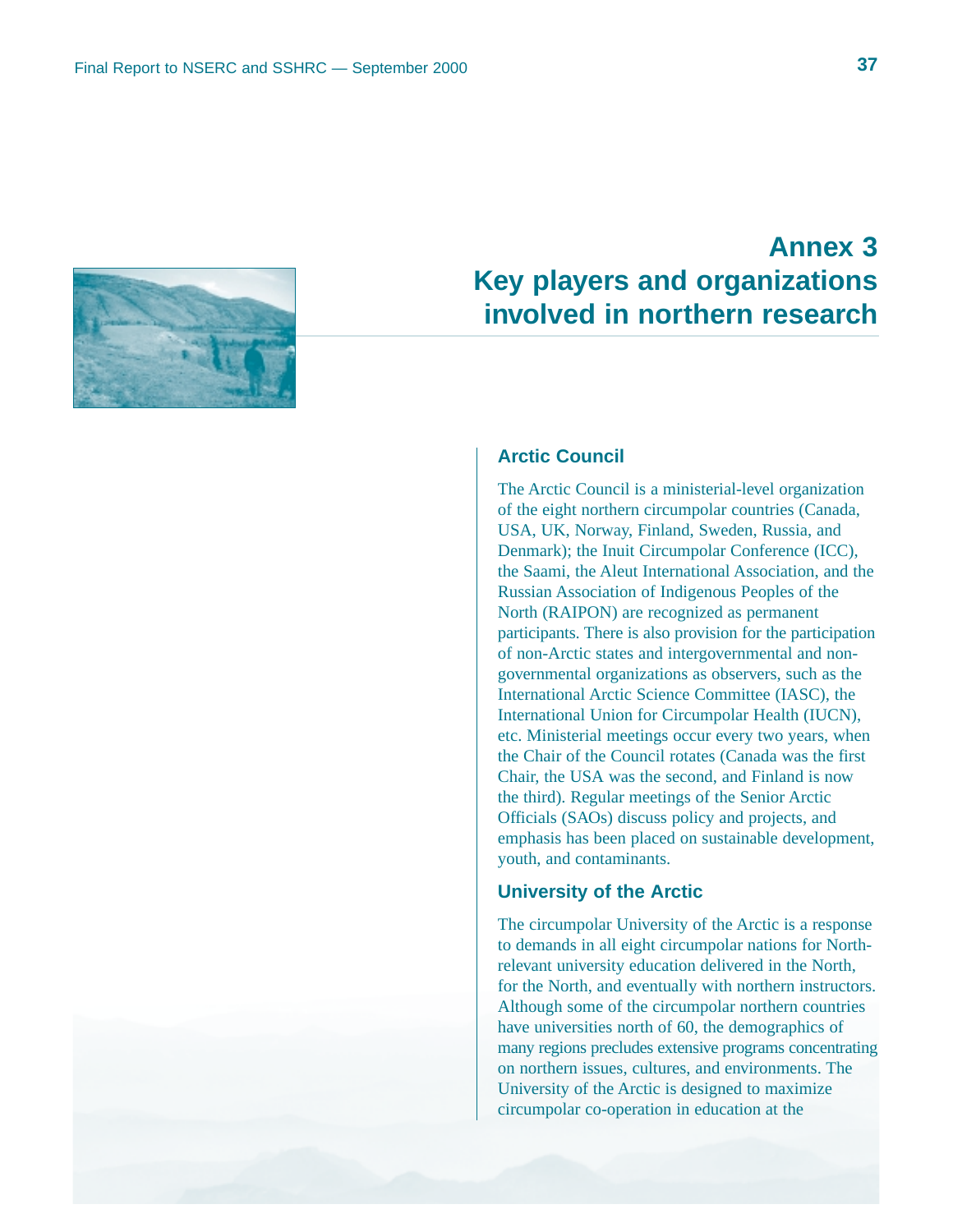undergraduate and graduate levels, and to provide intensive education concentrating on the North. The University is also designed to provide equal emphasis on northern indigenous values and culture, and Western traditions in teaching and research.

Although the idea of a university in the North has been raised a number of times in the last few decades, the current institution, with an international focus, was proposed in 1997 by Canadian and Nordic interests, and resulted in a Feasibility Study by the Circumpolar Universities Association (CUA). This was transformed into an international working group with the approval of the Arctic Council in late 1997. The concept developed into a firm proposal for a university based on virtual instruction principles combined with faceto-face instruction, field programs and Internet modular components. The concept received wide approval around the circumpolar North and in countries with interests in the Arctic. The Government of Finland provided initial support for the secretariat.

Since early 1998 a number of program activities at the undergraduate and graduate levels have been integrated under the umbrella of the University of the Arctic. The Bachelor of Circumpolar Studies has developed a program framework and has issued a call for detailed curriculum development. At the graduate level there are a number of activities integrating existing initiatives, such as the Social Sciences PhD Network. As the initiative grows there will be demands for research activity and financial support for that research activity. This will necessitate integration into the existing university research funding systems in the circumpolar countries.

The University of the Arctic has received widespread support from northern colleges (Aurora College, Yukon College, and Nunavut Arctic College), indigenous groups (Inuit, First Nations), and governments (Yukon, NWT, and Nunavut). The Arctic Council has endorsed the institution as a way to address issues of capacity building in the North. The Department of Foreign Affairs and International Trade has referred to it in its *Northern Dimension of Canada's Foreign Policy*, and the Interdepartmental Committee on Northern Science and Technology has made reference to its role.

The University of the Arctic, as a circumpolar higher education institution, is a reality that will be delivering post-secondary education and research opportunities in the North in the immediate future. It is a response to the limited opportunity for advanced training in the North, specifically on northern issues and subjects relevant to and adequately reflecting northern cultural values.

### **Association of Canadian Universities for Northern Studies (ACUNS)**

ACUNS represents 33 universities and colleges with interests in the natural, life, and social sciences and humanities in Canada. It is responsible for a number of initiatives for the promotion of northern research. Briefs have been submitted to the Interdepartmental Committee on Northern Science and Technology, to northern foreign policy initiatives of the Department of Foreign Affairs and International Trade, to the NSERC/SSHRC Task Force, and to the Arctic Council on issues pertaining to its work. It has initiated the NORTHSCI e-mail communication system for all northern researchers to promote the processes of information gathering and dissemination on Arctic issues. ACUNS administers the Canadian Northern Studies Trust which awards five to eight scholarships and bursaries per year for a number of aspects of northern research. The National Students Conference on Northern Studies, held every three years, is acknowledged as one of the most important communication mechanisms for students interested in northern research. ACUNS has also been very active in lobbying on behalf of northern research within the university community and in government.

### **Interdepartmental Committee on Northern Science and Technology**

The Interdepartmental Committee on Northern Science and Technology is composed of Assistant Deputy Minister–level representatives from government departments with a role in the North, together with NSERC (which also represents SSHRC) and the Canadian Polar Commission. Its mandate is to be an interdepartmental forum for information exchange, development of advice, and promotion of co-operation in northern S&T. It also promotes awareness of northern S&T issues and activities, investigates mechanisms for S&T program co-ordination and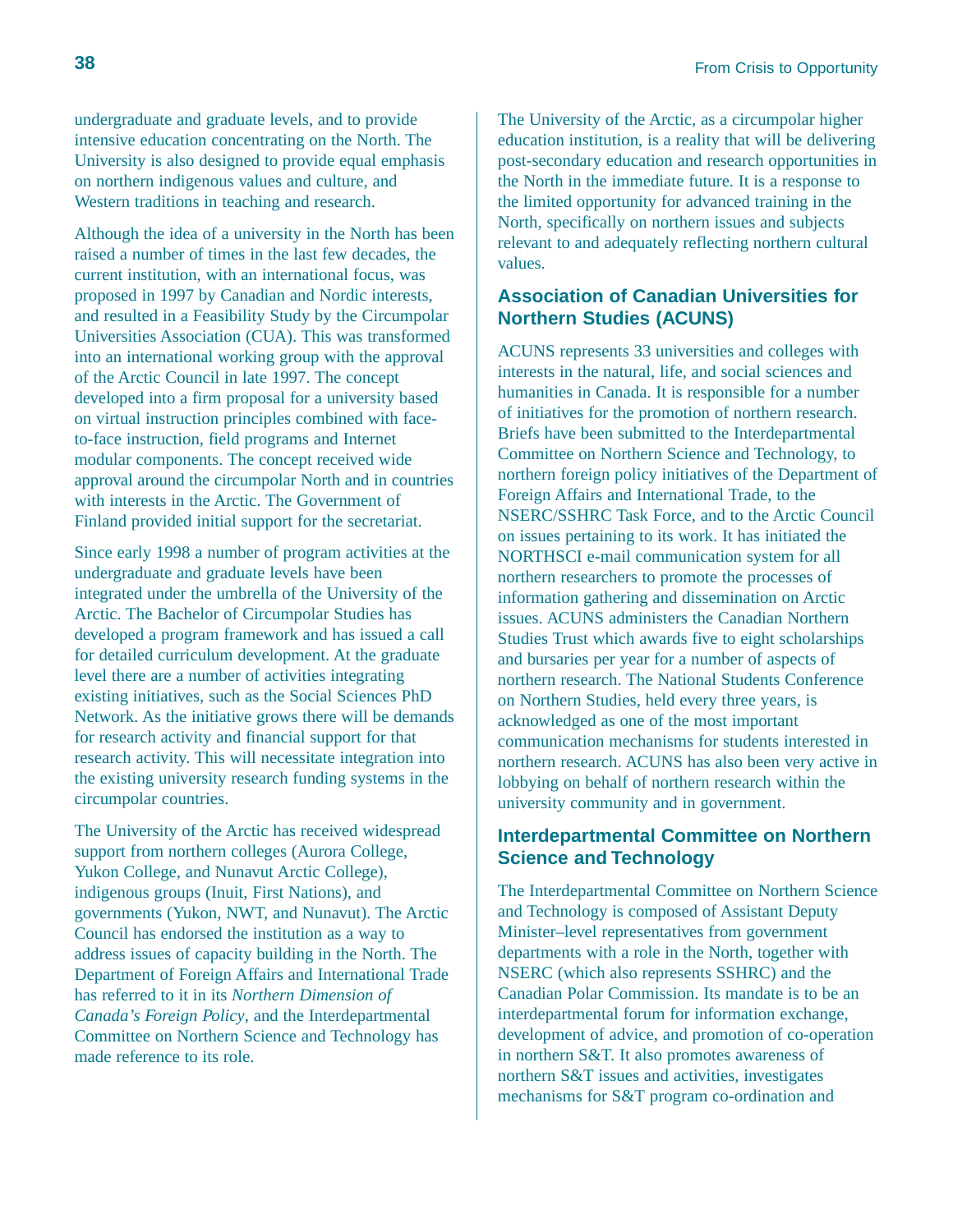delivery, and undertakes activities to promote co-ordination and collaboration.

With the support of an Interdepartmental Working Group, the Committee has held two workshops, bringing together academics, northerners, and representatives of federal agencies to discuss co-operation, co-ordination, and promotion of northern S&T. These have led to the preparation of a document entitled *Northern Science and Technology in Canada: Federal Framework and Research Plan: April 1, 2000–March 31, 2002*, describing northern S&T activities of federal departments and agencies. The report, published in August 2000, represents a coordinated federal approach for the promotion and enhancement of Canadian northern S&T co-operation, partnership, and international linkages throughout the circumpolar region. The Framework and Research Plan will help to maximize investments in northern S&T and to focus attention on the scientific resources and expertise, as well as capacity building and training, that are needed to address the issues that are most important to the Canadian North and to the rest of Canada. It will help determine immediate and future requirements, and lead to the setting of strategic directions and priorities for Canadian northern S&T on an interdepartmental basis.

### **Canadian Polar Commission**

Established in 1991, the Canadian Polar Commission (CPC) has a mandate to develop and disseminate circumpolar knowledge through consultation, communication, and partnership for the benefit of all Canadians and the circumpolar world. The purposes of the Commission are to monitor the state of knowledge of the northern and southern polar regions and report regularly to Canadians; co-operate with other organizations, institutions, and associations in the determination and communication of polar knowledge priorities to Canadians; support the dissemination of polar knowledge; advise the Minister of Indian Affairs and Northern Development; and enhance Canada's international profile as a circumpolar nation.

In carrying out its mandate, the Commission hosts conferences and workshops, publishes information on subjects of relevance to polar research, and works closely with other governmental and non-governmental agencies to promote and support Canadian study of the polar regions.

### **Northern research institutes**

The role of the northern research institutes is to provide research and laboratory facilities for the postsecondary education systems of the territorial northern colleges. They also assist the territorial, regional, and community governments in setting priorities and developing research projects in their territories, where research is considered broadly in terms of traditional knowledge, research in the social and natural sciences, and technology development. In this role they work mostly at the community level, and act as research brokers on behalf of community groups and individuals. They also provide information on research projects in a wide variety of areas, provide advice on funding programs, and assist in the development of proposals for submission to funding agencies. In the case of NWT and Nunavut, the research institutes are mandated to administer the territorial Scientists Act, and to administer the research licensing process.

### **Polar Continental Shelf Project (PCSP)**

Logistical support in northern Canada is critical to the vitality of northern science because of the added costs of working in isolated areas. The Polar Continental Shelf Project (NRCan), created in 1958, has been the pre-eminent facilitator for Canada's current generation of northern researchers. From bases in Resolute Bay and Tuktoyaktuk (dormant since 1998), it operates chartered aircraft that provide the co-ordinated logistical support for staging and evacuating fly (tent) camps widely dispersed throughout the northern mainland and islands. There are no PCSP bases in northern Quebec, Labrador, or Yukon, although PCSP is sometimes able to operate in these areas if there is sufficient demand. PCSP does not normally charge cost recovery to Canadian university researchers.

Despite PCSP's exceptional reputation for efficiency, and having received exemplary reviews from Treasury Board on several occasions, it nonetheless suffered substantial cutbacks during the federal government's Program Review. Its budget was reduced from a high of approximately \$6.5 million during the early 1990s to about \$3.5 million in 1998. The accompanying reduction in the number of northern projects undertaken by government research departments has been especially damaging because there has been a long-standing synergy between government agencies and universities (co-sponsored theses, etc.). PCSP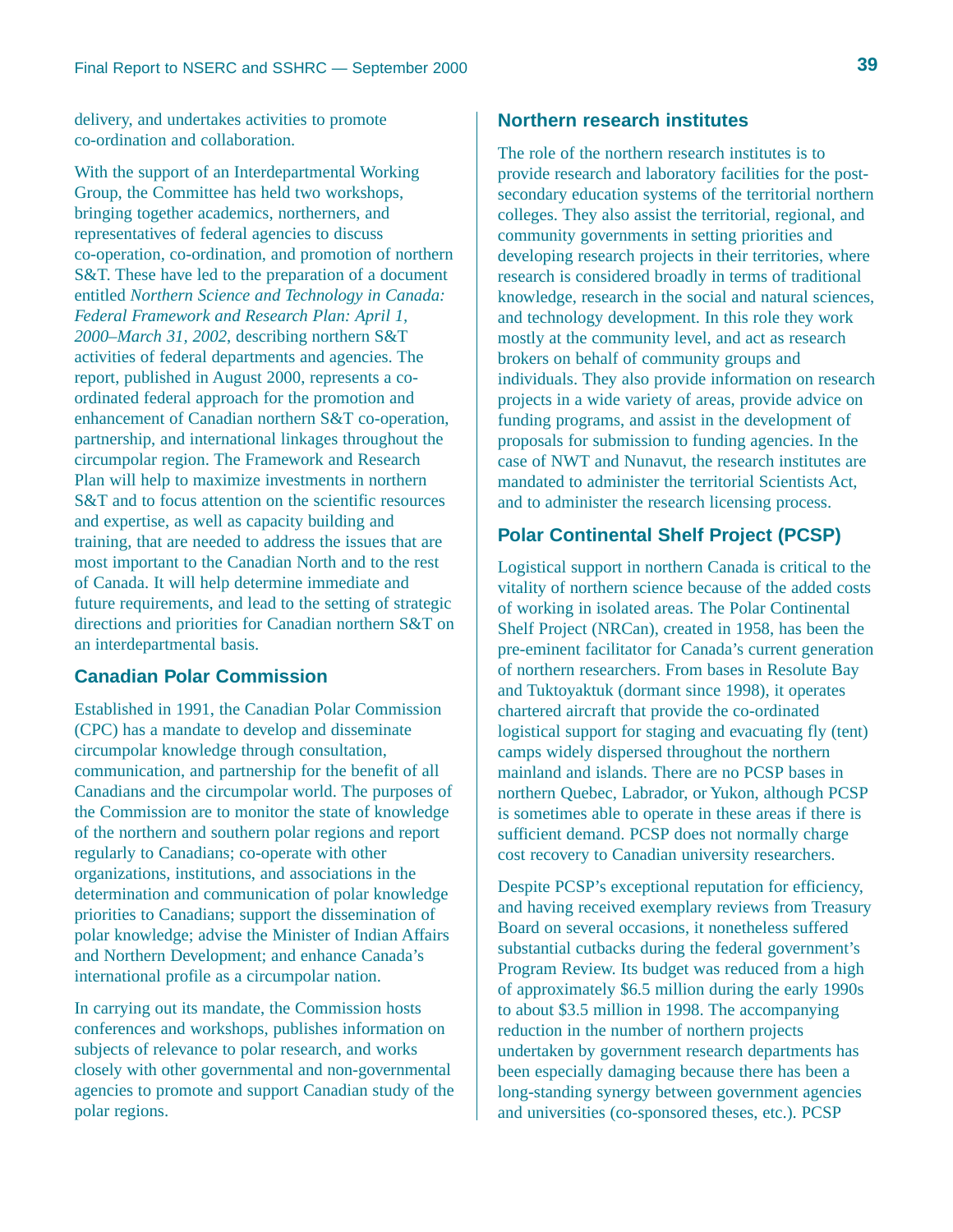procedures require university researchers to submit applications to the PCSP's Scientific Screening Committee, which ranks the applications based on peer review and recommends to PCSP whether they should be considered for support. The final decisions are based on logistics feasibility and cost effectiveness. Although support is not automatic, individuals with NSERC/SSHRC funding are the primary recipients. The success rate for current applications is high, reflecting the small number of experienced applicants who are submitting welldesigned projects.

### **Northern Scientific Training Program (NSTP)**

This DIAND program supports advanced students in gaining professional experience in the North and encourages them to develop a commitment to northern work. NSTP funds are restricted for use as a supplement to offset the additional costs of northern research (e.g., transportation and living costs). The program budget is currently \$636,000 per year. The program funds approximately 250 students, so the average support is about \$2500. The NSTP program has brought many students to the North over the years; however, its budget has been reduced from \$878,000 a decade ago to its current level. The number of students has declined significantly during this 10-year period, from an average of 300 students per year to 250, and the average supplemental grant has declined, despite the increasing costs of fieldwork. Also, the location of the research has moved south, with far fewer Arctic projects, particularly in the physical sciences. However, the number of applicants wishing to work in northern Quebec has increased significantly and the demand on the program continues to be high, showing a strong degree of interest amongst the student population.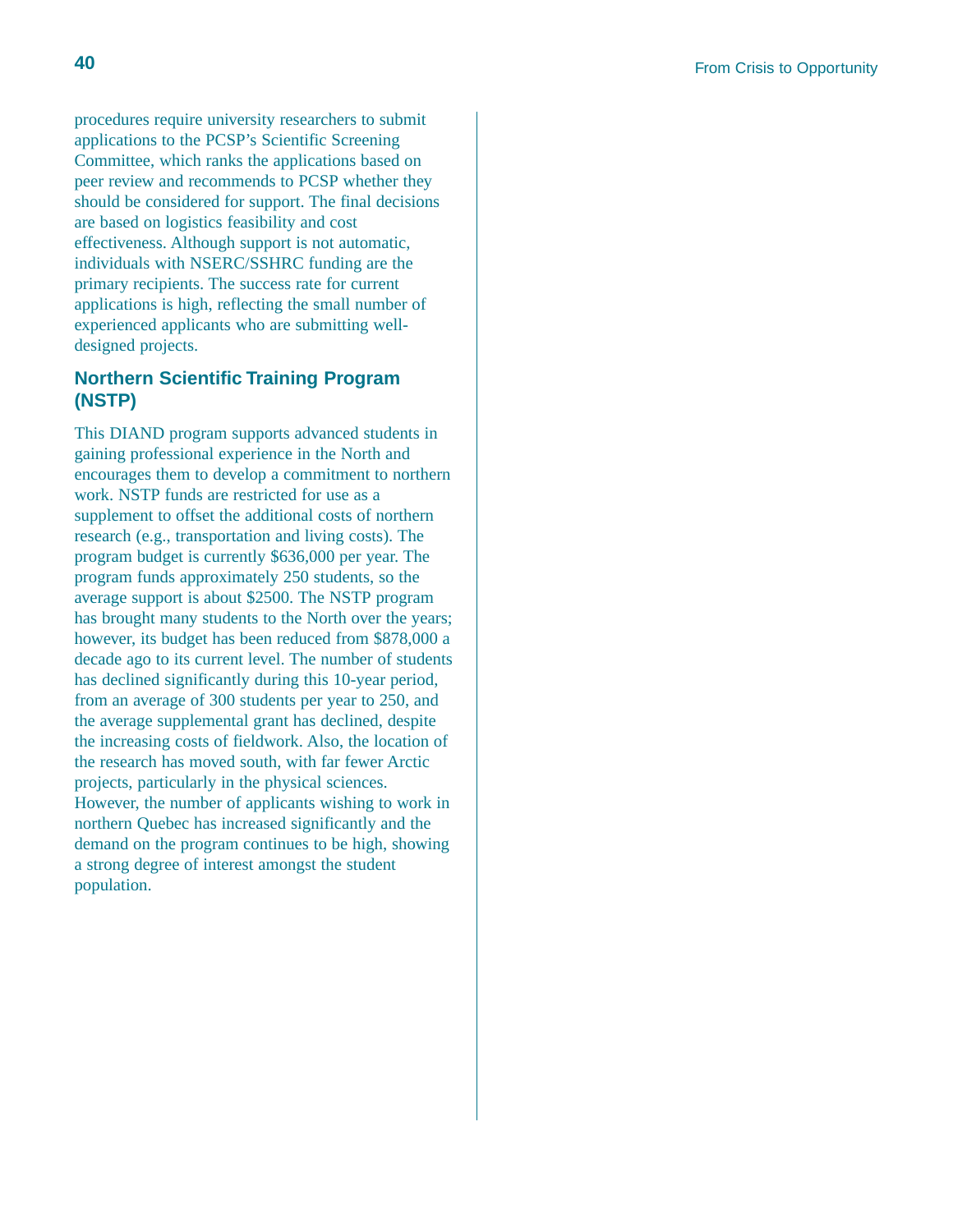

# **Annex 4 International issues**

### **1. US Arctic policy and research activities**

The scope, integration, and support for US Arctic research is now extensive, funded principally through the US Office of Polar Programs (OPP), National Science Foundation (NSF). Disciplinary research within OPP (both Arctic and Antarctic) encompasses atmospheric sciences, biological sciences, earth sciences, glaciology, ocean sciences, and social sciences. Within OPP there are three subdivisions: Arctic System Science (ARCSS), Arctic Natural Sciences, and Arctic Social Sciences. Interdisciplinary research is concentrated within ARCSS, whose data are managed and archived by the Data Co-ordination Center, University of Colorado at Boulder. Additional disciplinary programs within the Foundation are connected through an Arctic Affiliates system, which provides co-ordination across NSF.

The US Arctic Research and Policy Act was amended in 1990 to establish the Arctic Research Commission (ARC) and an Interagency Research Policy Committee (IARPC) to help implement the Act. IARPC includes many of the major federal agencies (NSF, Departments of Commerce, Defense, State, Agriculture, Energy, Interior, and Transportation, as well as NASA and the EPA, etc.). NSF chairs the IARPC and develops a fiveyear plan to promote the national policy. It updates the plan biennially in order to develop and establish an integrated national policy and to support co-operative international programs. The biennial review and the status of current US research is published by NSF in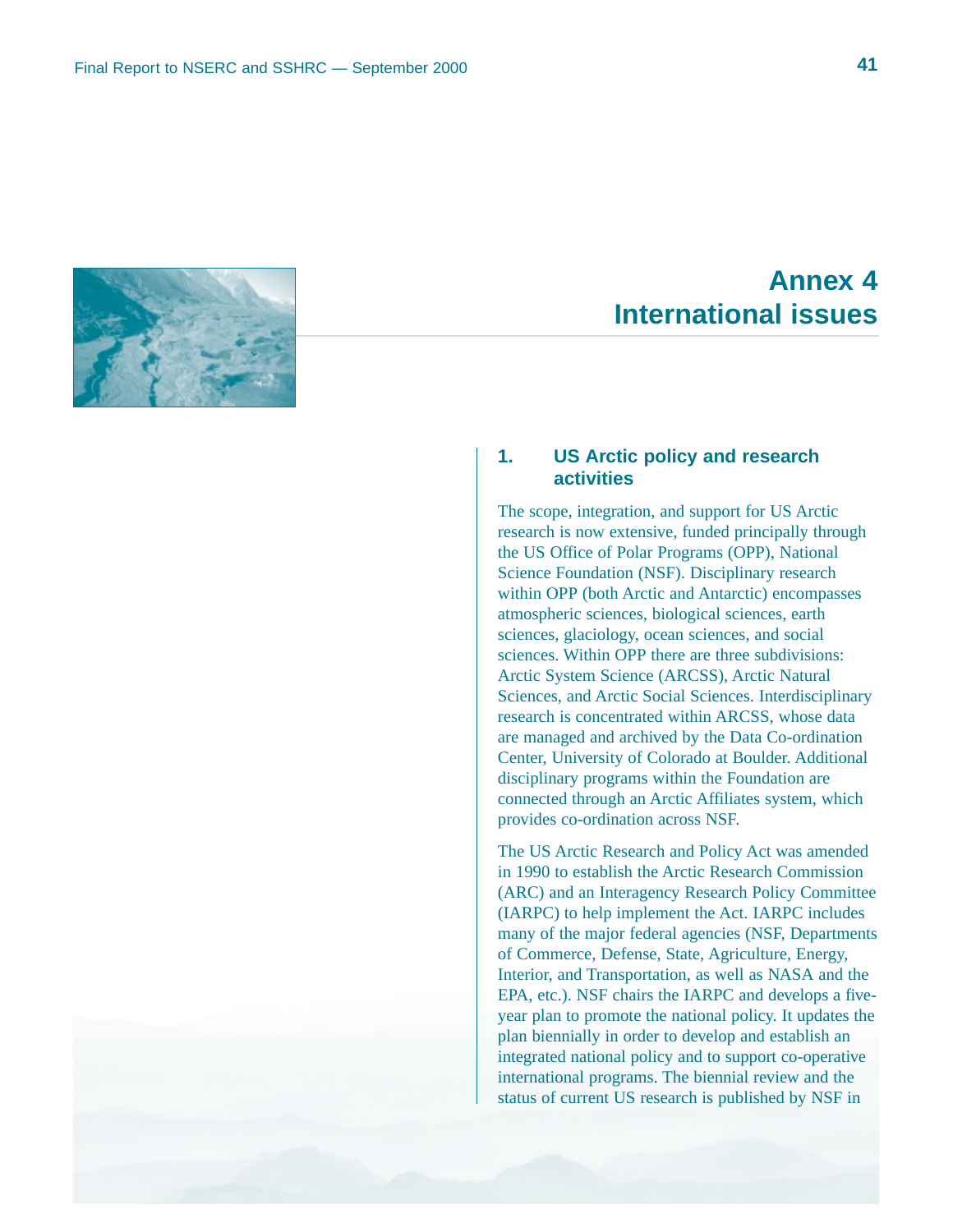the journal *Arctic Research of the United States*, aimed at both a national and an international audience. The diversity of research reported in any of these issues is enormous (from geophysics and glaciology to marine ecology and medical and human engineering).

There is also the Arctic Research Consortium of the US (ARCUS), which is a non-profit corporation co-ordinating educational, professional, and scientific interests. It has recently established the Arctic Research Support and Logistics Working Group, supported by NSF. Funding for Arctic research within NSF now exceeds US\$300 million annually.

NSF support is further supplemented by other opportunities such as the Office of Naval Research, which has procured the first dedicated scientific icebreaker, the USCGC *Healy*. Plans are also underway to provide a dedicated nuclear submarine for scientific research throughout the Arctic Ocean Basin. Consequently, the marine component of US Arctic research is vigorously proactive. The United States also has large and active Arctic research programs at several universities, whose funding is annually in the tens of millions of dollars, notably the Institute of Arctic and Alpine Research (INSTAAR), University of Colorado at Boulder, the Polar Science Center, University of Washington, and the Byrd Polar Research Center, Ohio State University at Columbus.

### **2. Details of Canadian university involvement in international programs and activities**

International participation in northern research occurs through a number of different types of organizations and agencies, some of which require national membership and the appointment of a national representative, and others of which are based on individual memberships. The level of Canadian university participation in these programs and organizations is quite variable.

IASC, the International Arctic Science Committee, requires national membership and the appointment of one Council Member and one member of the Regional Board, this last being composed of the eight northern circumpolar nations. Projects involving international participation are submitted to IASC Council for approval, and progress is evaluated every year by the Executive Committee. IASSA, the International Arctic Social Science Association, has individual members rather than national membership. Its objectives are to promote and stimulate international co-operation and to increase the participation of social scientists in international and national Arctic research. Currently, Canada is hosting the secretariat at Université Laval, with both dynamic leadership and active Canadian membership.

In 1999, IASC had 14 projects, plus an Arctic Climate Impact Assessment (ACIA) project and one IASC/IASSA joint initiative, Rapid Cultural and Social Change in the Circumpolar North. The latter project has nine components, two of which are led by Université Laval and funded by SSHRC. An IASC–IPA (International Permafrost Association) Arctic Coastal Dynamics Project is in the development phase. A substantial Canadian contribution to this project is proposed, much of it from government. Other IASC-approved projects have limited Canadian participation, in some cases maintained by retired scientists, and in many cases maintained by government scientists.

In addition to the IASC programs, several international programs now exist, some of which are under the umbrella of the Arctic Council. The Arctic Monitoring and Assessment Program (AMAP), the Commission on Arctic Flora and Fauna (CAFF), and Protection of the Arctic Marine Environment (PAME), are examples of programs for which monitoring and research are conducted but in which Canadian university involvement has often been limited.